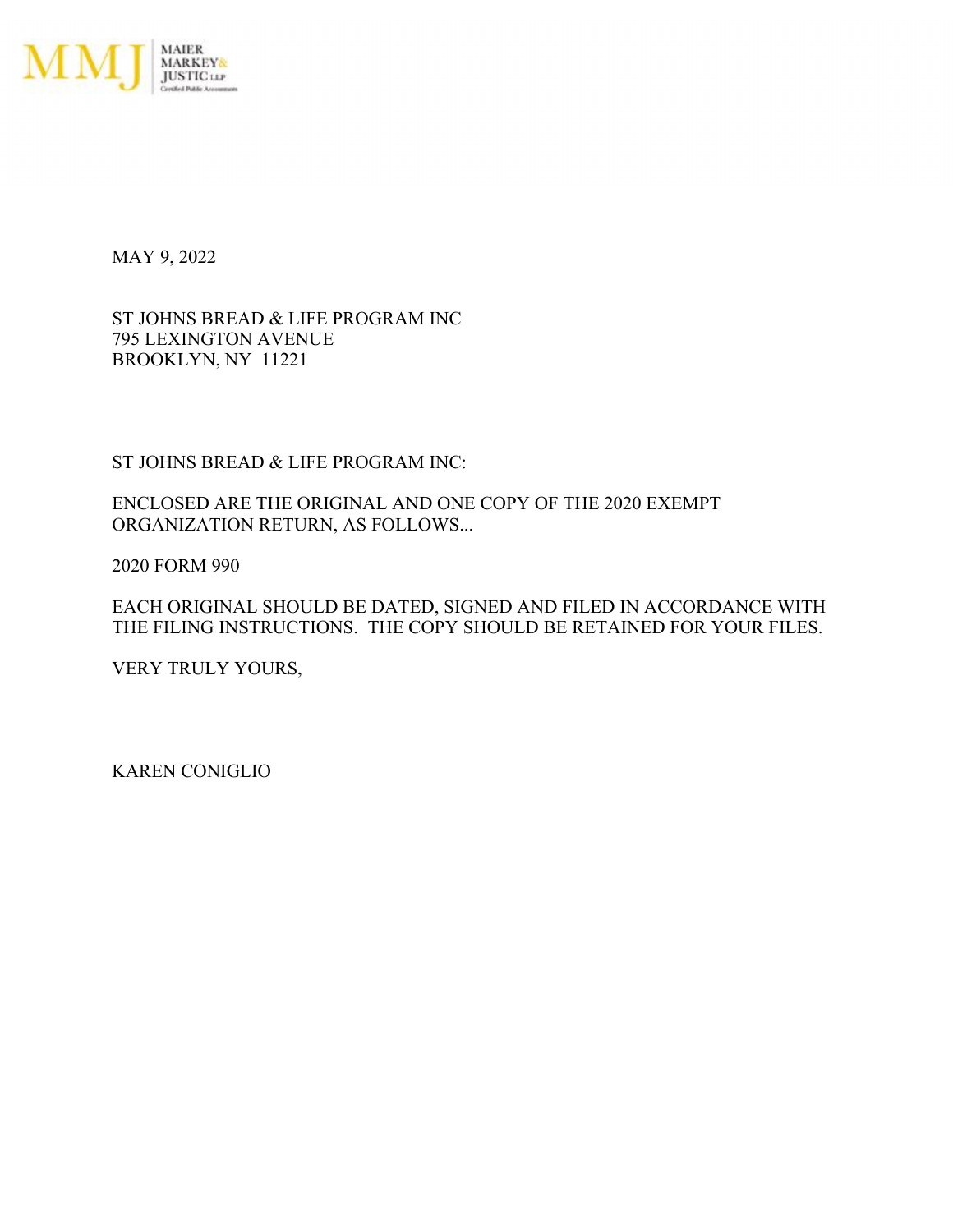# **TAX RETURN FILING INSTRUCTIONS**

FORM 990

## **FOR THE YEAR ENDING**

JUNE 30, 2021

## **PREPARED FOR:**

ST JOHNS BREAD & LIFE PROGRAM INC 795 LEXINGTON AVENUE BROOKLYN, NY 11221

## **PREPARED BY:**

MAIER MARKEY & JUSTIC LLP 2 LYON PLACE WHITE PLAINS, NY 10601

## **AMOUNT DUE OR REFUND:**

NOT APPLICABLE

## **MAKE CHECK PAYABLE TO:**

NOT APPLICABLE

## **MAIL TAX RETURN AND CHECK (IF APPLICABLE) TO:**

NOT APPLICABLE

# **RETURN MUST BE MAILED ON OR BEFORE:**

NOT APPLICABLE

**SPECIAL INSTRUCTIONS:**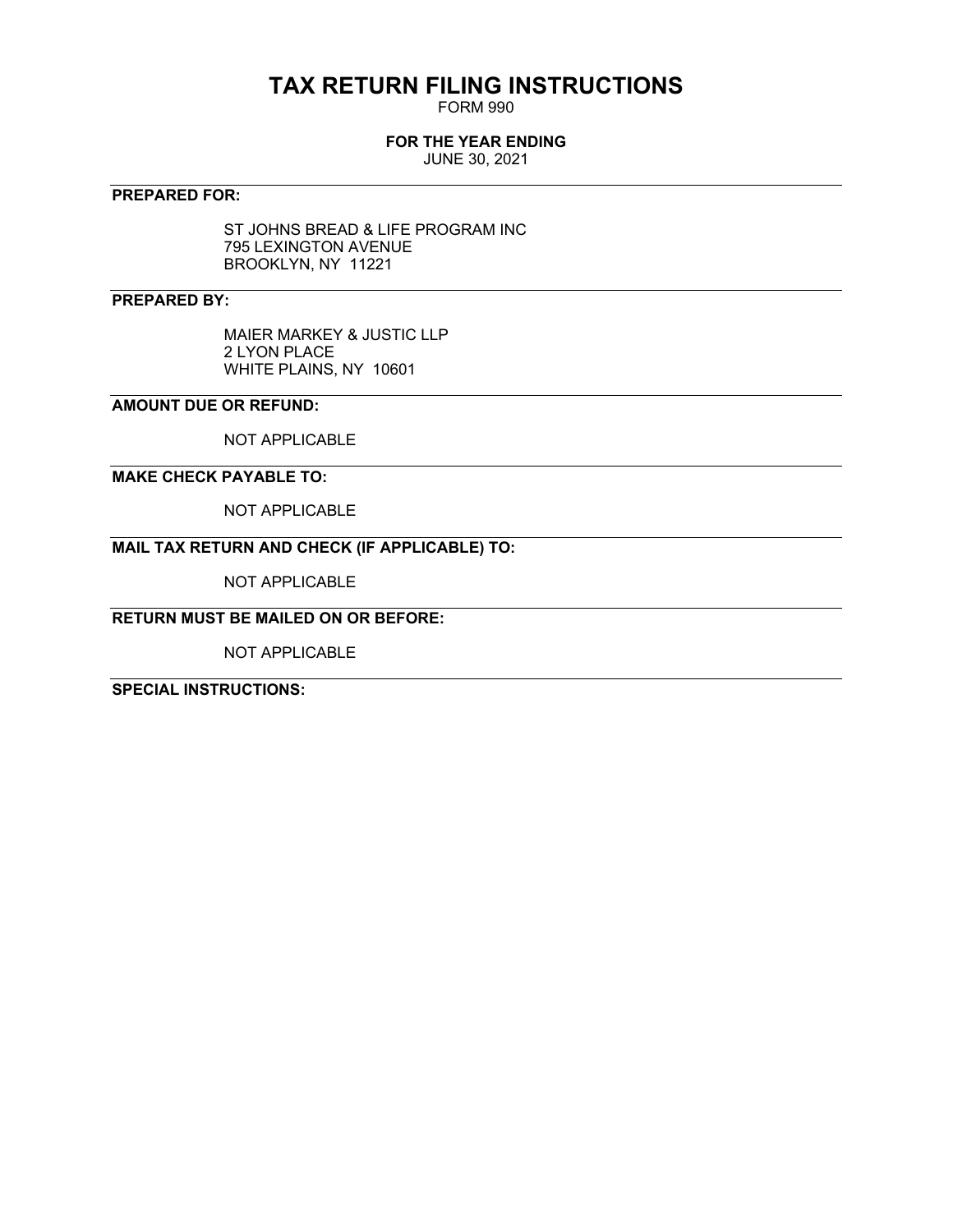| Form 8879-EO                                              | <b>IRS e-file Signature Authorization</b><br>for an Exempt Organization                                                                                                                                                                                                                                                                                                                                                                                                                                                                                                                                                                                                                                                                                   |                                | OMB No. 1545-0047       |
|-----------------------------------------------------------|-----------------------------------------------------------------------------------------------------------------------------------------------------------------------------------------------------------------------------------------------------------------------------------------------------------------------------------------------------------------------------------------------------------------------------------------------------------------------------------------------------------------------------------------------------------------------------------------------------------------------------------------------------------------------------------------------------------------------------------------------------------|--------------------------------|-------------------------|
|                                                           | For calendar year 2020, or fiscal year beginning $JUL$ $1$ , 2020, and ending $JUN$ $30$ , 20 $21$                                                                                                                                                                                                                                                                                                                                                                                                                                                                                                                                                                                                                                                        |                                |                         |
|                                                           | Do not send to the IRS. Keep for your records.                                                                                                                                                                                                                                                                                                                                                                                                                                                                                                                                                                                                                                                                                                            |                                | 2020                    |
| Department of the Treasury<br>Internal Revenue Service    | Go to www.irs.gov/Form8879EO for the latest information.                                                                                                                                                                                                                                                                                                                                                                                                                                                                                                                                                                                                                                                                                                  |                                |                         |
| Name of exempt organization or person subject to tax      |                                                                                                                                                                                                                                                                                                                                                                                                                                                                                                                                                                                                                                                                                                                                                           | Taxpayer identification number |                         |
|                                                           | ST JOHNS BREAD & LIFE PROGRAM INC                                                                                                                                                                                                                                                                                                                                                                                                                                                                                                                                                                                                                                                                                                                         | 11-3174514                     |                         |
| Name and title of officer or person subject to tax        |                                                                                                                                                                                                                                                                                                                                                                                                                                                                                                                                                                                                                                                                                                                                                           |                                |                         |
| SR CAROLINE TWEEDY RSM                                    |                                                                                                                                                                                                                                                                                                                                                                                                                                                                                                                                                                                                                                                                                                                                                           |                                |                         |
| EXECUTIVE DIRECTOR                                        |                                                                                                                                                                                                                                                                                                                                                                                                                                                                                                                                                                                                                                                                                                                                                           |                                |                         |
| Part I                                                    | Type of Return and Return Information (Whole Dollars Only)                                                                                                                                                                                                                                                                                                                                                                                                                                                                                                                                                                                                                                                                                                |                                |                         |
|                                                           | Check the box for the return for which you are using this Form 8879-EO and enter the applicable amount, if any, from the return. If you<br>check the box on line 1a, 2a, 3a, 4a, 5a, 6a, or 7a below, and the amount on that line for the return being filed with this form was<br>blank, then leave line 1b, 2b, 3b, 4b, 5b, 6b, or 7b, whichever is applicable, blank (do not enter -0-). But, if you entered -0- on the<br>return, then enter -0- on the applicable line below. Do not complete more than one line in Part I.                                                                                                                                                                                                                          |                                |                         |
|                                                           |                                                                                                                                                                                                                                                                                                                                                                                                                                                                                                                                                                                                                                                                                                                                                           |                                |                         |
| 2a Form 990-EZ check here $\blacktriangleright$           |                                                                                                                                                                                                                                                                                                                                                                                                                                                                                                                                                                                                                                                                                                                                                           |                                |                         |
| 3a Form 1120-POL check here<br>4a Form 990-PF check here  | ▶                                                                                                                                                                                                                                                                                                                                                                                                                                                                                                                                                                                                                                                                                                                                                         |                                |                         |
| 5a Form 8868 check here                                   |                                                                                                                                                                                                                                                                                                                                                                                                                                                                                                                                                                                                                                                                                                                                                           |                                |                         |
| 6a Form 990-T check here                                  | ▶∣                                                                                                                                                                                                                                                                                                                                                                                                                                                                                                                                                                                                                                                                                                                                                        |                                |                         |
| 7a Form 4720 check here                                   |                                                                                                                                                                                                                                                                                                                                                                                                                                                                                                                                                                                                                                                                                                                                                           |                                |                         |
| Part II                                                   | Declaration and Signature Authorization of Officer or Person Subject to Tax                                                                                                                                                                                                                                                                                                                                                                                                                                                                                                                                                                                                                                                                               |                                |                         |
|                                                           | Under penalties of perjury, I declare that $\boxed{\mathbf{X}}$ I am an officer of the above organization or $\boxed{\phantom{\mathbf{X}}}$ I am a person subject to tax with respect to                                                                                                                                                                                                                                                                                                                                                                                                                                                                                                                                                                  |                                |                         |
|                                                           | of the 2020 electronic return and accompanying schedules and statements, and, to the best of my knowledge and belief, they are                                                                                                                                                                                                                                                                                                                                                                                                                                                                                                                                                                                                                            |                                |                         |
| PIN: check one box only                                   | a payment, I must contact the U.S. Treasury Financial Agent at 1-888-353-4537 no later than 2 business days prior to the payment<br>(settlement) date. I also authorize the financial institutions involved in the processing of the electronic payment of taxes to receive<br>confidential information necessary to answer inquiries and resolve issues related to the payment. I have selected a personal<br>identification number (PIN) as my signature for the electronic return and, if applicable, the consent to electronic funds withdrawal.                                                                                                                                                                                                      |                                |                         |
|                                                           | $\boxed{X}$   authorize MAIER MARKEY & JUSTIC LLP<br>to enter my PIN                                                                                                                                                                                                                                                                                                                                                                                                                                                                                                                                                                                                                                                                                      |                                | 63921                   |
|                                                           | ERO firm name                                                                                                                                                                                                                                                                                                                                                                                                                                                                                                                                                                                                                                                                                                                                             |                                | Enter five numbers, but |
|                                                           | as my signature on the tax year 2020 electronically filed return. If I have indicated within this return that a copy of the return is being filed with<br>a state agency(ies) regulating charities as part of the IRS Fed/State program, I also authorize the aforementioned ERO to enter my<br>PIN on the return's disclosure consent screen.<br>As an officer or person subject to tax with respect to the organization, I will enter my PIN as my signature on the tax year 2020<br>electronically filed return. If I have indicated within this return that a copy of the return is being filed with a state agency(ies)<br>regulating charities as part of the IRS Fed/State program, I will enter my PIN on the return's disclosure consent screen. |                                | do not enter all zeros  |
| Signature of officer or person subject to tax<br>Part III | <b>Certification and Authentication</b>                                                                                                                                                                                                                                                                                                                                                                                                                                                                                                                                                                                                                                                                                                                   | Date $\blacktriangleright$     |                         |
|                                                           | <b>ERO's EFIN/PIN.</b> Enter your six-digit electronic filing identification                                                                                                                                                                                                                                                                                                                                                                                                                                                                                                                                                                                                                                                                              |                                |                         |
|                                                           | 26357963921<br>number (EFIN) followed by your five-digit self-selected PIN.<br>Do not enter all zeros                                                                                                                                                                                                                                                                                                                                                                                                                                                                                                                                                                                                                                                     |                                |                         |
| IRS e-file Providers for Business Returns.                | I certify that the above numeric entry is my PIN, which is my signature on the 2020 electronically filed return indicated above. I confirm<br>that I am submitting this return in accordance with the requirements of Pub. 4163, Modernized e-File (MeF) Information for Authorized                                                                                                                                                                                                                                                                                                                                                                                                                                                                       |                                |                         |
|                                                           | Date $\triangleright$ 05/09/22<br>ERO's signature MAIER MARKEY & JUSTIC LLP                                                                                                                                                                                                                                                                                                                                                                                                                                                                                                                                                                                                                                                                               |                                |                         |
|                                                           | <b>ERO Must Retain This Form - See Instructions</b><br>Do Not Submit This Form to the IRS Unless Requested To Do So                                                                                                                                                                                                                                                                                                                                                                                                                                                                                                                                                                                                                                       |                                |                         |
|                                                           | LHA For Paperwork Reduction Act Notice, see instructions.                                                                                                                                                                                                                                                                                                                                                                                                                                                                                                                                                                                                                                                                                                 |                                | Form 8879-EO (2020)     |
| 023051 11-03-20                                           |                                                                                                                                                                                                                                                                                                                                                                                                                                                                                                                                                                                                                                                                                                                                                           |                                |                         |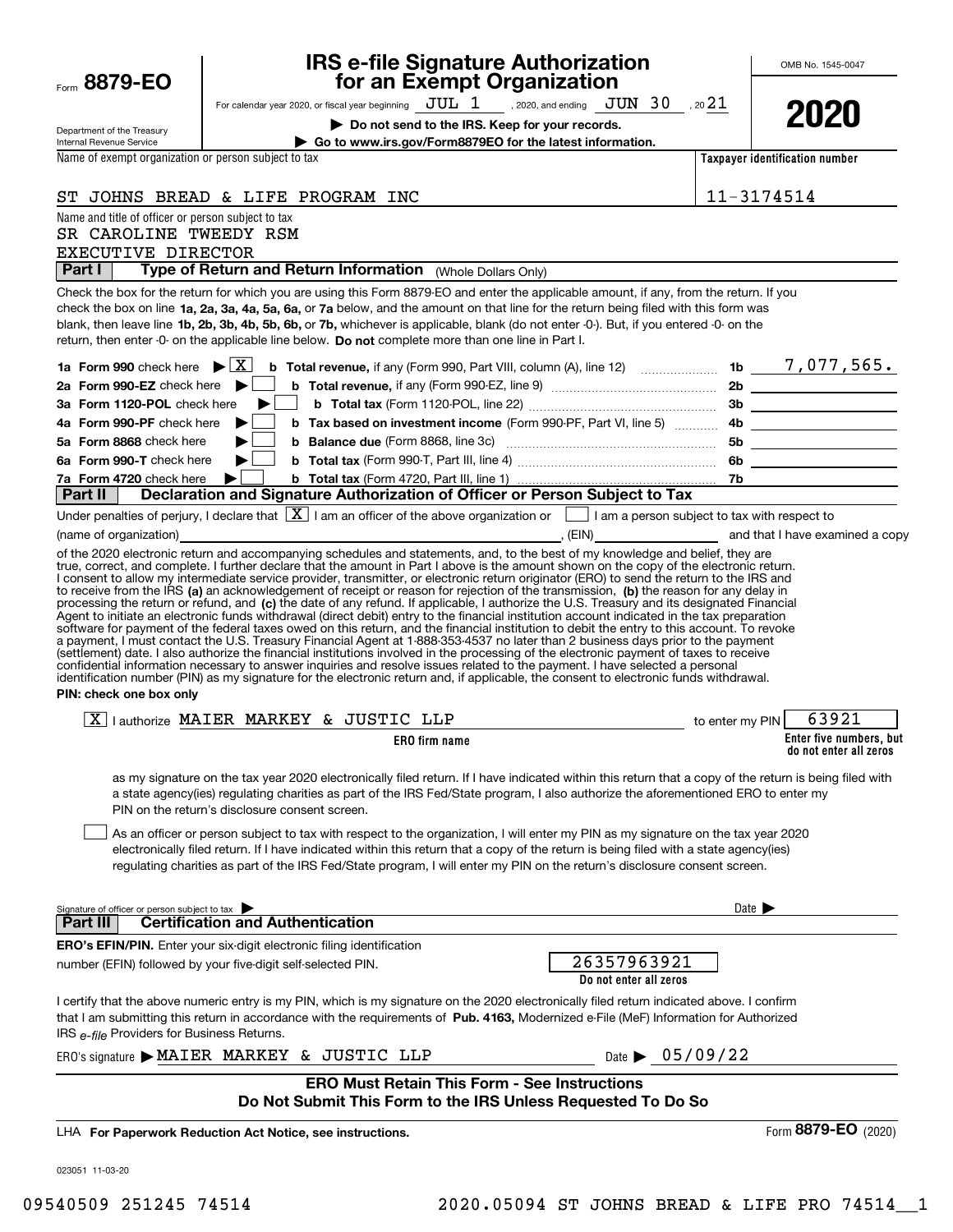(Rev. January 2020)

# **Application for Automatic Extension of Time To File an Exempt Organization Return**

Department of the Treasury Internal Revenue Service

**| File a separate application for each return.**

**| Go to www.irs.gov/Form8868 for the latest information.**

**Electronic filing (e-file).**  You can electronically file Form 8868 to request a 6-month automatic extension of time to file any of the filing of this form, visit www.irs.gov/e-file-providers/e-file-for-charities-and-non-profits. forms listed below with the exception of Form 8870, Information Return for Transfers Associated With Certain Personal Benefit Contracts, for which an extension request must be sent to the IRS in paper format (see instructions). For more details on the electronic

#### **Automatic 6-Month Extension of Time.** Only submit original (no copies needed).

All corporations required to file an income tax return other than Form 990-T (including 1120-C filers), partnerships, REMICs, and trusts must use Form 7004 to request an extension of time to file income tax returns.

| Type or                                                                                                                                                     | Name of exempt organization or other filer, see instructions.                                                                                                                                                                                                                                                                                                                                                                                                                                                                                                                                                                                                           |            |                                                                                                                                                                                  | Taxpayer identification number (TIN) |    |                                              |  |
|-------------------------------------------------------------------------------------------------------------------------------------------------------------|-------------------------------------------------------------------------------------------------------------------------------------------------------------------------------------------------------------------------------------------------------------------------------------------------------------------------------------------------------------------------------------------------------------------------------------------------------------------------------------------------------------------------------------------------------------------------------------------------------------------------------------------------------------------------|------------|----------------------------------------------------------------------------------------------------------------------------------------------------------------------------------|--------------------------------------|----|----------------------------------------------|--|
| print                                                                                                                                                       | ST JOHNS BREAD & LIFE PROGRAM INC                                                                                                                                                                                                                                                                                                                                                                                                                                                                                                                                                                                                                                       | 11-3174514 |                                                                                                                                                                                  |                                      |    |                                              |  |
| File by the<br>Number, street, and room or suite no. If a P.O. box, see instructions.<br>due date for<br>filing your<br>795 LEXINGTON AVENUE<br>return. See |                                                                                                                                                                                                                                                                                                                                                                                                                                                                                                                                                                                                                                                                         |            |                                                                                                                                                                                  |                                      |    |                                              |  |
| instructions.                                                                                                                                               | City, town or post office, state, and ZIP code. For a foreign address, see instructions.<br>11221<br>BROOKLYN, NY                                                                                                                                                                                                                                                                                                                                                                                                                                                                                                                                                       |            |                                                                                                                                                                                  |                                      |    |                                              |  |
|                                                                                                                                                             | Enter the Return Code for the return that this application is for (file a separate application for each return)                                                                                                                                                                                                                                                                                                                                                                                                                                                                                                                                                         |            |                                                                                                                                                                                  |                                      |    | $\mathbf 0$<br>1                             |  |
| Application                                                                                                                                                 |                                                                                                                                                                                                                                                                                                                                                                                                                                                                                                                                                                                                                                                                         | Return     | Application                                                                                                                                                                      |                                      |    | Return                                       |  |
| Is For                                                                                                                                                      |                                                                                                                                                                                                                                                                                                                                                                                                                                                                                                                                                                                                                                                                         | Code       | Is For                                                                                                                                                                           |                                      |    | Code                                         |  |
|                                                                                                                                                             | Form 990 or Form 990-EZ                                                                                                                                                                                                                                                                                                                                                                                                                                                                                                                                                                                                                                                 | 01         | Form 990-T (corporation)                                                                                                                                                         |                                      |    | 07                                           |  |
| Form 990-BL                                                                                                                                                 |                                                                                                                                                                                                                                                                                                                                                                                                                                                                                                                                                                                                                                                                         | 02         | Form 1041-A                                                                                                                                                                      |                                      |    | 08                                           |  |
|                                                                                                                                                             | Form 4720 (individual)                                                                                                                                                                                                                                                                                                                                                                                                                                                                                                                                                                                                                                                  | 03         | Form 4720 (other than individual)                                                                                                                                                |                                      |    | 09                                           |  |
| Form 990-PF                                                                                                                                                 |                                                                                                                                                                                                                                                                                                                                                                                                                                                                                                                                                                                                                                                                         | 04         | Form 5227                                                                                                                                                                        |                                      |    | 10                                           |  |
|                                                                                                                                                             | Form 990-T (sec. 401(a) or 408(a) trust)                                                                                                                                                                                                                                                                                                                                                                                                                                                                                                                                                                                                                                | 05         | Form 6069                                                                                                                                                                        |                                      |    | 11                                           |  |
|                                                                                                                                                             | Form 990-T (trust other than above)<br>SR. CAROLINE TWEEDY, RSM                                                                                                                                                                                                                                                                                                                                                                                                                                                                                                                                                                                                         | 06         | Form 8870                                                                                                                                                                        |                                      |    | 12                                           |  |
| $box \blacktriangleright$<br>1<br>$\mathbf{2}$                                                                                                              | Telephone No. $\triangleright$ $\frac{718-574-0058}{5}$<br>If this is for a Group Return, enter the organization's four digit Group Exemption Number (GEN) _________. If this is for the whole group, check this<br>. If it is for part of the group, check this box $\blacktriangleright$<br>I request an automatic 6-month extension of time until<br>the organization named above. The extension is for the organization's return for:<br>calendar year or<br>$\blacktriangleright$ $\boxed{\text{X}}$ tax year beginning $\boxed{\text{JUL}}$ 1, 2020<br>If the tax year entered in line 1 is for less than 12 months, check reason:<br>Change in accounting period |            | Fax No. $\blacktriangleright$<br>and attach a list with the names and TINs of all members the extension is for.<br>MAY 16, 2022<br>, and ending $JUN$ 30, 2021<br>Initial return | Final return                         |    | , to file the exempt organization return for |  |
| За                                                                                                                                                          | If this application is for Forms 990-BL, 990-PF, 990-T, 4720, or 6069, enter the tentative tax, less<br>any nonrefundable credits. See instructions.                                                                                                                                                                                                                                                                                                                                                                                                                                                                                                                    |            |                                                                                                                                                                                  | За                                   | \$ | $0$ .                                        |  |
| b                                                                                                                                                           | If this application is for Forms 990-PF, 990-T, 4720, or 6069, enter any refundable credits and                                                                                                                                                                                                                                                                                                                                                                                                                                                                                                                                                                         |            |                                                                                                                                                                                  |                                      |    |                                              |  |
|                                                                                                                                                             | estimated tax payments made. Include any prior year overpayment allowed as a credit.                                                                                                                                                                                                                                                                                                                                                                                                                                                                                                                                                                                    |            |                                                                                                                                                                                  | 3b                                   | \$ | 0.                                           |  |
| c                                                                                                                                                           | <b>Balance due.</b> Subtract line 3b from line 3a. Include your payment with this form, if required, by<br>using EFTPS (Electronic Federal Tax Payment System). See instructions.                                                                                                                                                                                                                                                                                                                                                                                                                                                                                       |            |                                                                                                                                                                                  | 3c                                   | \$ | 0.                                           |  |
| instructions.<br>LHA                                                                                                                                        | Caution: If you are going to make an electronic funds withdrawal (direct debit) with this Form 8868, see Form 8453-EO and Form 8879-EO for payment<br>For Privacy Act and Paperwork Reduction Act Notice, see instructions.                                                                                                                                                                                                                                                                                                                                                                                                                                             |            |                                                                                                                                                                                  |                                      |    | Form 8868 (Rev. 1-2020)                      |  |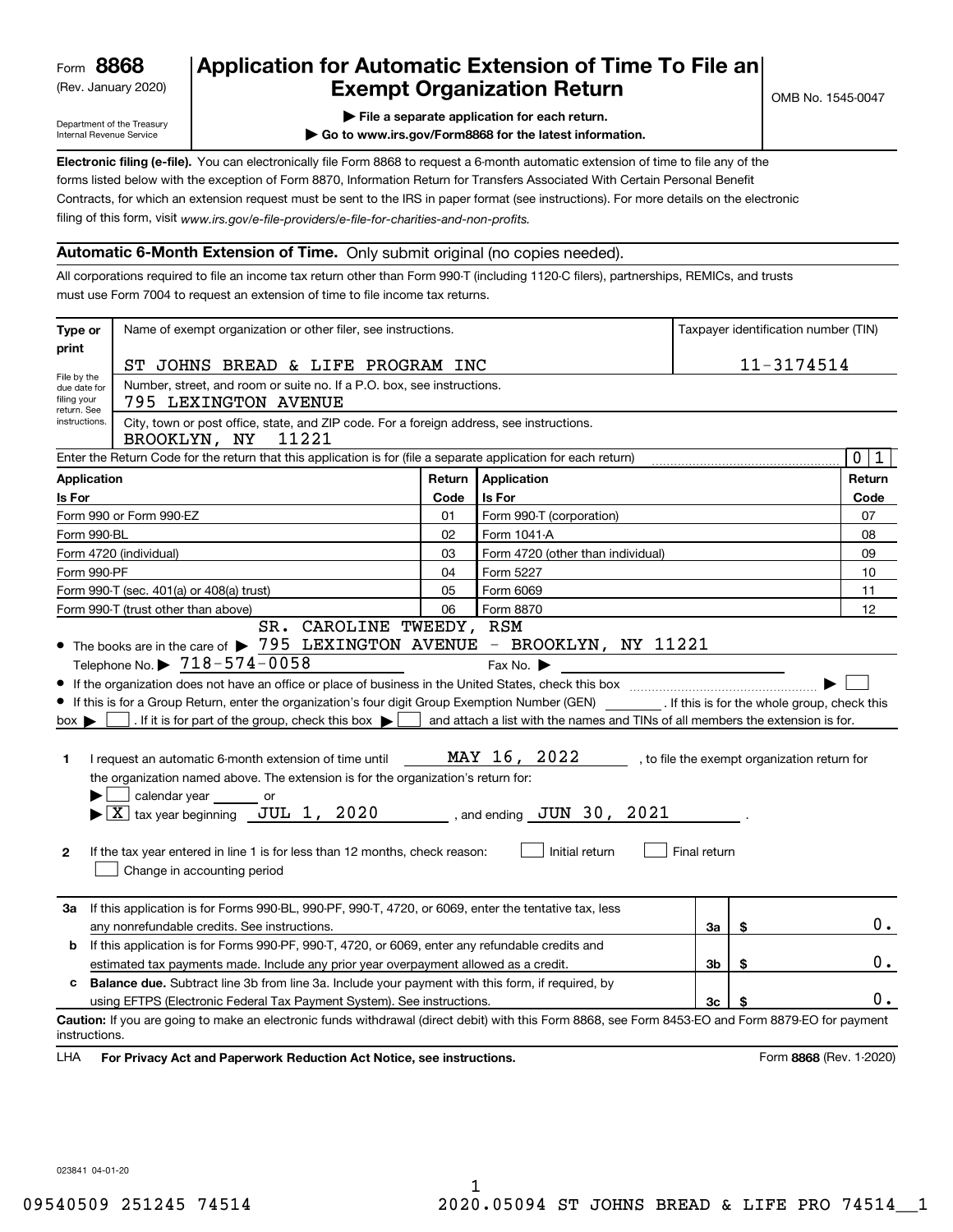|                                  |                                                                                                           | EXTENDED TO MAY 16, 2022<br><b>Return of Organization Exempt From Income Tax</b>                                                            |                                                           | OMB No. 1545-0047                      |  |  |  |  |
|----------------------------------|-----------------------------------------------------------------------------------------------------------|---------------------------------------------------------------------------------------------------------------------------------------------|-----------------------------------------------------------|----------------------------------------|--|--|--|--|
| Form <b>990</b>                  |                                                                                                           | Under section 501(c), 527, or 4947(a)(1) of the Internal Revenue Code (except private foundations)                                          |                                                           |                                        |  |  |  |  |
|                                  | Do not enter social security numbers on this form as it may be made public.<br>Department of the Treasury |                                                                                                                                             |                                                           |                                        |  |  |  |  |
| Internal Revenue Service         | Go to www.irs.gov/Form990 for instructions and the latest information.                                    | <b>Inspection</b>                                                                                                                           |                                                           |                                        |  |  |  |  |
|                                  |                                                                                                           | 2020<br>JUL 1,<br>A For the 2020 calendar year, or tax year beginning                                                                       | and ending JUN 30, 2021                                   |                                        |  |  |  |  |
| <b>B</b> Check if<br>applicable: |                                                                                                           | <b>C</b> Name of organization                                                                                                               | D Employer identification number                          |                                        |  |  |  |  |
| Address<br>change                |                                                                                                           | ST JOHNS BREAD & LIFE PROGRAM INC                                                                                                           |                                                           |                                        |  |  |  |  |
| Name<br>change                   |                                                                                                           | Doing business as                                                                                                                           | 11-3174514                                                |                                        |  |  |  |  |
| Initial<br>return                |                                                                                                           | Number and street (or P.O. box if mail is not delivered to street address)<br>Room/suite                                                    | E Telephone number                                        |                                        |  |  |  |  |
| Final<br>return/                 |                                                                                                           | 795 LEXINGTON AVENUE                                                                                                                        | $718 - 574 - 0058$                                        |                                        |  |  |  |  |
| termin-<br>ated                  |                                                                                                           | City or town, state or province, country, and ZIP or foreign postal code                                                                    | G Gross receipts \$                                       | 7,107,240.                             |  |  |  |  |
| Amended<br>return]               |                                                                                                           | BROOKLYN, NY<br>11221                                                                                                                       | H(a) Is this a group return                               |                                        |  |  |  |  |
| Applica-<br>tion                 |                                                                                                           | F Name and address of principal officer: SR. CAROLINE TWEEDY, RSM                                                                           | for subordinates?                                         | $\sqrt{}$ Yes $\sqrt{}$ X $\sqrt{}$ No |  |  |  |  |
| pending                          |                                                                                                           | SAME AS C ABOVE                                                                                                                             | $H(b)$ Are all subordinates included? $\Box$ Yes          | l No                                   |  |  |  |  |
|                                  |                                                                                                           | Tax-exempt status: $\boxed{\mathbf{X}}$ 501(c)(3)<br>$501(c)$ (<br>$\blacktriangleleft$ (insert no.)<br>4947(a)(1) or                       | 527<br>If "No," attach a list. See instructions           |                                        |  |  |  |  |
|                                  |                                                                                                           | J Website: WWW.BREADANDLIFE.ORG                                                                                                             | $H(c)$ Group exemption number $\blacktriangleright$       |                                        |  |  |  |  |
| Part I                           |                                                                                                           | K Form of organization: $\boxed{\mathbf{X}}$ Corporation<br>Other $\blacktriangleright$<br>Trust<br>Association                             | L Year of formation: $1993$ M State of legal domicile: NY |                                        |  |  |  |  |
|                                  | Summary                                                                                                   |                                                                                                                                             |                                                           |                                        |  |  |  |  |
| 1.                               |                                                                                                           | Briefly describe the organization's mission or most significant activities: PROVIDING FREE, NUTRITIOUS MEALS                                |                                                           |                                        |  |  |  |  |
| Governance                       |                                                                                                           | AND A SETTING WHERE SOCIAL SERVICE AGENCIES CAN MEET WITH AND ASSIST                                                                        |                                                           |                                        |  |  |  |  |
| 2                                |                                                                                                           | Check this box $\blacktriangleright$ $\Box$ if the organization discontinued its operations or disposed of more than 25% of its net assets. |                                                           |                                        |  |  |  |  |
| З                                |                                                                                                           | Number of voting members of the governing body (Part VI, line 1a)                                                                           | 3<br>$\overline{\mathbf{4}}$                              | 19<br>19                               |  |  |  |  |
| 4                                |                                                                                                           |                                                                                                                                             | $5\phantom{a}$                                            | $\overline{32}$                        |  |  |  |  |
| 5                                |                                                                                                           |                                                                                                                                             | 6                                                         | $\overline{50}$                        |  |  |  |  |
| <b>Activities &amp;</b>          |                                                                                                           |                                                                                                                                             | 7a                                                        | 0.                                     |  |  |  |  |
|                                  |                                                                                                           |                                                                                                                                             | 7b                                                        | 0.                                     |  |  |  |  |
|                                  |                                                                                                           |                                                                                                                                             | <b>Prior Year</b>                                         | <b>Current Year</b>                    |  |  |  |  |
| 8                                |                                                                                                           | Contributions and grants (Part VIII, line 1h)                                                                                               | 5,472,935.                                                | 7,086,026.                             |  |  |  |  |
| 9                                |                                                                                                           | Program service revenue (Part VIII, line 2g)                                                                                                | 0.                                                        | 0.                                     |  |  |  |  |
| Revenue<br>10                    |                                                                                                           |                                                                                                                                             | 8.                                                        | 0.                                     |  |  |  |  |
| 11                               |                                                                                                           | Other revenue (Part VIII, column (A), lines 5, 6d, 8c, 9c, 10c, and 11e)                                                                    | 1,500.                                                    | $-8,461.$                              |  |  |  |  |
| 12                               |                                                                                                           | Total revenue - add lines 8 through 11 (must equal Part VIII, column (A), line 12)                                                          | 5,474,443.                                                | 7,077,565.                             |  |  |  |  |
| 13                               |                                                                                                           | Grants and similar amounts paid (Part IX, column (A), lines 1-3)                                                                            | 0.                                                        | 0.                                     |  |  |  |  |
| 14                               |                                                                                                           |                                                                                                                                             | 0.                                                        | 0.                                     |  |  |  |  |
|                                  |                                                                                                           | 15 Salaries, other compensation, employee benefits (Part IX, column (A), lines 5-10)                                                        | 1,844,817.                                                | 1,924,221.                             |  |  |  |  |
|                                  |                                                                                                           |                                                                                                                                             | 0.                                                        | 0.                                     |  |  |  |  |
| Expenses                         |                                                                                                           | $\blacktriangleright$ 442,976.<br><b>b</b> Total fundraising expenses (Part IX, column (D), line 25)                                        |                                                           |                                        |  |  |  |  |
| 17                               |                                                                                                           |                                                                                                                                             | 2,365,806.                                                | 3,950,626.                             |  |  |  |  |
| 18                               |                                                                                                           | Total expenses. Add lines 13-17 (must equal Part IX, column (A), line 25)                                                                   | 4,210,623.                                                | 5,874,847.                             |  |  |  |  |
| 19                               |                                                                                                           | Revenue less expenses. Subtract line 18 from line 12                                                                                        | 1, 263, 820.                                              | 1,202,718.                             |  |  |  |  |
|                                  |                                                                                                           |                                                                                                                                             | <b>Beginning of Current Year</b>                          | <b>End of Year</b>                     |  |  |  |  |
| : Assets or<br>d Balances<br>20  |                                                                                                           | Total assets (Part X, line 16)                                                                                                              | 7,431,599.                                                | 8,308,596.                             |  |  |  |  |
| 21                               |                                                                                                           | Total liabilities (Part X, line 26)                                                                                                         | 573,304.                                                  | 247,067.                               |  |  |  |  |
| 鲳<br>22                          |                                                                                                           |                                                                                                                                             | 6,858,295.                                                | 8,061,529.                             |  |  |  |  |
| Part II                          | <b>Signature Block</b>                                                                                    |                                                                                                                                             |                                                           |                                        |  |  |  |  |

true, correct, and complete. Declaration of preparer (other than officer) is based on all information of which preparer has any knowledge.

| Sign            | Signature of officer                                                                                      | Date                                        |  |  |  |  |  |  |  |  |
|-----------------|-----------------------------------------------------------------------------------------------------------|---------------------------------------------|--|--|--|--|--|--|--|--|
| Here            | CAROLINE<br>EXECUTIVE DIRECTOR<br>TWEEDY,<br>RSM.<br>SR.                                                  |                                             |  |  |  |  |  |  |  |  |
|                 | Type or print name and title                                                                              |                                             |  |  |  |  |  |  |  |  |
|                 | Date<br>Print/Type preparer's name<br>Preparer's signature                                                | <b>PTIN</b><br>Check                        |  |  |  |  |  |  |  |  |
| Paid            | KAREN CONIGLIO<br>CONIGLIO<br>KAREN                                                                       | P01958431<br>$05/09/22$ self-employed       |  |  |  |  |  |  |  |  |
| Preparer        | JUSTIC LLP<br>Firm's name MAIER MARKEY<br>&                                                               | Firm's EIN $\blacktriangleright$ 13-3539062 |  |  |  |  |  |  |  |  |
| Use Only        | Firm's address 2 LYON PLACE                                                                               |                                             |  |  |  |  |  |  |  |  |
|                 | WHITE PLAINS, NY 10601                                                                                    | Phone no. $914 - 644 - 9200$                |  |  |  |  |  |  |  |  |
|                 | x.<br>No<br><b>Yes</b><br>May the IRS discuss this return with the preparer shown above? See instructions |                                             |  |  |  |  |  |  |  |  |
| 032001 12-23-20 | LHA For Paperwork Reduction Act Notice, see the separate instructions.                                    | Form 990 (2020)                             |  |  |  |  |  |  |  |  |

SEE SCHEDULE O FOR ORGANIZATION MISSION STATEMENT CONTINUATION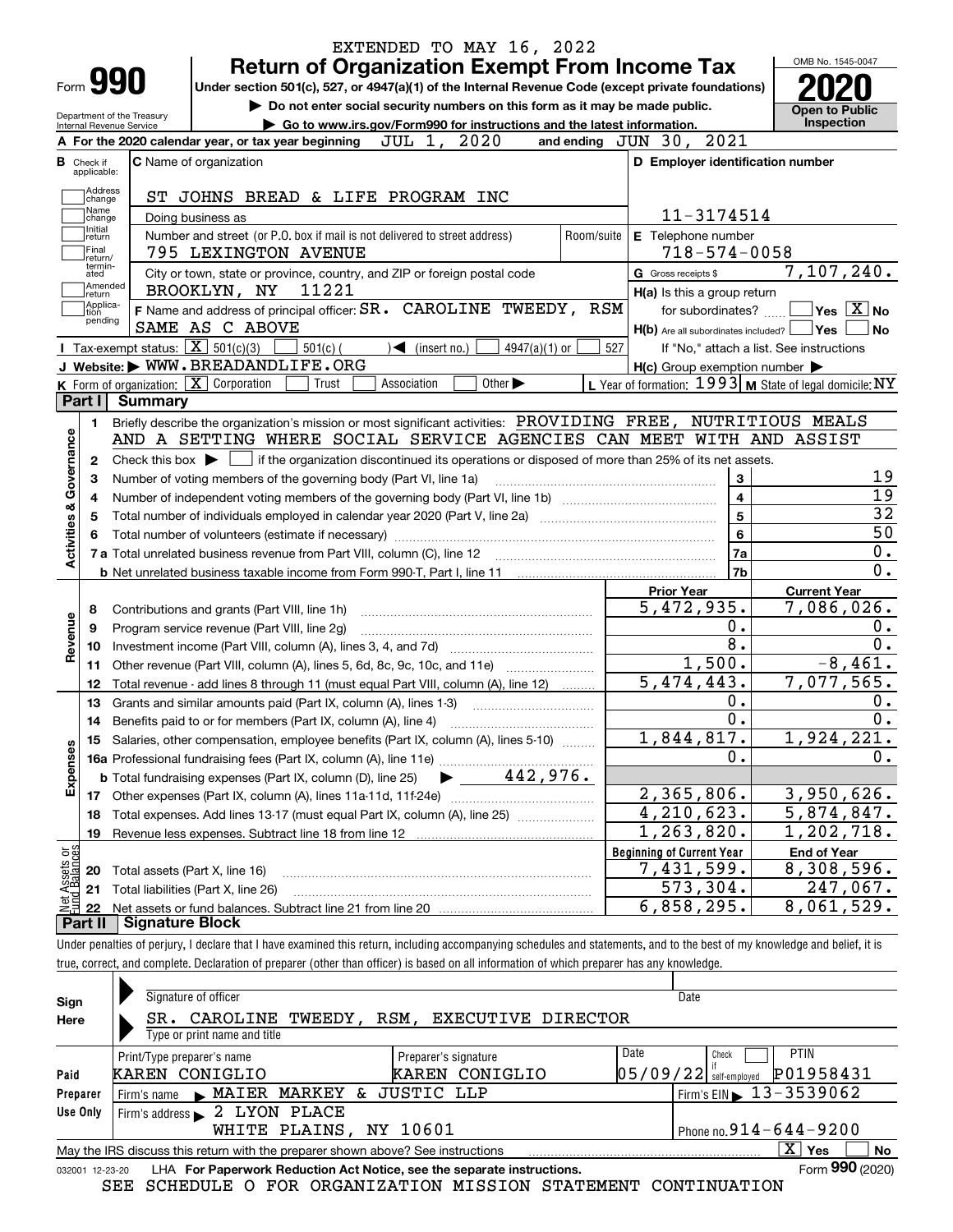|              | 11-3174514<br>ST JOHNS BREAD & LIFE PROGRAM INC<br>Page 2<br>Form 990 (2020)<br><b>Part III Statement of Program Service Accomplishments</b>                      |
|--------------|-------------------------------------------------------------------------------------------------------------------------------------------------------------------|
|              | $\boxed{\text{X}}$                                                                                                                                                |
|              | Briefly describe the organization's mission:                                                                                                                      |
|              | SEE SCHEDULE O                                                                                                                                                    |
|              |                                                                                                                                                                   |
|              |                                                                                                                                                                   |
| $\mathbf{2}$ |                                                                                                                                                                   |
|              | Did the organization undertake any significant program services during the year which were not listed on the<br>$Yes \ \boxed{X}$ No<br>prior Form 990 or 990-EZ? |
|              | If "Yes," describe these new services on Schedule O.                                                                                                              |
|              | $Yes \ \overline{X}$ No<br>Did the organization cease conducting, or make significant changes in how it conducts, any program services?                           |
|              | If "Yes," describe these changes on Schedule O.                                                                                                                   |
| 4            | Describe the organization's program service accomplishments for each of its three largest program services, as measured by expenses.                              |
|              | Section 501(c)(3) and 501(c)(4) organizations are required to report the amount of grants and allocations to others, the total expenses, and                      |
|              | revenue, if any, for each program service reported.                                                                                                               |
| 4a           | 4,227,999.<br>(Expenses \$<br>including grants of \$<br>(Code:<br>(Revenue \$                                                                                     |
|              | SOUP KITCHEN PROGRAMS: MEALS AND NUTRITION - THE SOUP KITCHEN, MOBILE                                                                                             |
|              | SOUP KITCHEN AND FOOD PANTRY ARE THE HEART AND SOUL OF THE DAILY WORK                                                                                             |
|              | DONE AT THE ST. JOHN'S BREAD AND LIFE PROGRAM (THE PROGRAM). THE                                                                                                  |
|              | PROGRAM IS THE ONE OF THE LARGEST EMERGENCY FOOD PROVIDERS,<br><b>SERVING</b>                                                                                     |
|              | 3,000 MEALS DAILY.                                                                                                                                                |
|              |                                                                                                                                                                   |
|              |                                                                                                                                                                   |
|              |                                                                                                                                                                   |
|              |                                                                                                                                                                   |
|              |                                                                                                                                                                   |
|              |                                                                                                                                                                   |
|              |                                                                                                                                                                   |
|              |                                                                                                                                                                   |
| 4b           | $625,031$ . including grants of \$<br>(Expenses \$<br>) (Revenue \$<br>(Code:                                                                                     |
|              | SOCIAL SERVICES - CASE MANAGEMENT SERVICES ASSISTS<br>INDIVIDUALS IN                                                                                              |
|              | WE REFER INDIVIDUALS TO OUTSIDE SERVICES, SUCH<br>SECURING BENEFITS, ETC.                                                                                         |
|              | AS PSYCHIATRIC, SHELTER, ETC.<br>OUR ORGANIZATION IS A REGISTERED SINGLE                                                                                          |
|              | STOP BENEFITS ACCESS PROVIDER.                                                                                                                                    |
|              |                                                                                                                                                                   |
|              |                                                                                                                                                                   |
|              |                                                                                                                                                                   |
|              |                                                                                                                                                                   |
|              |                                                                                                                                                                   |
|              |                                                                                                                                                                   |
|              |                                                                                                                                                                   |
|              |                                                                                                                                                                   |
|              |                                                                                                                                                                   |
|              |                                                                                                                                                                   |
|              |                                                                                                                                                                   |
|              |                                                                                                                                                                   |
|              |                                                                                                                                                                   |
|              |                                                                                                                                                                   |
|              |                                                                                                                                                                   |
|              |                                                                                                                                                                   |
|              |                                                                                                                                                                   |
|              |                                                                                                                                                                   |
|              |                                                                                                                                                                   |
|              |                                                                                                                                                                   |
| 4c<br>4d     | Other program services (Describe on Schedule O.)                                                                                                                  |
|              | (Expenses \$<br>Revenue \$<br>including grants of \$                                                                                                              |
| 4e           | 4,853,030.<br>Total program service expenses<br>Form 990 (2020)                                                                                                   |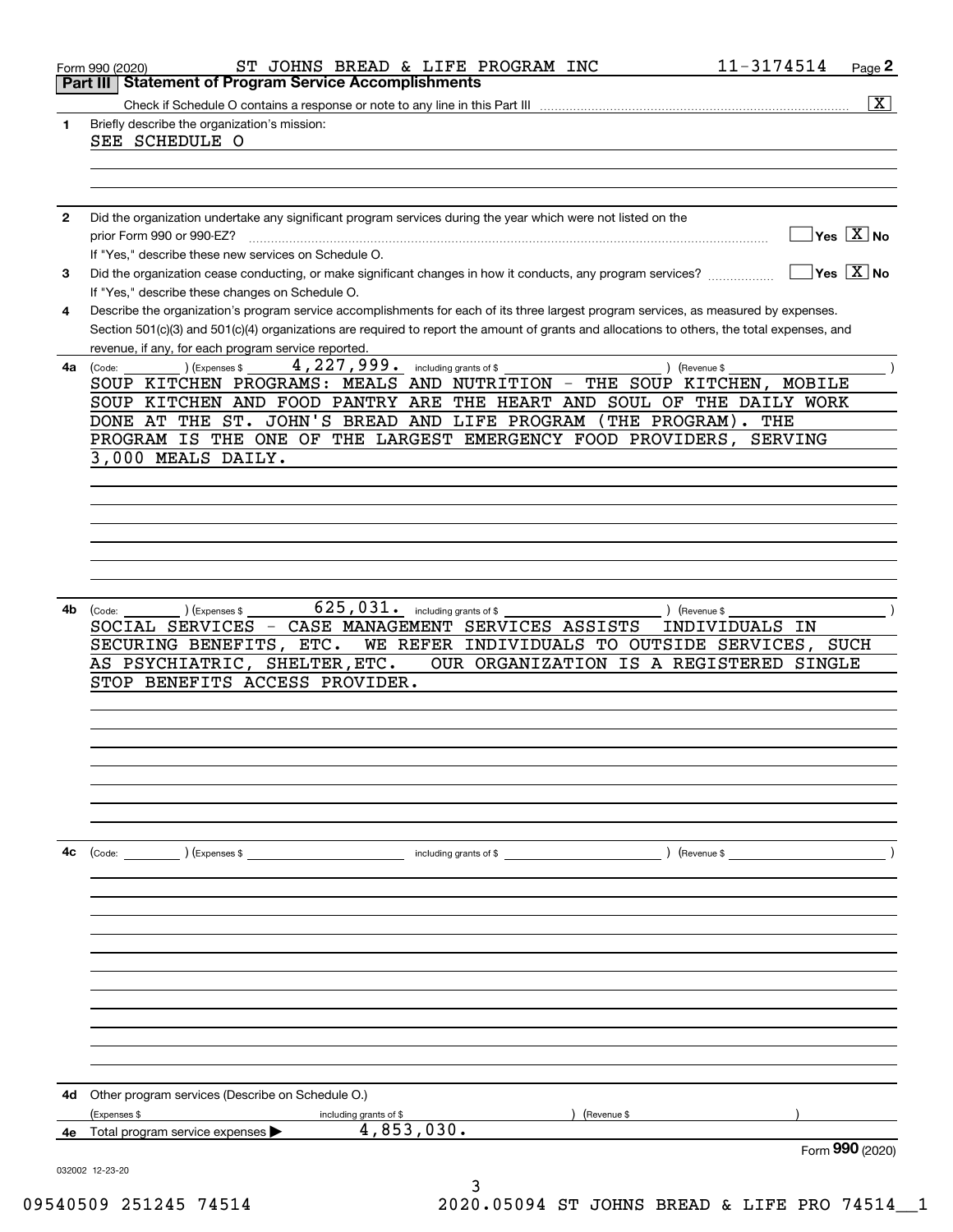|  | Form 990 (2020) |
|--|-----------------|

|     |                                                                                                                                  |                 | Yes | No                    |
|-----|----------------------------------------------------------------------------------------------------------------------------------|-----------------|-----|-----------------------|
| 1.  | Is the organization described in section $501(c)(3)$ or $4947(a)(1)$ (other than a private foundation)?                          |                 |     |                       |
|     |                                                                                                                                  | 1               | x   |                       |
| 2   |                                                                                                                                  | $\mathbf{2}$    | X   |                       |
| 3   | Did the organization engage in direct or indirect political campaign activities on behalf of or in opposition to candidates for  |                 |     |                       |
|     |                                                                                                                                  | 3               |     | X.                    |
| 4   | Section 501(c)(3) organizations. Did the organization engage in lobbying activities, or have a section 501(h) election in effect |                 |     |                       |
|     |                                                                                                                                  | 4               |     | X.                    |
| 5   | Is the organization a section 501(c)(4), 501(c)(5), or 501(c)(6) organization that receives membership dues, assessments, or     |                 |     |                       |
|     |                                                                                                                                  | 5               |     | x                     |
| 6   | Did the organization maintain any donor advised funds or any similar funds or accounts for which donors have the right to        |                 |     | x                     |
|     | provide advice on the distribution or investment of amounts in such funds or accounts? If "Yes," complete Schedule D, Part I     | 6               |     |                       |
| 7   | Did the organization receive or hold a conservation easement, including easements to preserve open space,                        | $\overline{7}$  |     | x                     |
|     | Did the organization maintain collections of works of art, historical treasures, or other similar assets? If "Yes," complete     |                 |     |                       |
| 8   |                                                                                                                                  | 8               |     | x                     |
| 9   | Did the organization report an amount in Part X, line 21, for escrow or custodial account liability, serve as a custodian for    |                 |     |                       |
|     | amounts not listed in Part X; or provide credit counseling, debt management, credit repair, or debt negotiation services?        |                 |     |                       |
|     |                                                                                                                                  | 9               |     | x                     |
| 10  | Did the organization, directly or through a related organization, hold assets in donor-restricted endowments                     |                 |     |                       |
|     |                                                                                                                                  | 10              |     | x.                    |
| 11  | If the organization's answer to any of the following questions is "Yes," then complete Schedule D, Parts VI, VII, VIII, IX, or X |                 |     |                       |
|     | as applicable.                                                                                                                   |                 |     |                       |
| а   | Did the organization report an amount for land, buildings, and equipment in Part X, line 10? If "Yes," complete Schedule D,      |                 |     |                       |
|     |                                                                                                                                  | 11a             | X   |                       |
| b   | Did the organization report an amount for investments - other securities in Part X, line 12, that is 5% or more of its total     |                 |     |                       |
|     |                                                                                                                                  | 11 <sub>b</sub> |     | x                     |
| c   | Did the organization report an amount for investments - program related in Part X, line 13, that is 5% or more of its total      |                 |     |                       |
|     |                                                                                                                                  | 11c             |     | X.                    |
|     | d Did the organization report an amount for other assets in Part X, line 15, that is 5% or more of its total assets reported in  |                 |     |                       |
|     |                                                                                                                                  | 11d             |     | x                     |
|     |                                                                                                                                  | <b>11e</b>      |     | X                     |
| f   | Did the organization's separate or consolidated financial statements for the tax year include a footnote that addresses          |                 |     |                       |
|     | the organization's liability for uncertain tax positions under FIN 48 (ASC 740)? If "Yes," complete Schedule D, Part X           | 11f             | х   |                       |
| 12a | Did the organization obtain separate, independent audited financial statements for the tax year? If "Yes," complete              |                 |     |                       |
|     |                                                                                                                                  | 12a             | X   |                       |
|     | Was the organization included in consolidated, independent audited financial statements for the tax year?                        |                 |     |                       |
|     | If "Yes," and if the organization answered "No" to line 12a, then completing Schedule D, Parts XI and XII is optional            | 12 <sub>b</sub> |     | Χ                     |
| 13  | Is the organization a school described in section 170(b)(1)(A)(ii)? If "Yes," complete Schedule E                                | 13              |     | X                     |
| 14a | Did the organization maintain an office, employees, or agents outside of the United States?                                      | 14a             |     | X                     |
| b   | Did the organization have aggregate revenues or expenses of more than \$10,000 from grantmaking, fundraising, business,          |                 |     |                       |
|     | investment, and program service activities outside the United States, or aggregate foreign investments valued at \$100,000       |                 |     |                       |
|     |                                                                                                                                  | 14b             |     | X.                    |
| 15  | Did the organization report on Part IX, column (A), line 3, more than \$5,000 of grants or other assistance to or for any        |                 |     |                       |
|     |                                                                                                                                  | 15              |     | X.                    |
| 16  | Did the organization report on Part IX, column (A), line 3, more than \$5,000 of aggregate grants or other assistance to         |                 |     |                       |
|     |                                                                                                                                  | 16              |     | X.                    |
| 17  | Did the organization report a total of more than \$15,000 of expenses for professional fundraising services on Part IX,          |                 |     |                       |
|     |                                                                                                                                  | 17              |     | X.                    |
| 18  | Did the organization report more than \$15,000 total of fundraising event gross income and contributions on Part VIII, lines     |                 |     |                       |
|     |                                                                                                                                  | 18              | х   |                       |
| 19  | Did the organization report more than \$15,000 of gross income from gaming activities on Part VIII, line 9a? If "Yes."           |                 |     |                       |
|     |                                                                                                                                  | 19              |     | X.                    |
| 20a |                                                                                                                                  | 20a             |     | X                     |
| b   | If "Yes" to line 20a, did the organization attach a copy of its audited financial statements to this return?                     | 20 <sub>b</sub> |     |                       |
| 21  | Did the organization report more than \$5,000 of grants or other assistance to any domestic organization or                      |                 |     |                       |
|     |                                                                                                                                  | 21              |     | X.<br>Form 990 (2020) |
|     | 032003 12-23-20                                                                                                                  |                 |     |                       |

032003 12-23-20

4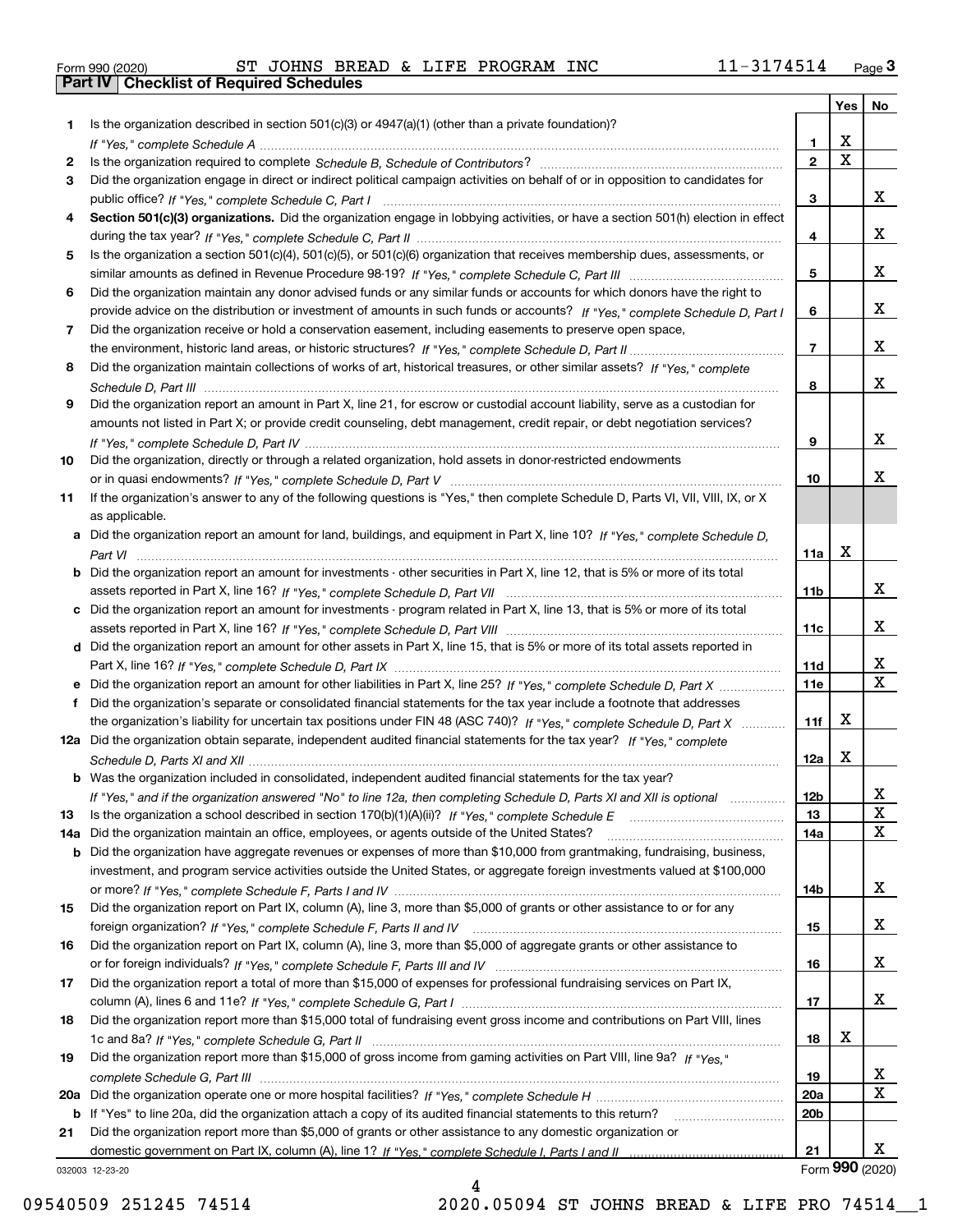|  | Form 990 (2020) |
|--|-----------------|
|  |                 |

|               |                                                                                                                              |     | Yes | No              |
|---------------|------------------------------------------------------------------------------------------------------------------------------|-----|-----|-----------------|
| 22            | Did the organization report more than \$5,000 of grants or other assistance to or for domestic individuals on                |     |     |                 |
|               |                                                                                                                              | 22  |     | x               |
| 23            | Did the organization answer "Yes" to Part VII, Section A, line 3, 4, or 5 about compensation of the organization's current   |     |     |                 |
|               | and former officers, directors, trustees, key employees, and highest compensated employees? If "Yes," complete               |     |     |                 |
|               |                                                                                                                              | 23  |     | X.              |
|               | 24a Did the organization have a tax-exempt bond issue with an outstanding principal amount of more than \$100,000 as of the  |     |     |                 |
|               | last day of the year, that was issued after December 31, 2002? If "Yes," answer lines 24b through 24d and complete           |     |     |                 |
|               |                                                                                                                              | 24a |     | X.              |
|               | b Did the organization invest any proceeds of tax-exempt bonds beyond a temporary period exception?                          | 24b |     |                 |
|               | c Did the organization maintain an escrow account other than a refunding escrow at any time during the year to defease       |     |     |                 |
|               | any tax-exempt bonds?                                                                                                        | 24c |     |                 |
|               |                                                                                                                              | 24d |     |                 |
|               | 25a Section 501(c)(3), 501(c)(4), and 501(c)(29) organizations. Did the organization engage in an excess benefit             |     |     |                 |
|               |                                                                                                                              | 25a |     | X.              |
|               | b Is the organization aware that it engaged in an excess benefit transaction with a disqualified person in a prior year, and |     |     |                 |
|               | that the transaction has not been reported on any of the organization's prior Forms 990 or 990-EZ? If "Yes." complete        |     |     |                 |
|               | Schedule L, Part I                                                                                                           | 25b |     | x               |
| 26            | Did the organization report any amount on Part X, line 5 or 22, for receivables from or payables to any current              |     |     |                 |
|               | or former officer, director, trustee, key employee, creator or founder, substantial contributor, or 35%                      |     |     |                 |
|               |                                                                                                                              | 26  |     | x               |
| 27            | Did the organization provide a grant or other assistance to any current or former officer, director, trustee, key employee,  |     |     |                 |
|               | creator or founder, substantial contributor or employee thereof, a grant selection committee member, or to a 35% controlled  |     |     |                 |
|               | entity (including an employee thereof) or family member of any of these persons? If "Yes." complete Schedule L. Part III     | 27  |     | x               |
| 28            | Was the organization a party to a business transaction with one of the following parties (see Schedule L, Part IV            |     |     |                 |
|               | instructions, for applicable filing thresholds, conditions, and exceptions):                                                 |     |     |                 |
|               | a A current or former officer, director, trustee, key employee, creator or founder, or substantial contributor? If           |     |     |                 |
|               |                                                                                                                              | 28a |     | x               |
|               |                                                                                                                              | 28b |     | $\mathbf{X}$    |
|               | c A 35% controlled entity of one or more individuals and/or organizations described in lines 28a or 28b? If                  |     |     |                 |
|               |                                                                                                                              | 28c |     | x               |
| 29            |                                                                                                                              | 29  | X   |                 |
| 30            | Did the organization receive contributions of art, historical treasures, or other similar assets, or qualified conservation  |     |     |                 |
|               |                                                                                                                              | 30  |     | x               |
| 31            | Did the organization liquidate, terminate, or dissolve and cease operations? If "Yes," complete Schedule N, Part I           | 31  |     | $\mathbf X$     |
| 32            | Did the organization sell, exchange, dispose of, or transfer more than 25% of its net assets? If "Yes." complete             |     |     |                 |
|               |                                                                                                                              | 32  |     | x               |
| 33            | Did the organization own 100% of an entity disregarded as separate from the organization under Regulations                   |     |     |                 |
|               |                                                                                                                              | 33  |     | X               |
| 34            | Was the organization related to any tax-exempt or taxable entity? If "Yes," complete Schedule R, Part II, III, or IV, and    |     |     |                 |
|               |                                                                                                                              | 34  | X   |                 |
|               | 35a Did the organization have a controlled entity within the meaning of section 512(b)(13)?                                  | 35a |     | X               |
|               | b If "Yes" to line 35a, did the organization receive any payment from or engage in any transaction with a controlled entity  |     |     |                 |
|               |                                                                                                                              | 35b |     |                 |
| 36            | Section 501(c)(3) organizations. Did the organization make any transfers to an exempt non-charitable related organization?   |     |     |                 |
|               |                                                                                                                              | 36  |     | x               |
| 37            | Did the organization conduct more than 5% of its activities through an entity that is not a related organization             |     |     |                 |
|               | and that is treated as a partnership for federal income tax purposes? If "Yes," complete Schedule R, Part VI                 | 37  |     | x               |
| 38            | Did the organization complete Schedule O and provide explanations in Schedule O for Part VI, lines 11b and 19?               |     |     |                 |
|               | Note: All Form 990 filers are required to complete Schedule O                                                                | 38  | х   |                 |
| <b>Part V</b> | <b>Statements Regarding Other IRS Filings and Tax Compliance</b>                                                             |     |     |                 |
|               | Check if Schedule O contains a response or note to any line in this Part V                                                   |     |     |                 |
|               |                                                                                                                              |     | Yes | No              |
|               | <b>1a</b> Enter the number reported in Box 3 of Form 1096. Enter -0- if not applicable <i>manumumumum</i><br>1a              |     |     |                 |
|               | 0<br><b>b</b> Enter the number of Forms W-2G included in line 1a. Enter -0- if not applicable<br>1b                          |     |     |                 |
|               | c Did the organization comply with backup withholding rules for reportable payments to vendors and reportable gaming         |     |     |                 |
|               | (gambling) winnings to prize winners?                                                                                        | 1c  | х   |                 |
|               | 032004 12-23-20                                                                                                              |     |     | Form 990 (2020) |
|               | 5                                                                                                                            |     |     |                 |

09540509 251245 74514 2020.05094 ST JOHNS BREAD & LIFE PRO 74514 1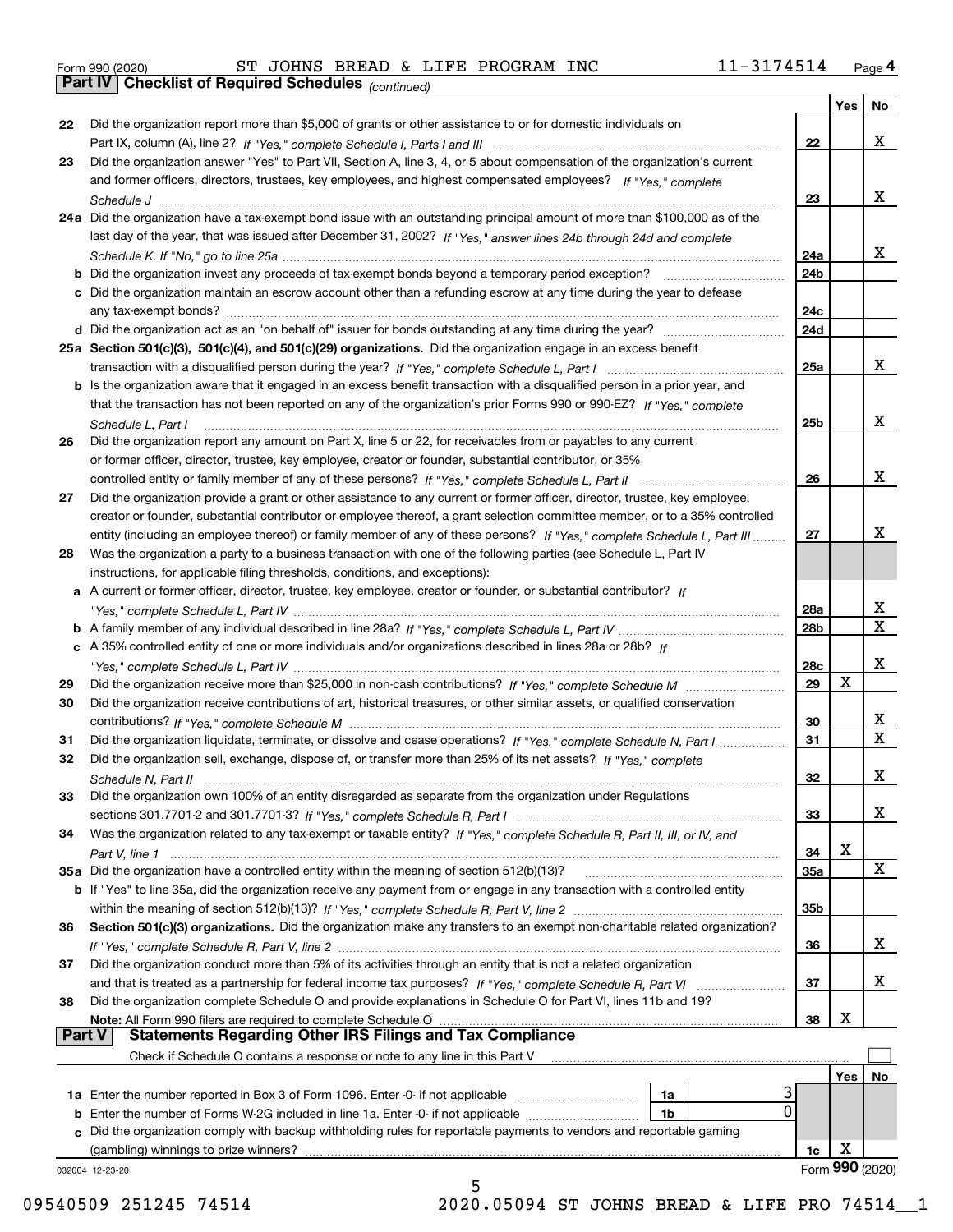|    | 11-3174514<br>ST JOHNS BREAD & LIFE PROGRAM INC<br>Form 990 (2020)                                                                              |                |     | $_{\text{Page}}$ 5 |
|----|-------------------------------------------------------------------------------------------------------------------------------------------------|----------------|-----|--------------------|
|    | Statements Regarding Other IRS Filings and Tax Compliance (continued)<br>Part V                                                                 |                |     |                    |
|    |                                                                                                                                                 |                | Yes | No                 |
|    | 2a Enter the number of employees reported on Form W-3, Transmittal of Wage and Tax Statements,                                                  |                |     |                    |
|    | 32<br>filed for the calendar year ending with or within the year covered by this return <i>manumumumum</i><br>2a                                |                |     |                    |
|    |                                                                                                                                                 | 2b             | х   |                    |
|    |                                                                                                                                                 |                |     |                    |
|    | 3a Did the organization have unrelated business gross income of \$1,000 or more during the year?                                                | 3a             |     | х                  |
|    |                                                                                                                                                 | 3b             |     |                    |
|    | 4a At any time during the calendar year, did the organization have an interest in, or a signature or other authority over, a                    |                |     |                    |
|    |                                                                                                                                                 | 4a             |     | х                  |
|    | <b>b</b> If "Yes," enter the name of the foreign country $\blacktriangleright$                                                                  |                |     |                    |
|    | See instructions for filing requirements for FinCEN Form 114, Report of Foreign Bank and Financial Accounts (FBAR).                             |                |     |                    |
|    |                                                                                                                                                 | 5а             |     | х                  |
| b  |                                                                                                                                                 | 5 <sub>b</sub> |     | х                  |
| c  |                                                                                                                                                 | 5c             |     |                    |
|    | 6a Does the organization have annual gross receipts that are normally greater than \$100,000, and did the organization solicit                  |                |     |                    |
|    | any contributions that were not tax deductible as charitable contributions?                                                                     | 6a             |     | х                  |
|    | <b>b</b> If "Yes," did the organization include with every solicitation an express statement that such contributions or gifts                   |                |     |                    |
|    |                                                                                                                                                 | 6b             |     |                    |
| 7  | Organizations that may receive deductible contributions under section 170(c).                                                                   |                | х   |                    |
| а  | Did the organization receive a payment in excess of \$75 made partly as a contribution and partly for goods and services provided to the payor? | 7a             | X   |                    |
| b  | If "Yes," did the organization notify the donor of the value of the goods or services provided?                                                 | 7b             |     |                    |
| c  | Did the organization sell, exchange, or otherwise dispose of tangible personal property for which it was required                               |                |     | х                  |
|    |                                                                                                                                                 | 7c             |     |                    |
|    | 7d                                                                                                                                              |                |     | х                  |
| е  | Did the organization receive any funds, directly or indirectly, to pay premiums on a personal benefit contract?                                 | 7e             |     | х                  |
| f  | Did the organization, during the year, pay premiums, directly or indirectly, on a personal benefit contract?                                    | 7f             |     |                    |
| g  | If the organization received a contribution of qualified intellectual property, did the organization file Form 8899 as required?                | 7g             |     |                    |
| h  | If the organization received a contribution of cars, boats, airplanes, or other vehicles, did the organization file a Form 1098-C?              | 7h             |     |                    |
| 8  | Sponsoring organizations maintaining donor advised funds. Did a donor advised fund maintained by the                                            |                |     |                    |
|    | sponsoring organization have excess business holdings at any time during the year?                                                              | 8              |     |                    |
| 9  | Sponsoring organizations maintaining donor advised funds.                                                                                       |                |     |                    |
| а  | Did the sponsoring organization make any taxable distributions under section 4966?                                                              | 9а             |     |                    |
| b  |                                                                                                                                                 | 9b             |     |                    |
| 10 | Section 501(c)(7) organizations. Enter:                                                                                                         |                |     |                    |
| а  | 10a<br> 10b                                                                                                                                     |                |     |                    |
|    | Gross receipts, included on Form 990, Part VIII, line 12, for public use of club facilities                                                     |                |     |                    |
| 11 | Section 501(c)(12) organizations. Enter:                                                                                                        |                |     |                    |
| а  | Gross income from members or shareholders<br>11a<br>Gross income from other sources (Do not net amounts due or paid to other sources against    |                |     |                    |
| b  |                                                                                                                                                 |                |     |                    |
|    | 11b<br>12a Section 4947(a)(1) non-exempt charitable trusts. Is the organization filing Form 990 in lieu of Form 1041?                           | 12a            |     |                    |
|    | 12b<br><b>b</b> If "Yes," enter the amount of tax-exempt interest received or accrued during the year <i>manument</i> of                        |                |     |                    |
| 13 | Section 501(c)(29) qualified nonprofit health insurance issuers.                                                                                |                |     |                    |
| а  | Is the organization licensed to issue qualified health plans in more than one state?                                                            | 13a            |     |                    |
|    | Note: See the instructions for additional information the organization must report on Schedule O.                                               |                |     |                    |
|    | <b>b</b> Enter the amount of reserves the organization is required to maintain by the states in which the                                       |                |     |                    |
|    | 13b                                                                                                                                             |                |     |                    |
| с  | 13с                                                                                                                                             |                |     |                    |
|    | 14a Did the organization receive any payments for indoor tanning services during the tax year?                                                  | 14a            |     | х                  |
|    | <b>b</b> If "Yes," has it filed a Form 720 to report these payments? If "No," provide an explanation on Schedule O                              | 14b            |     |                    |
| 15 | Is the organization subject to the section 4960 tax on payment(s) of more than \$1,000,000 in remuneration or                                   |                |     |                    |
|    | excess parachute payment(s) during the year?                                                                                                    | 15             |     | х                  |
|    | If "Yes," see instructions and file Form 4720, Schedule N.                                                                                      |                |     |                    |
| 16 | Is the organization an educational institution subject to the section 4968 excise tax on net investment income?                                 | 16             |     | х                  |
|    | If "Yes," complete Form 4720, Schedule O.                                                                                                       |                |     |                    |
|    |                                                                                                                                                 |                |     |                    |

6

Form (2020) **990**

032005 12-23-20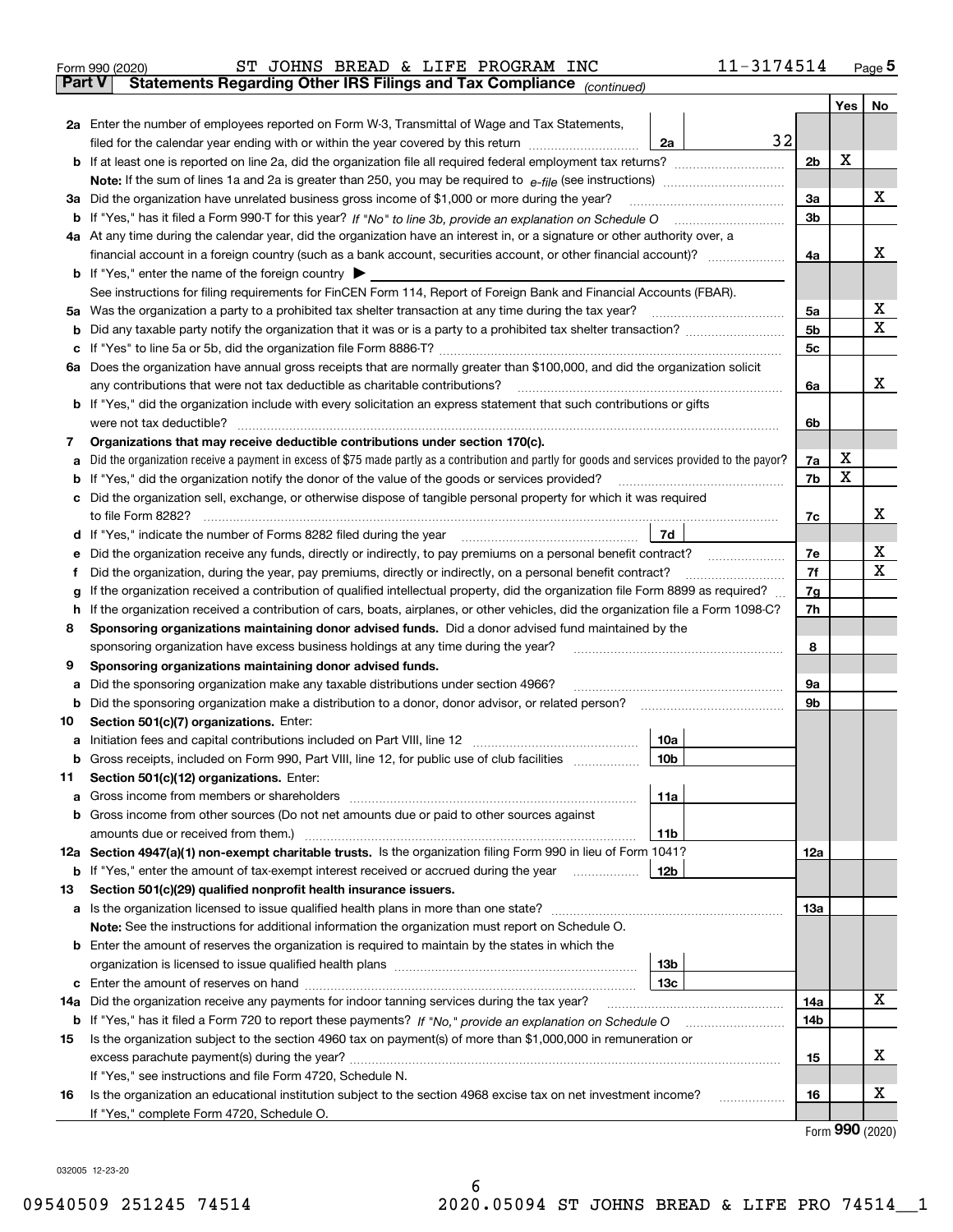|    | 11-3174514<br>ST JOHNS BREAD & LIFE PROGRAM INC<br>Form 990 (2020)                                                                                                             |                 |                         | Page $6$                |
|----|--------------------------------------------------------------------------------------------------------------------------------------------------------------------------------|-----------------|-------------------------|-------------------------|
|    | Part VI   Governance, Management, and Disclosure For each "Yes" response to lines 2 through 7b below, and for a "No" response                                                  |                 |                         |                         |
|    | to line 8a, 8b, or 10b below, describe the circumstances, processes, or changes on Schedule O. See instructions.                                                               |                 |                         |                         |
|    |                                                                                                                                                                                |                 |                         | $\overline{\mathbf{x}}$ |
|    | <b>Section A. Governing Body and Management</b>                                                                                                                                |                 |                         |                         |
|    |                                                                                                                                                                                |                 | Yes                     | No                      |
|    | 19<br><b>1a</b> Enter the number of voting members of the governing body at the end of the tax year<br>1a<br>.                                                                 |                 |                         |                         |
|    | If there are material differences in voting rights among members of the governing body, or if the governing                                                                    |                 |                         |                         |
|    | body delegated broad authority to an executive committee or similar committee, explain on Schedule O.                                                                          |                 |                         |                         |
|    | 19<br><b>b</b> Enter the number of voting members included on line 1a, above, who are independent<br>1b                                                                        |                 |                         |                         |
| 2  | Did any officer, director, trustee, or key employee have a family relationship or a business relationship with any other                                                       |                 |                         |                         |
|    | officer, director, trustee, or key employee?<br>.                                                                                                                              | $\mathbf{2}$    |                         | Х                       |
| з  | Did the organization delegate control over management duties customarily performed by or under the direct supervision                                                          |                 |                         |                         |
|    | of officers, directors, trustees, or key employees to a management company or other person?                                                                                    | 3               |                         | х                       |
| 4  | Did the organization make any significant changes to its governing documents since the prior Form 990 was filed?                                                               | 4               |                         | $\mathbf X$             |
| 5  |                                                                                                                                                                                | 5               |                         | $\mathbf X$             |
| 6  | Did the organization have members or stockholders?                                                                                                                             | 6               | X                       |                         |
| 7a | Did the organization have members, stockholders, or other persons who had the power to elect or appoint one or                                                                 |                 |                         |                         |
|    | more members of the governing body?                                                                                                                                            | 7a              | x                       |                         |
|    | <b>b</b> Are any governance decisions of the organization reserved to (or subject to approval by) members, stockholders, or                                                    |                 |                         |                         |
|    | persons other than the governing body?                                                                                                                                         | 7b              | x                       |                         |
| 8  | Did the organization contemporaneously document the meetings held or written actions undertaken during the year by the following:                                              |                 |                         |                         |
| a  |                                                                                                                                                                                | 8а              | х                       |                         |
| b  |                                                                                                                                                                                | 8b              | X                       |                         |
| 9  | Is there any officer, director, trustee, or key employee listed in Part VII, Section A, who cannot be reached at the                                                           |                 |                         |                         |
|    |                                                                                                                                                                                | 9               |                         | х                       |
|    | Section B. Policies (This Section B requests information about policies not required by the Internal Revenue Code.)                                                            |                 |                         |                         |
|    |                                                                                                                                                                                |                 | Yes                     | No<br>X                 |
|    |                                                                                                                                                                                | 10a             |                         |                         |
|    | <b>b</b> If "Yes," did the organization have written policies and procedures governing the activities of such chapters, affiliates,                                            |                 |                         |                         |
|    | and branches to ensure their operations are consistent with the organization's exempt purposes?                                                                                | 10 <sub>b</sub> | X                       |                         |
|    | 11a Has the organization provided a complete copy of this Form 990 to all members of its governing body before filing the form?                                                | 11a             |                         |                         |
|    | <b>b</b> Describe in Schedule O the process, if any, used by the organization to review this Form 990.                                                                         |                 | х                       |                         |
|    |                                                                                                                                                                                | 12a             | X                       |                         |
|    |                                                                                                                                                                                | 12 <sub>b</sub> |                         |                         |
|    | c Did the organization regularly and consistently monitor and enforce compliance with the policy? If "Yes," describe                                                           |                 | х                       |                         |
|    | in Schedule O how this was done measured and contain an according to the state of the state of the state of th                                                                 | 12c<br>13       | $\overline{\mathbf{x}}$ |                         |
| 13 |                                                                                                                                                                                |                 | х                       |                         |
| 14 | Did the organization have a written document retention and destruction policy?                                                                                                 | 14              |                         |                         |
| 15 | Did the process for determining compensation of the following persons include a review and approval by independent                                                             |                 |                         |                         |
|    | persons, comparability data, and contemporaneous substantiation of the deliberation and decision?                                                                              |                 | х                       |                         |
|    | a The organization's CEO, Executive Director, or top management official manufacture content content of the organization's CEO, Executive Director, or top management official | 15a             | X                       |                         |
|    |                                                                                                                                                                                | 15b             |                         |                         |
|    | If "Yes" to line 15a or 15b, describe the process in Schedule O (see instructions).                                                                                            |                 |                         |                         |
|    | 16a Did the organization invest in, contribute assets to, or participate in a joint venture or similar arrangement with a                                                      |                 |                         | х                       |
|    | taxable entity during the year?<br>b If "Yes," did the organization follow a written policy or procedure requiring the organization to evaluate its participation              | 16a             |                         |                         |
|    | in joint venture arrangements under applicable federal tax law, and take steps to safeguard the organization's                                                                 |                 |                         |                         |
|    |                                                                                                                                                                                | 16b             |                         |                         |
|    | <b>Section C. Disclosure</b>                                                                                                                                                   |                 |                         |                         |
| 17 | NONE<br>List the states with which a copy of this Form 990 is required to be filed $\blacktriangleright$                                                                       |                 |                         |                         |
| 18 | Section 6104 requires an organization to make its Forms 1023 (1024 or 1024-A, if applicable), 990, and 990-T (Section 501(c)(3)s only) available                               |                 |                         |                         |
|    | for public inspection. Indicate how you made these available. Check all that apply.                                                                                            |                 |                         |                         |
|    | $X$ Own website<br>$\lfloor x \rfloor$ Upon request<br>Another's website<br>Other (explain on Schedule O)                                                                      |                 |                         |                         |
| 19 | Describe on Schedule O whether (and if so, how) the organization made its governing documents, conflict of interest policy, and financial                                      |                 |                         |                         |
|    | statements available to the public during the tax year.                                                                                                                        |                 |                         |                         |
| 20 | State the name, address, and telephone number of the person who possesses the organization's books and records                                                                 |                 |                         |                         |
|    | SR. CAROLINE TWEEDY, RSM - 718-574-0058                                                                                                                                        |                 |                         |                         |
|    | 795 LEXINGTON AVENUE, BROOKLYN, NY<br>11221                                                                                                                                    |                 |                         |                         |
|    | 032006 12-23-20                                                                                                                                                                |                 |                         | Form 990 (2020)         |
|    |                                                                                                                                                                                |                 |                         |                         |

09540509 251245 74514 2020.05094 ST JOHNS BREAD & LIFE PRO 74514 1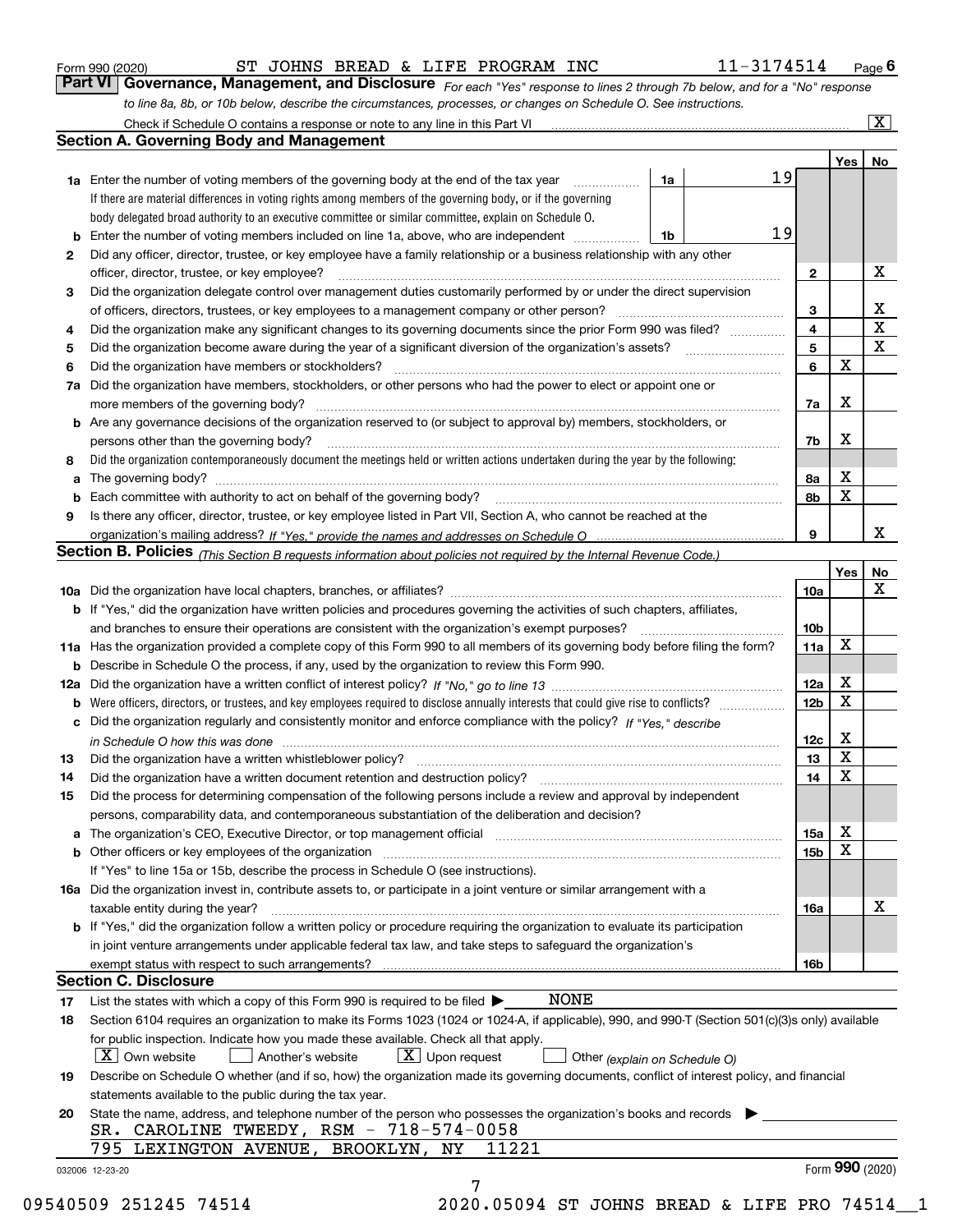$\mathcal{L}^{\text{max}}$ 

| Form 990 (2020) |                                               |  |  | ST JOHNS BREAD & LIFE PROGRAM INC | 11-3174514                                                                                 | Page 7 |
|-----------------|-----------------------------------------------|--|--|-----------------------------------|--------------------------------------------------------------------------------------------|--------|
|                 |                                               |  |  |                                   | Part VII Compensation of Officers, Directors, Trustees, Key Employees, Highest Compensated |        |
|                 | <b>Employees, and Independent Contractors</b> |  |  |                                   |                                                                                            |        |

Check if Schedule O contains a response or note to any line in this Part VII

**Section A. Officers, Directors, Trustees, Key Employees, and Highest Compensated Employees**

**1a**  Complete this table for all persons required to be listed. Report compensation for the calendar year ending with or within the organization's tax year. **•** List all of the organization's current officers, directors, trustees (whether individuals or organizations), regardless of amount of compensation.

Enter -0- in columns (D), (E), and (F) if no compensation was paid.

 $\bullet$  List all of the organization's  $\,$ current key employees, if any. See instructions for definition of "key employee."

**•** List the organization's five current highest compensated employees (other than an officer, director, trustee, or key employee) who received reportable compensation (Box 5 of Form W-2 and/or Box 7 of Form 1099-MISC) of more than \$100,000 from the organization and any related organizations.

**•** List all of the organization's former officers, key employees, and highest compensated employees who received more than \$100,000 of reportable compensation from the organization and any related organizations.

**former directors or trustees**  ¥ List all of the organization's that received, in the capacity as a former director or trustee of the organization, more than \$10,000 of reportable compensation from the organization and any related organizations.

See instructions for the order in which to list the persons above.

Check this box if neither the organization nor any related organization compensated any current officer, director, or trustee.  $\mathcal{L}^{\text{max}}$ 

| (A)                                               | (B)                    |                               |                                 |             | (C)          |                                  |        | (D)             | (E)             | (F)             |
|---------------------------------------------------|------------------------|-------------------------------|---------------------------------|-------------|--------------|----------------------------------|--------|-----------------|-----------------|-----------------|
| Name and title                                    | Average                |                               | (do not check more than one     |             | Position     |                                  |        | Reportable      | Reportable      | Estimated       |
|                                                   | hours per              |                               | box, unless person is both an   |             |              |                                  |        | compensation    | compensation    | amount of       |
|                                                   | week                   |                               | officer and a director/trustee) |             |              |                                  |        | from            | from related    | other           |
|                                                   | (list any              |                               |                                 |             |              |                                  |        | the             | organizations   | compensation    |
|                                                   | hours for              |                               |                                 |             |              |                                  |        | organization    | (W-2/1099-MISC) | from the        |
|                                                   | related                |                               |                                 |             |              |                                  |        | (W-2/1099-MISC) |                 | organization    |
|                                                   | organizations<br>below |                               |                                 |             |              |                                  |        |                 |                 | and related     |
|                                                   | line)                  | ndividual trustee or director | Institutional trustee           | Officer     | Key employee | Highest compensated<br> employee | Former |                 |                 | organizations   |
| (1) LINDSAY GEBHART                               | 35.00                  |                               |                                 |             |              |                                  |        |                 |                 |                 |
| DIRECTOR OF DEVELOPMENT                           |                        |                               |                                 |             |              | X                                |        | 125,340.        | $0$ .           | 1,306.          |
| MR. THOMAS MCINERNEY<br>(2)                       | $\overline{5.00}$      |                               |                                 |             |              |                                  |        |                 |                 |                 |
| BOARD CHAIR                                       |                        | X                             |                                 | $\mathbf X$ |              |                                  |        | 0.              | 0.              | $0_{.}$         |
| MS. PATRICIA CASTEL, ESQ.<br>(3)                  | 3.00                   |                               |                                 |             |              |                                  |        |                 |                 |                 |
| <b>BOARD SECRETARY</b>                            |                        | X                             |                                 | $\mathbf X$ |              |                                  |        | 0.              | 0.              | 0.              |
| (4) MS. MARTHA J. HIRST                           | 3.00                   |                               |                                 |             |              |                                  |        |                 |                 |                 |
| <b>TREASURER</b>                                  |                        | X                             |                                 | $\mathbf X$ |              |                                  |        | 0.              | 0.              | 0.              |
| (5) JUSTICE SYLVIA HINDS-RADIX                    | 1.00                   |                               |                                 |             |              |                                  |        |                 |                 |                 |
| <b>DIRECTOR</b>                                   |                        | X                             |                                 |             |              |                                  |        | 0.              | 0.              | 0.              |
| (6) MS. JACKIE LOCHRIE                            | 1.00                   |                               |                                 |             |              |                                  |        |                 |                 |                 |
| <b>DIRECTOR</b>                                   |                        | X                             |                                 |             |              |                                  |        | 0.              | 0.              | 0.              |
| (7) MS. HELEN T. LOWE                             | 1.00                   |                               |                                 |             |              |                                  |        |                 |                 |                 |
| <b>DIRECTOR</b>                                   |                        | X                             |                                 |             |              |                                  |        | 0.              | 0.              | 0.              |
| (8) FR. ASTOR L. RODRIGUEZ CM                     | 1.00                   |                               |                                 |             |              |                                  |        |                 |                 |                 |
| <b>DIRECTOR</b>                                   |                        | X                             |                                 |             |              |                                  |        | 0.              | 0.              | 0.              |
| (9) MR. FRED PYTLAK                               | 1.00                   |                               |                                 |             |              |                                  |        |                 |                 |                 |
| <b>DIRECTOR</b>                                   |                        | X                             |                                 |             |              |                                  |        | 0.              | 0.              | 0.              |
| (10) DR. JERROLD ROSS                             | 1.00                   |                               |                                 |             |              |                                  |        |                 |                 |                 |
| <b>DIRECTOR</b>                                   |                        | X                             |                                 |             |              |                                  |        | 0.              | 0.              | 0.              |
| (11) DR JAMES PELLOW                              | 1.00                   |                               |                                 |             |              |                                  |        |                 |                 |                 |
| <b>DIRECTOR</b>                                   |                        | X                             |                                 |             |              |                                  |        | 0.              | $\mathbf 0$ .   | 0.              |
| (12) MR. RICHARD WESTON                           | 1.00                   |                               |                                 |             |              |                                  |        |                 |                 |                 |
| <b>DIRECTOR</b><br>(13) REV. DONALD HARRINGTON CM | 1.00                   | X                             |                                 |             |              |                                  |        | 0.              | $\mathbf 0$ .   | 0.              |
| <b>DIRECTOR</b>                                   |                        | X                             |                                 |             |              |                                  |        | $\mathbf 0$ .   | $\mathbf 0$ .   | 0.              |
| (14) MS. DOROTHY E. HABBEN PHD                    | 1.00                   |                               |                                 |             |              |                                  |        |                 |                 |                 |
| <b>DIRECTOR</b>                                   |                        | $\mathbf X$                   |                                 |             |              |                                  |        | 0.              | $\mathbf 0$ .   | 0.              |
| (15) REV. JOHN T. MAHER,<br>$C$ M                 | 1.00                   |                               |                                 |             |              |                                  |        |                 |                 |                 |
| <b>DIRECTOR</b>                                   |                        | X                             |                                 |             |              |                                  |        | 0.              | $\mathbf 0$ .   | 0.              |
| (16) MR. KEVIN REED                               | 1.00                   |                               |                                 |             |              |                                  |        |                 |                 |                 |
| <b>DIRECTOR</b>                                   |                        | $\mathbf X$                   |                                 |             |              |                                  |        | 0.              | $\mathbf 0$ .   | 0.              |
| (17) MRS COLLEEN KELLERHER SORRENTIN              | 1.00                   |                               |                                 |             |              |                                  |        |                 |                 |                 |
| <b>DIRECTOR</b>                                   |                        | $\mathbf X$                   |                                 |             |              |                                  |        | 0.              | $\mathbf 0$ .   | 0.              |
| 032007 12-23-20                                   |                        |                               |                                 |             |              |                                  |        |                 |                 | Form 990 (2020) |

8

Form (2020) **990**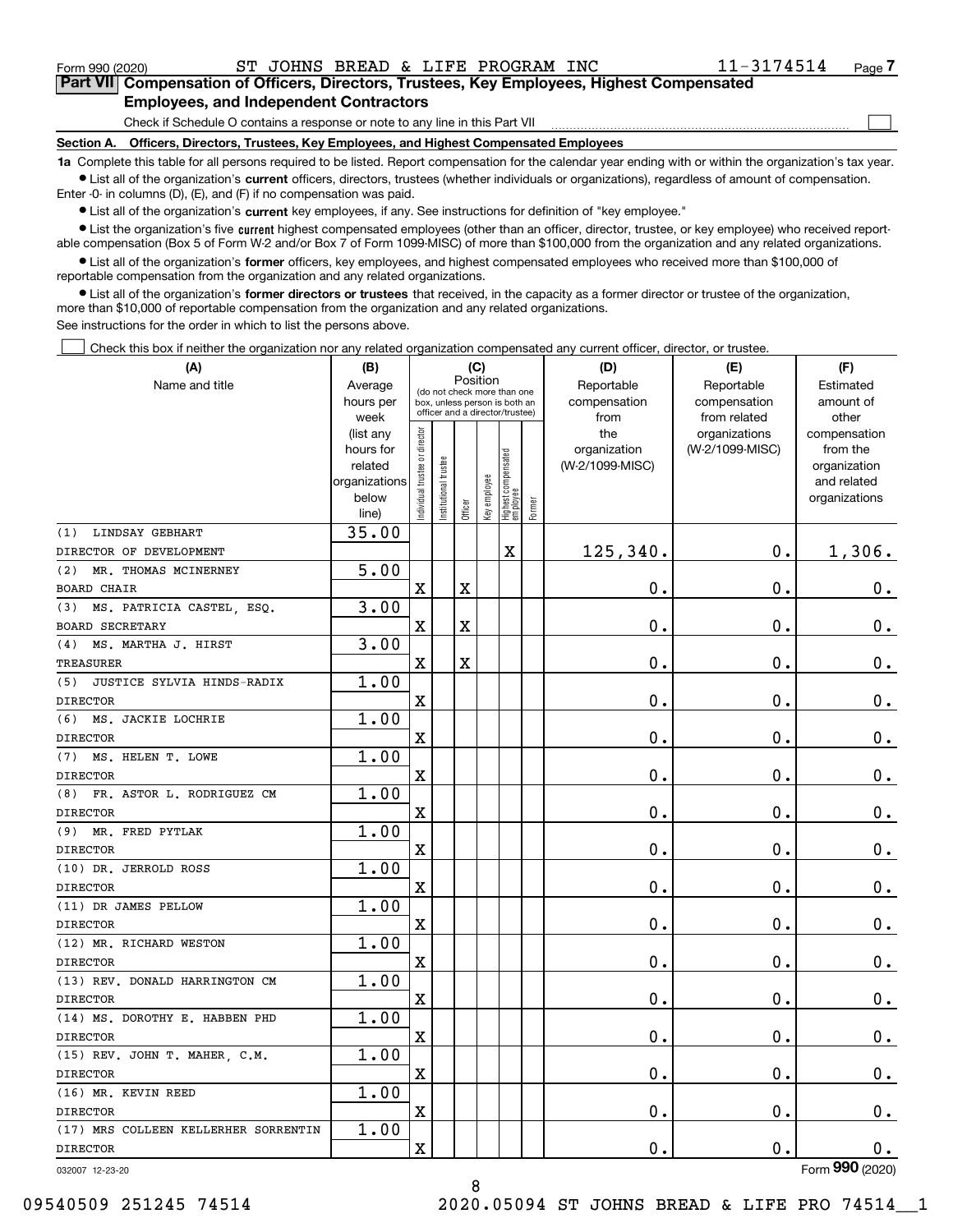| Form 990 (2020) | ST JOHNS BREAD & LIFE PROGRAM INC                                                                                                               |               |                                |                                                              |         |              |                                  |        |                                | 11-3174514      |    |                     | Page $8$         |
|-----------------|-------------------------------------------------------------------------------------------------------------------------------------------------|---------------|--------------------------------|--------------------------------------------------------------|---------|--------------|----------------------------------|--------|--------------------------------|-----------------|----|---------------------|------------------|
| <b>Part VII</b> | Section A. Officers, Directors, Trustees, Key Employees, and Highest Compensated Employees (continued)                                          |               |                                |                                                              |         |              |                                  |        |                                |                 |    |                     |                  |
|                 | (A)                                                                                                                                             | (B)           |                                |                                                              | (C)     |              |                                  |        | (D)                            | (E)             |    |                     | (F)              |
|                 | Name and title                                                                                                                                  | Average       | Position                       |                                                              |         |              |                                  |        | Reportable                     | Reportable      |    |                     | Estimated        |
|                 |                                                                                                                                                 | hours per     |                                | (do not check more than one<br>box, unless person is both an |         |              |                                  |        | compensation                   | compensation    |    |                     | amount of        |
|                 |                                                                                                                                                 | week          |                                | officer and a director/trustee)                              |         |              |                                  |        | from                           | from related    |    |                     | other            |
|                 |                                                                                                                                                 | (list any     |                                |                                                              |         |              |                                  |        | the                            | organizations   |    |                     | compensation     |
|                 |                                                                                                                                                 | hours for     |                                |                                                              |         |              |                                  |        | organization                   | (W-2/1099-MISC) |    |                     | from the         |
|                 |                                                                                                                                                 | related       |                                |                                                              |         |              |                                  |        | (W-2/1099-MISC)                |                 |    |                     | organization     |
|                 |                                                                                                                                                 | organizations |                                |                                                              |         |              |                                  |        |                                |                 |    |                     | and related      |
|                 |                                                                                                                                                 | below         |                                |                                                              |         |              |                                  |        |                                |                 |    |                     | organizations    |
|                 |                                                                                                                                                 | line)         | Individual trustee or director | nstitutional trustee                                         | Officer | Key employee | Highest compensated<br> employee | Former |                                |                 |    |                     |                  |
|                 | (18) SR. JULIA UPTON, R.S.M.                                                                                                                    | 1.00          |                                |                                                              |         |              |                                  |        |                                |                 |    |                     |                  |
| <b>DIRECTOR</b> |                                                                                                                                                 |               | X                              |                                                              |         |              |                                  |        | Ο.                             |                 | 0. |                     |                  |
|                 |                                                                                                                                                 |               |                                |                                                              |         |              |                                  |        |                                |                 |    |                     | 0.               |
|                 | (19) MR. STEVE BUJNO                                                                                                                            | 1.00          |                                |                                                              |         |              |                                  |        |                                |                 |    |                     |                  |
| <b>DIRECTOR</b> |                                                                                                                                                 |               | X                              |                                                              |         |              |                                  |        | 0.                             |                 | 0. |                     | 0.               |
|                 | (20) SAYAN PALCHOWDHURY                                                                                                                         | 1.00          |                                |                                                              |         |              |                                  |        |                                |                 |    |                     |                  |
| <b>DIRECTOR</b> |                                                                                                                                                 |               | X                              |                                                              |         |              |                                  |        | 0.                             |                 | 0. |                     | 0.               |
|                 | (21) SR. CAROLINE TWEEDY, RSM                                                                                                                   | 35.00         |                                |                                                              |         |              |                                  |        |                                |                 |    |                     |                  |
|                 | EXECUTIVE DIRECTOR                                                                                                                              |               |                                |                                                              | X       |              |                                  |        | 0.                             |                 | 0. |                     | 120,911.         |
|                 |                                                                                                                                                 |               |                                |                                                              |         |              |                                  |        |                                |                 |    |                     |                  |
|                 |                                                                                                                                                 |               |                                |                                                              |         |              |                                  |        |                                |                 |    |                     |                  |
|                 |                                                                                                                                                 |               |                                |                                                              |         |              |                                  |        |                                |                 |    |                     |                  |
|                 |                                                                                                                                                 |               |                                |                                                              |         |              |                                  |        |                                |                 |    |                     |                  |
|                 |                                                                                                                                                 |               |                                |                                                              |         |              |                                  |        |                                |                 |    |                     |                  |
|                 |                                                                                                                                                 |               |                                |                                                              |         |              |                                  |        |                                |                 |    |                     |                  |
|                 |                                                                                                                                                 |               |                                |                                                              |         |              |                                  |        |                                |                 |    |                     |                  |
|                 |                                                                                                                                                 |               |                                |                                                              |         |              |                                  |        |                                |                 |    |                     |                  |
|                 |                                                                                                                                                 |               |                                |                                                              |         |              |                                  |        |                                |                 |    |                     |                  |
|                 |                                                                                                                                                 |               |                                |                                                              |         |              |                                  |        |                                |                 |    |                     |                  |
|                 |                                                                                                                                                 |               |                                |                                                              |         |              |                                  |        |                                |                 |    |                     |                  |
|                 |                                                                                                                                                 |               |                                |                                                              |         |              |                                  |        |                                |                 |    |                     |                  |
|                 |                                                                                                                                                 |               |                                |                                                              |         |              |                                  |        | 125, 340.                      |                 | 0. |                     | 122, 217.        |
|                 | c Total from continuation sheets to Part VII, Section A                                                                                         |               |                                |                                                              |         |              |                                  |        | 0.                             |                 | 0. |                     | $\overline{0}$ . |
|                 |                                                                                                                                                 |               |                                |                                                              |         |              |                                  |        | 125, 340.                      |                 | 0. |                     | 122, 217.        |
| 2               | Total number of individuals (including but not limited to those listed above) who received more than \$100,000 of reportable                    |               |                                |                                                              |         |              |                                  |        |                                |                 |    |                     |                  |
|                 | compensation from the organization $\blacktriangleright$                                                                                        |               |                                |                                                              |         |              |                                  |        |                                |                 |    |                     | 1                |
|                 |                                                                                                                                                 |               |                                |                                                              |         |              |                                  |        |                                |                 |    |                     | Yes<br>No        |
|                 |                                                                                                                                                 |               |                                |                                                              |         |              |                                  |        |                                |                 |    |                     |                  |
| 3               | Did the organization list any former officer, director, trustee, key employee, or highest compensated employee on                               |               |                                |                                                              |         |              |                                  |        |                                |                 |    |                     |                  |
|                 | line 1a? If "Yes," complete Schedule J for such individual manufactured contained and the 1a? If "Yes," complete Schedule J for such individual |               |                                |                                                              |         |              |                                  |        |                                |                 |    | З                   | X                |
|                 | For any individual listed on line 1a, is the sum of reportable compensation and other compensation from the organization                        |               |                                |                                                              |         |              |                                  |        |                                |                 |    |                     |                  |
|                 |                                                                                                                                                 |               |                                |                                                              |         |              |                                  |        |                                |                 |    | 4                   | х                |
| 5               | Did any person listed on line 1a receive or accrue compensation from any unrelated organization or individual for services                      |               |                                |                                                              |         |              |                                  |        |                                |                 |    |                     |                  |
|                 | rendered to the organization? If "Yes." complete Schedule J for such person                                                                     |               |                                |                                                              |         |              |                                  |        |                                |                 |    | 5                   | x                |
|                 | <b>Section B. Independent Contractors</b>                                                                                                       |               |                                |                                                              |         |              |                                  |        |                                |                 |    |                     |                  |
| 1               | Complete this table for your five highest compensated independent contractors that received more than \$100,000 of compensation from            |               |                                |                                                              |         |              |                                  |        |                                |                 |    |                     |                  |
|                 |                                                                                                                                                 |               |                                |                                                              |         |              |                                  |        |                                |                 |    |                     |                  |
|                 | the organization. Report compensation for the calendar year ending with or within the organization's tax year.                                  |               |                                |                                                              |         |              |                                  |        |                                |                 |    |                     |                  |
|                 | (A)<br>Name and business address                                                                                                                |               |                                |                                                              |         |              |                                  |        | (B)<br>Description of services |                 |    | (C)<br>Compensation |                  |
|                 |                                                                                                                                                 |               |                                | <b>NONE</b>                                                  |         |              |                                  |        |                                |                 |    |                     |                  |
|                 |                                                                                                                                                 |               |                                |                                                              |         |              |                                  |        |                                |                 |    |                     |                  |
|                 |                                                                                                                                                 |               |                                |                                                              |         |              |                                  |        |                                |                 |    |                     |                  |
|                 |                                                                                                                                                 |               |                                |                                                              |         |              |                                  |        |                                |                 |    |                     |                  |
|                 |                                                                                                                                                 |               |                                |                                                              |         |              |                                  |        |                                |                 |    |                     |                  |
|                 |                                                                                                                                                 |               |                                |                                                              |         |              |                                  |        |                                |                 |    |                     |                  |
|                 |                                                                                                                                                 |               |                                |                                                              |         |              |                                  |        |                                |                 |    |                     |                  |
|                 |                                                                                                                                                 |               |                                |                                                              |         |              |                                  |        |                                |                 |    |                     |                  |
|                 |                                                                                                                                                 |               |                                |                                                              |         |              |                                  |        |                                |                 |    |                     |                  |
|                 |                                                                                                                                                 |               |                                |                                                              |         |              |                                  |        |                                |                 |    |                     |                  |
|                 |                                                                                                                                                 |               |                                |                                                              |         |              |                                  |        |                                |                 |    |                     |                  |
|                 |                                                                                                                                                 |               |                                |                                                              |         |              |                                  |        |                                |                 |    |                     |                  |
| $\mathbf{2}$    | Total number of independent contractors (including but not limited to those listed above) who received more than                                |               |                                |                                                              |         |              |                                  |        |                                |                 |    |                     |                  |
|                 | \$100,000 of compensation from the organization                                                                                                 |               |                                |                                                              |         | 0            |                                  |        |                                |                 |    |                     |                  |
|                 |                                                                                                                                                 |               |                                |                                                              |         |              |                                  |        |                                |                 |    |                     | Form 990 (2020)  |
|                 |                                                                                                                                                 |               |                                |                                                              |         |              |                                  |        |                                |                 |    |                     |                  |

032008 12-23-20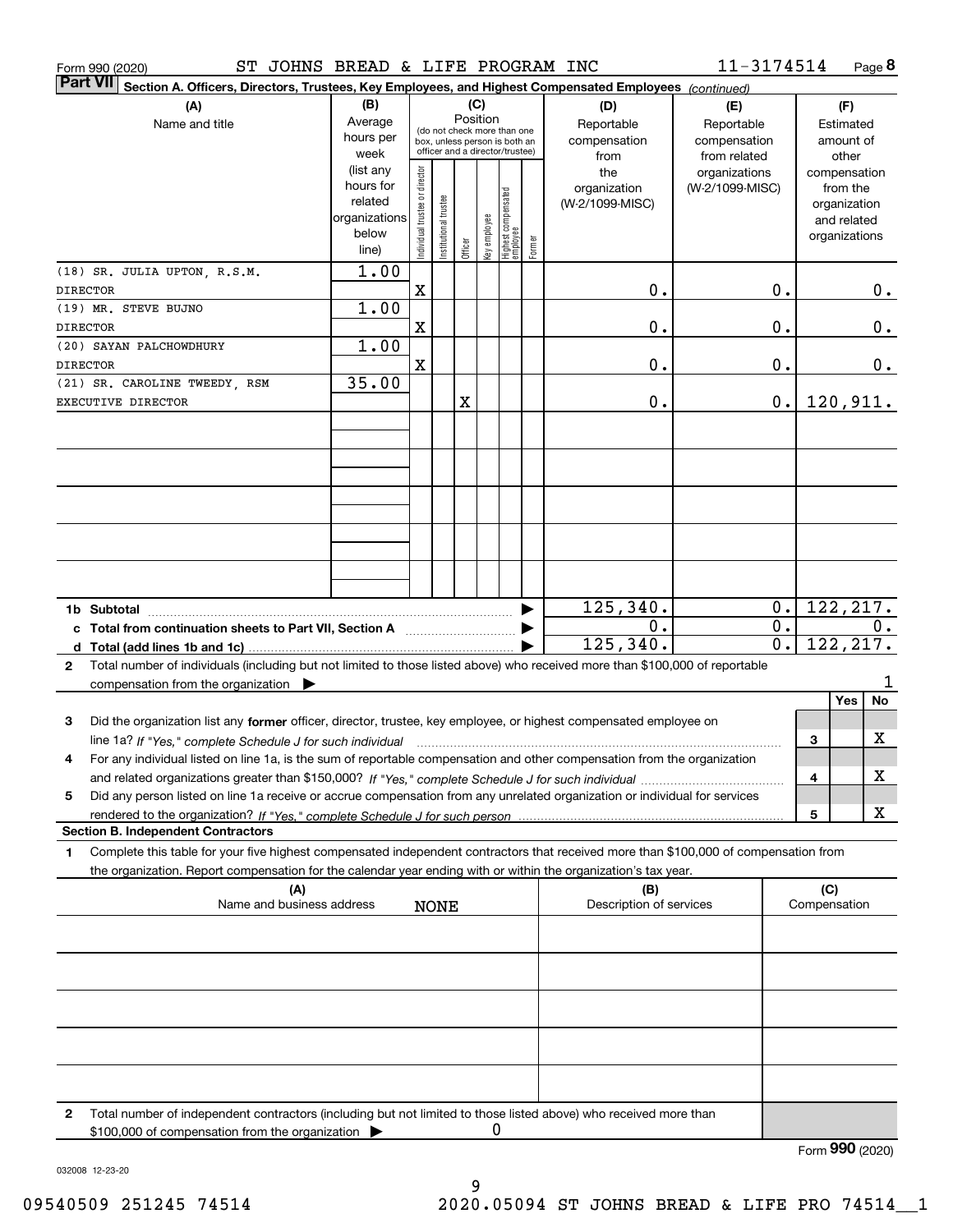|                                                           |                  |   | Form 990 (2020)                                                                                                            |                      |                        | ST JOHNS BREAD & LIFE PROGRAM INC |                                                     | 11-3174514                     | Page 9                                                          |
|-----------------------------------------------------------|------------------|---|----------------------------------------------------------------------------------------------------------------------------|----------------------|------------------------|-----------------------------------|-----------------------------------------------------|--------------------------------|-----------------------------------------------------------------|
|                                                           | <b>Part VIII</b> |   | <b>Statement of Revenue</b>                                                                                                |                      |                        |                                   |                                                     |                                |                                                                 |
|                                                           |                  |   | Check if Schedule O contains a response or note to any line in this Part VIII                                              |                      |                        |                                   | $\overline{(\mathsf{B})}$ $\overline{(\mathsf{C})}$ |                                |                                                                 |
|                                                           |                  |   |                                                                                                                            |                      |                        | (A)<br>Total revenue              | Related or exempt<br>function revenue               | Unrelated<br>lbusiness revenue | (D)<br>Revenue excluded<br>from tax under<br>sections 512 - 514 |
|                                                           |                  |   | 1 a Federated campaigns                                                                                                    | 1a                   |                        |                                   |                                                     |                                |                                                                 |
|                                                           |                  | b | Membership dues                                                                                                            | 1 <sub>b</sub>       |                        |                                   |                                                     |                                |                                                                 |
|                                                           |                  | c | Fundraising events                                                                                                         | 1 <sub>c</sub>       | 378,013.               |                                   |                                                     |                                |                                                                 |
|                                                           |                  |   | d Related organizations                                                                                                    | 1 <sub>d</sub>       |                        |                                   |                                                     |                                |                                                                 |
|                                                           |                  | е | Government grants (contributions)                                                                                          | 1e                   | 2,050,119.             |                                   |                                                     |                                |                                                                 |
|                                                           |                  |   | f All other contributions, gifts, grants, and                                                                              |                      |                        |                                   |                                                     |                                |                                                                 |
| Contributions, Gifts, Grants<br>and Other Similar Amounts |                  |   | similar amounts not included above                                                                                         | 1f                   | 4,657,894.             |                                   |                                                     |                                |                                                                 |
|                                                           |                  | g | Noncash contributions included in lines 1a-1f                                                                              | $1g$ \$              | 701,954.               |                                   |                                                     |                                |                                                                 |
|                                                           |                  |   |                                                                                                                            |                      |                        | $7,086,026$ .                     |                                                     |                                |                                                                 |
|                                                           |                  |   |                                                                                                                            |                      | <b>Business Code</b>   |                                   |                                                     |                                |                                                                 |
|                                                           | 2a               |   | <u> 2008 - Andrea Station Barbara, amerikan personal personal personal personal personal personal personal personal pe</u> |                      |                        |                                   |                                                     |                                |                                                                 |
|                                                           |                  | b | the contract of the contract of the contract of the contract of the contract of                                            |                      |                        |                                   |                                                     |                                |                                                                 |
| Program Service<br>Revenue                                |                  | с | <u> 1989 - Johann Stein, mars an deus an deus Angels (b. 1989)</u>                                                         |                      |                        |                                   |                                                     |                                |                                                                 |
|                                                           |                  | d | <u> 1980 - Johann Barn, mars ann an t-Amhair ann an t-Amhair an t-Amhair ann an t-Amhair an t-Amhair ann an t-A</u>        |                      |                        |                                   |                                                     |                                |                                                                 |
|                                                           |                  | е |                                                                                                                            |                      |                        |                                   |                                                     |                                |                                                                 |
|                                                           |                  |   | f All other program service revenue                                                                                        |                      |                        |                                   |                                                     |                                |                                                                 |
|                                                           |                  | g |                                                                                                                            |                      |                        |                                   |                                                     |                                |                                                                 |
|                                                           | 3                |   | Investment income (including dividends, interest, and                                                                      |                      |                        |                                   |                                                     |                                |                                                                 |
|                                                           |                  |   |                                                                                                                            |                      |                        |                                   |                                                     |                                |                                                                 |
|                                                           | 4                |   | Income from investment of tax-exempt bond proceeds                                                                         |                      |                        |                                   |                                                     |                                |                                                                 |
|                                                           | 5                |   |                                                                                                                            |                      |                        |                                   |                                                     |                                |                                                                 |
|                                                           |                  |   |                                                                                                                            | (i) Real             | (ii) Personal          |                                   |                                                     |                                |                                                                 |
|                                                           |                  |   | 6 a Gross rents                                                                                                            | 6a                   |                        |                                   |                                                     |                                |                                                                 |
|                                                           |                  | b | Less: rental expenses                                                                                                      | 6b                   |                        |                                   |                                                     |                                |                                                                 |
|                                                           |                  | c | Rental income or (loss)                                                                                                    | 6с                   |                        |                                   |                                                     |                                |                                                                 |
|                                                           |                  | d | Net rental income or (loss)                                                                                                |                      |                        |                                   |                                                     |                                |                                                                 |
|                                                           |                  |   | 7 a Gross amount from sales of                                                                                             | (i) Securities       | (ii) Other             |                                   |                                                     |                                |                                                                 |
|                                                           |                  |   | assets other than inventory                                                                                                | 7a                   |                        |                                   |                                                     |                                |                                                                 |
|                                                           |                  |   | <b>b</b> Less: cost or other basis                                                                                         |                      |                        |                                   |                                                     |                                |                                                                 |
|                                                           |                  |   | and sales expenses                                                                                                         | 7b                   |                        |                                   |                                                     |                                |                                                                 |
| evenue                                                    |                  |   | c Gain or (loss)                                                                                                           | <b>7c</b>            |                        |                                   |                                                     |                                |                                                                 |
|                                                           |                  |   |                                                                                                                            |                      |                        |                                   |                                                     |                                |                                                                 |
| Other R                                                   |                  |   | 8 a Gross income from fundraising events (not                                                                              |                      |                        |                                   |                                                     |                                |                                                                 |
|                                                           |                  |   | including $$378,013.$ of                                                                                                   |                      |                        |                                   |                                                     |                                |                                                                 |
|                                                           |                  |   | contributions reported on line 1c). See                                                                                    |                      | $ 8a $ 19,404.         |                                   |                                                     |                                |                                                                 |
|                                                           |                  |   |                                                                                                                            | 8 <sub>b</sub>       | 29,675.                |                                   |                                                     |                                |                                                                 |
|                                                           |                  |   | <b>b</b> Less: direct expenses <i>manually contained</i><br>c Net income or (loss) from fundraising events                 |                      | ▶                      | $-10, 271.$                       |                                                     |                                | $-10, 271.$                                                     |
|                                                           |                  |   | 9 a Gross income from gaming activities. See                                                                               |                      | $\ldots \ldots \ldots$ |                                   |                                                     |                                |                                                                 |
|                                                           |                  |   |                                                                                                                            |                      |                        |                                   |                                                     |                                |                                                                 |
|                                                           |                  |   | <b>b</b> Less: direct expenses <b>manually</b>                                                                             | 9a<br>9 <sub>b</sub> |                        |                                   |                                                     |                                |                                                                 |
|                                                           |                  |   | c Net income or (loss) from gaming activities                                                                              |                      |                        |                                   |                                                     |                                |                                                                 |
|                                                           |                  |   | 10 a Gross sales of inventory, less returns                                                                                |                      |                        |                                   |                                                     |                                |                                                                 |
|                                                           |                  |   |                                                                                                                            | 10a                  |                        |                                   |                                                     |                                |                                                                 |
|                                                           |                  |   | <b>b</b> Less: cost of goods sold                                                                                          | 10 <sub>b</sub>      |                        |                                   |                                                     |                                |                                                                 |
|                                                           |                  |   | c Net income or (loss) from sales of inventory                                                                             |                      |                        |                                   |                                                     |                                |                                                                 |
|                                                           |                  |   |                                                                                                                            |                      | <b>Business Code</b>   |                                   |                                                     |                                |                                                                 |
|                                                           |                  |   | 11 a MISCELLANEOUS REVENUE                                                                                                 |                      |                        | 1,810.                            |                                                     |                                | 1,810.                                                          |
|                                                           |                  | b |                                                                                                                            |                      |                        |                                   |                                                     |                                |                                                                 |
|                                                           |                  | c |                                                                                                                            |                      |                        |                                   |                                                     |                                |                                                                 |
| Miscellaneous<br>Revenue                                  |                  |   |                                                                                                                            |                      |                        |                                   |                                                     |                                |                                                                 |
|                                                           |                  |   |                                                                                                                            |                      | ▶                      | 1,810.                            |                                                     |                                |                                                                 |
|                                                           | 12               |   |                                                                                                                            |                      | $\blacktriangleright$  | 7,077,565.                        | 0.                                                  | 0.                             | $-8,461.$                                                       |
|                                                           | 032009 12-23-20  |   |                                                                                                                            |                      |                        |                                   |                                                     |                                | Form 990 (2020)                                                 |
|                                                           |                  |   |                                                                                                                            |                      |                        |                                   |                                                     |                                |                                                                 |

10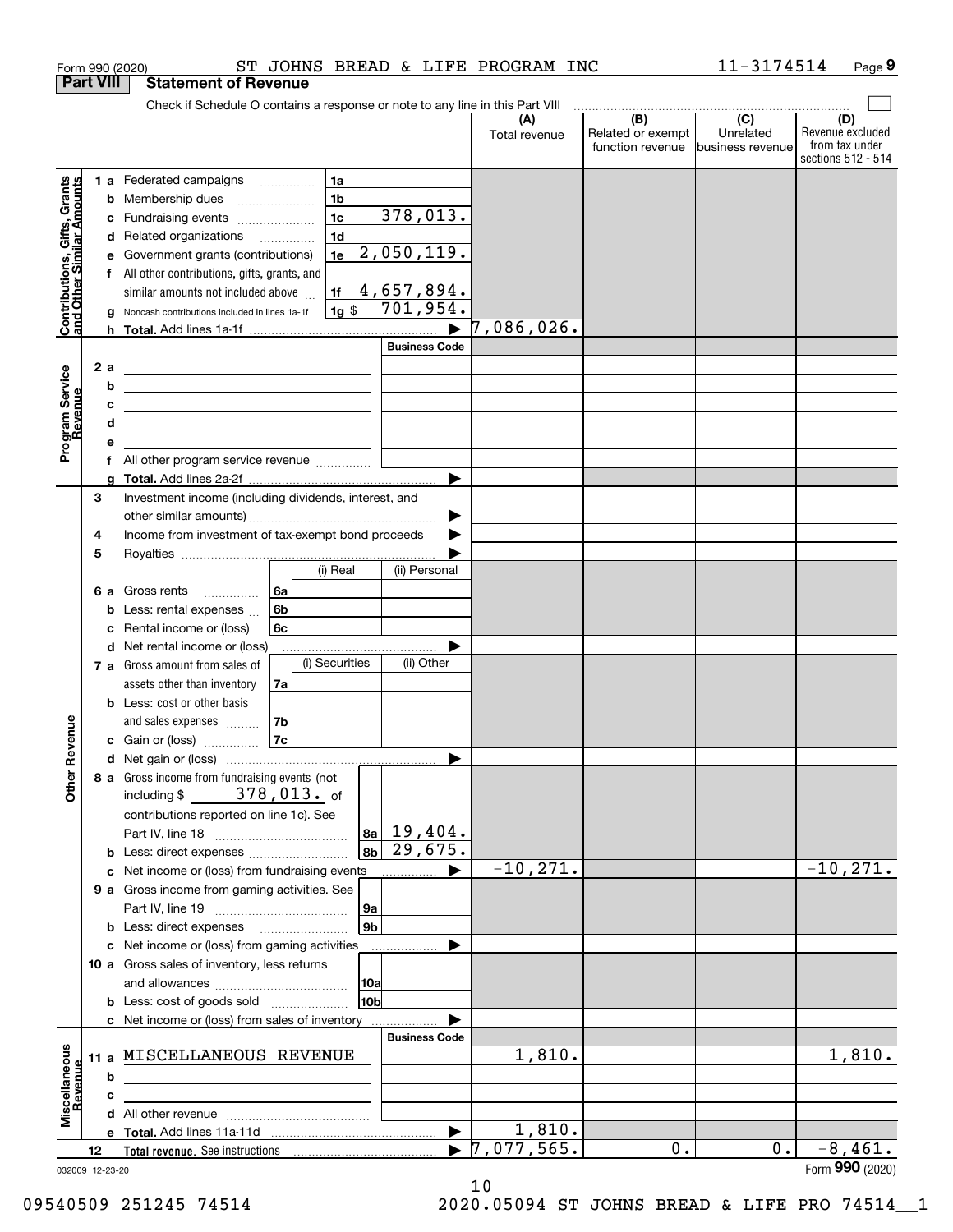**Part IX Statement of Functional Expenses**

|                  | Section 501(c)(3) and 501(c)(4) organizations must complete all columns. All other organizations must complete column (A).                                                                                 |                       |                                    |                                                      |                                |
|------------------|------------------------------------------------------------------------------------------------------------------------------------------------------------------------------------------------------------|-----------------------|------------------------------------|------------------------------------------------------|--------------------------------|
|                  | Check if Schedule O contains a response or note to any line in this Part IX                                                                                                                                |                       |                                    |                                                      |                                |
|                  | Do not include amounts reported on lines 6b,<br>7b, 8b, 9b, and 10b of Part VIII.                                                                                                                          | (A)<br>Total expenses | (B)<br>Program service<br>expenses | $\overline{C}$<br>Management and<br>general expenses | (D)<br>Fundraising<br>expenses |
| 1.               | Grants and other assistance to domestic organizations                                                                                                                                                      |                       |                                    |                                                      |                                |
|                  | and domestic governments. See Part IV, line 21                                                                                                                                                             |                       |                                    |                                                      |                                |
| $\mathbf{2}$     | Grants and other assistance to domestic                                                                                                                                                                    |                       |                                    |                                                      |                                |
|                  | individuals. See Part IV, line 22<br>.                                                                                                                                                                     |                       |                                    |                                                      |                                |
| 3                | Grants and other assistance to foreign                                                                                                                                                                     |                       |                                    |                                                      |                                |
|                  | organizations, foreign governments, and foreign                                                                                                                                                            |                       |                                    |                                                      |                                |
|                  | individuals. See Part IV, lines 15 and 16                                                                                                                                                                  |                       |                                    |                                                      |                                |
| 4                | Benefits paid to or for members                                                                                                                                                                            |                       |                                    |                                                      |                                |
| 5                | Compensation of current officers, directors,                                                                                                                                                               |                       |                                    |                                                      |                                |
|                  | trustees, and key employees                                                                                                                                                                                | 133,672.              | 73,208.                            | 41,563.                                              | 18,901.                        |
| 6                | Compensation not included above to disqualified                                                                                                                                                            |                       |                                    |                                                      |                                |
|                  | persons (as defined under section 4958(f)(1)) and                                                                                                                                                          |                       |                                    |                                                      |                                |
|                  | persons described in section 4958(c)(3)(B)<br>1.1.1.1.1.1.1                                                                                                                                                |                       |                                    |                                                      |                                |
| 7                |                                                                                                                                                                                                            | 1,395,407.            | 975, 755.                          | 211, 174.                                            | 208,478.                       |
| 8                | Pension plan accruals and contributions (include                                                                                                                                                           |                       |                                    |                                                      |                                |
|                  | section 401(k) and 403(b) employer contributions)                                                                                                                                                          | 28,518.               | 21,465.                            | 4,500.                                               | $\frac{2,553}{22,915}$         |
| 9                |                                                                                                                                                                                                            | 255,988.              | 192,675.                           | 40,398.                                              |                                |
| 10               |                                                                                                                                                                                                            | 110,636.              | 83,270.                            | 17,460.                                              | 9,906.                         |
| 11               | Fees for services (nonemployees):                                                                                                                                                                          |                       |                                    |                                                      |                                |
| a                |                                                                                                                                                                                                            |                       |                                    |                                                      |                                |
| b                |                                                                                                                                                                                                            |                       |                                    |                                                      |                                |
| c                |                                                                                                                                                                                                            | 76, 567.              | 6,902.                             | 68,521.                                              | 1,144.                         |
| d                |                                                                                                                                                                                                            |                       |                                    |                                                      |                                |
| е                | Professional fundraising services. See Part IV, line 17                                                                                                                                                    |                       |                                    |                                                      |                                |
| f                | Investment management fees                                                                                                                                                                                 |                       |                                    |                                                      |                                |
| g                | Other. (If line 11g amount exceeds 10% of line 25,<br>column (A) amount, list line 11g expenses on Sch O.)                                                                                                 | 13,499.               | 1,218.                             | 12,080.                                              | 201.                           |
| 12 <sup>12</sup> |                                                                                                                                                                                                            |                       |                                    |                                                      |                                |
| 13               |                                                                                                                                                                                                            | 89,768.               | 58,815.                            | 11,039.                                              | 19,914.                        |
| 14               |                                                                                                                                                                                                            | 5,500.                |                                    |                                                      | 5,500.                         |
| 15               |                                                                                                                                                                                                            |                       |                                    |                                                      |                                |
| 16               |                                                                                                                                                                                                            | 62,524.               | 40,641.                            | 18,757.                                              | 3,126.                         |
| 17               |                                                                                                                                                                                                            | 8,064.                | 7,258.                             | 403.                                                 | 403.                           |
| 18               | Payments of travel or entertainment expenses                                                                                                                                                               |                       |                                    |                                                      |                                |
|                  | for any federal, state, or local public officials                                                                                                                                                          |                       |                                    |                                                      |                                |
| 19               | Conferences, conventions, and meetings                                                                                                                                                                     | 6,778.                | 4,210.                             | 1,918.                                               | 650.                           |
| 20               | Interest                                                                                                                                                                                                   | 3,614.                |                                    | 3,614.                                               |                                |
| 21               |                                                                                                                                                                                                            |                       |                                    |                                                      |                                |
| 22               | Depreciation, depletion, and amortization                                                                                                                                                                  | 362,843.              | 253,990.                           | 72,569.                                              | 36, 284.                       |
| 23               | Insurance                                                                                                                                                                                                  | 134,056.              | 93,626.                            | 32,236.                                              | 8,194.                         |
| 24               | Other expenses. Itemize expenses not covered<br>above (List miscellaneous expenses on line 24e. If<br>line 24e amount exceeds 10% of line 25, column (A)<br>amount, list line 24e expenses on Schedule O.) |                       |                                    |                                                      |                                |
|                  | a FOOD PURCHASES                                                                                                                                                                                           | 2,781,903.            | 2,781,823.                         | 51.                                                  | 29.                            |
| b                | PROGRAM SUPPLIES                                                                                                                                                                                           | 121,676.              | 113,737.                           | 6, 195.                                              | 1,744.                         |
|                  | RELIGIOUS STIPEND                                                                                                                                                                                          | 85,137.               | 46,627.                            | 26,472.                                              | 12,038.                        |
| d                | CONSULTANTS AND OUTSIDE                                                                                                                                                                                    | 74,382.               | $\overline{2,029}$ .               | 1,000.                                               | 71, 353.                       |
|                  | e All other expenses                                                                                                                                                                                       | 124,315.              | 95,781.                            | 8,891.                                               | 19,643.                        |
| 25               | Total functional expenses. Add lines 1 through 24e                                                                                                                                                         | 5,874,847.            | 4,853,030.                         | 578,841.                                             | 442, 976.                      |
| 26               | <b>Joint costs.</b> Complete this line only if the organization                                                                                                                                            |                       |                                    |                                                      |                                |
|                  | reported in column (B) joint costs from a combined                                                                                                                                                         |                       |                                    |                                                      |                                |
|                  | educational campaign and fundraising solicitation.                                                                                                                                                         |                       |                                    |                                                      |                                |
|                  | Check here $\blacktriangleright$<br>if following SOP 98-2 (ASC 958-720)                                                                                                                                    |                       |                                    |                                                      |                                |

032010 12-23-20

11 09540509 251245 74514 2020.05094 ST JOHNS BREAD & LIFE PRO 74514 1

Form (2020) **990**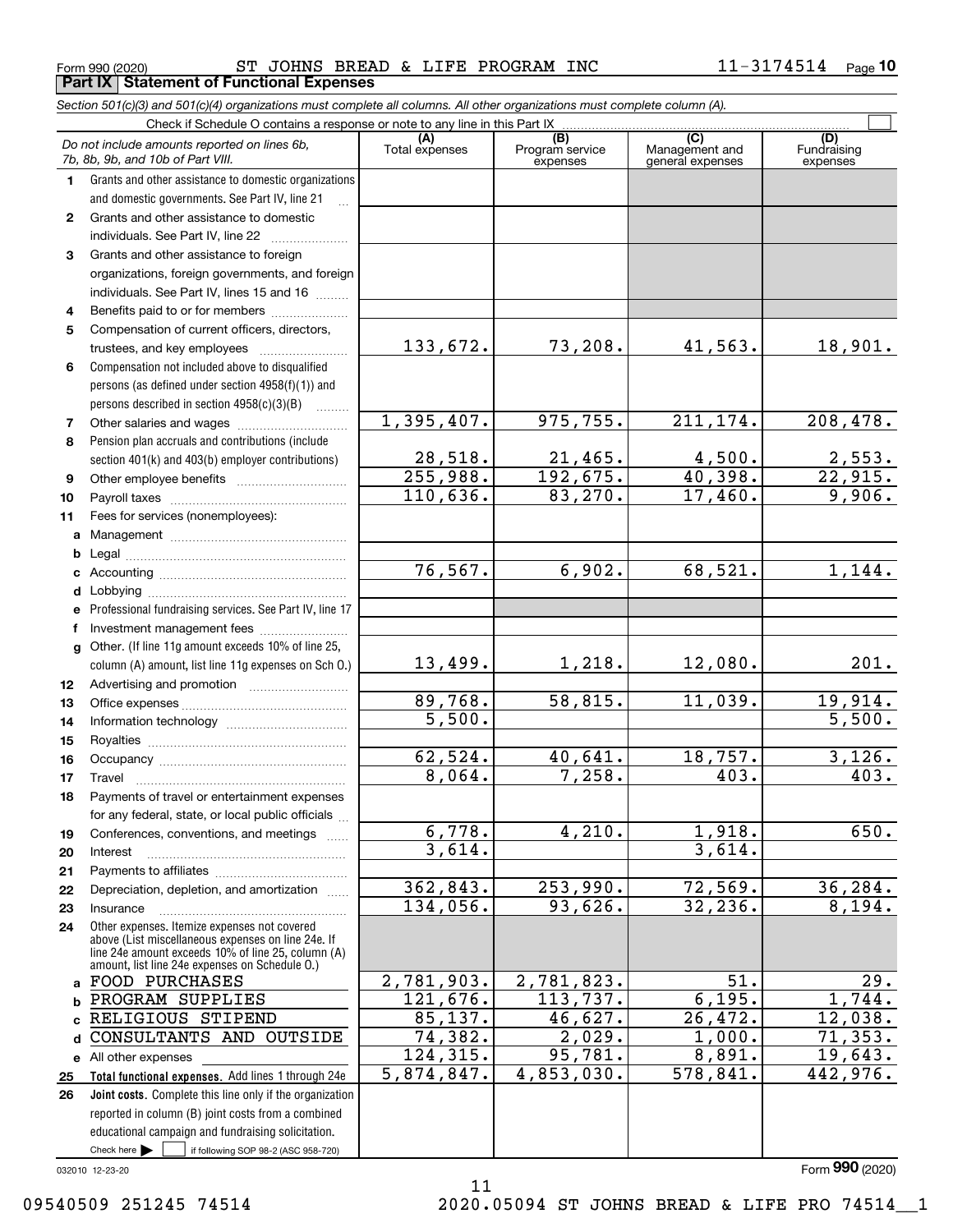#### Form 990 (2020) ST JOHNS BREAD & LIFE PROGRAM INC 11-3174514 Page **Part X Balance Sheet**

**11**

|                             |    | Check if Schedule O contains a response or note to any line in this Part X                                                                                                                                                     |            |                 |                                      |                |                         |
|-----------------------------|----|--------------------------------------------------------------------------------------------------------------------------------------------------------------------------------------------------------------------------------|------------|-----------------|--------------------------------------|----------------|-------------------------|
|                             |    |                                                                                                                                                                                                                                |            |                 | (A)<br>Beginning of year             |                | (B)<br>End of year      |
|                             | 1  |                                                                                                                                                                                                                                |            |                 | 2,206,548.                           | $\mathbf{1}$   | 3, 238, 308.            |
|                             | 2  |                                                                                                                                                                                                                                |            |                 |                                      | $\mathbf{2}$   |                         |
|                             | з  |                                                                                                                                                                                                                                |            |                 | 189,239.                             | $\mathbf{3}$   | 303, 101.               |
|                             | 4  |                                                                                                                                                                                                                                |            |                 |                                      | 4              |                         |
|                             | 5  | Loans and other receivables from any current or former officer, director,                                                                                                                                                      |            |                 |                                      |                |                         |
|                             |    | trustee, key employee, creator or founder, substantial contributor, or 35%                                                                                                                                                     |            |                 |                                      |                |                         |
|                             |    | controlled entity or family member of any of these persons                                                                                                                                                                     |            |                 |                                      | 5              |                         |
|                             | 6  | Loans and other receivables from other disqualified persons (as defined                                                                                                                                                        |            |                 |                                      |                |                         |
|                             |    | under section $4958(f)(1)$ , and persons described in section $4958(c)(3)(B)$                                                                                                                                                  |            | $\ldots$        |                                      | 6              |                         |
|                             | 7  |                                                                                                                                                                                                                                |            |                 |                                      | $\overline{7}$ |                         |
| Assets                      | 8  |                                                                                                                                                                                                                                |            | 63,104.         | 8                                    | 84,058.        |                         |
|                             | 9  | Prepaid expenses and deferred charges                                                                                                                                                                                          |            | 118,060.        | $\mathbf{9}$                         | 80,321.        |                         |
|                             |    | 10a Land, buildings, and equipment: cost or other                                                                                                                                                                              |            |                 |                                      |                |                         |
|                             |    |                                                                                                                                                                                                                                |            |                 |                                      |                |                         |
|                             |    | 10b<br><b>b</b> Less: accumulated depreciation                                                                                                                                                                                 | 4,854,648. | 10 <sub>c</sub> | 4,602,808.                           |                |                         |
|                             | 11 |                                                                                                                                                                                                                                |            | 11              |                                      |                |                         |
|                             | 12 |                                                                                                                                                                                                                                |            | 12              |                                      |                |                         |
|                             | 13 |                                                                                                                                                                                                                                |            | 13              |                                      |                |                         |
|                             | 14 |                                                                                                                                                                                                                                |            | 14              |                                      |                |                         |
|                             | 15 |                                                                                                                                                                                                                                |            | 15              |                                      |                |                         |
|                             | 16 |                                                                                                                                                                                                                                |            | 7,431,599.      | 16                                   | 8,308,596.     |                         |
|                             | 17 |                                                                                                                                                                                                                                | 162,831.   | 17              | 247,067.                             |                |                         |
|                             | 18 |                                                                                                                                                                                                                                |            | 18              |                                      |                |                         |
|                             | 19 | Deferred revenue manual contracts and contracts are all the manual contracts and contracts are contracted and contracts are contracted and contract are contracted and contract are contracted and contract are contracted and |            | 19              |                                      |                |                         |
|                             | 20 |                                                                                                                                                                                                                                |            |                 |                                      | 20             |                         |
|                             | 21 | Escrow or custodial account liability. Complete Part IV of Schedule D                                                                                                                                                          |            |                 |                                      | 21             |                         |
|                             | 22 | Loans and other payables to any current or former officer, director,                                                                                                                                                           |            |                 |                                      |                |                         |
|                             |    | trustee, key employee, creator or founder, substantial contributor, or 35%                                                                                                                                                     |            |                 |                                      |                |                         |
| Liabilities                 |    | controlled entity or family member of any of these persons                                                                                                                                                                     |            |                 |                                      | 22             |                         |
|                             | 23 | Secured mortgages and notes payable to unrelated third parties                                                                                                                                                                 |            |                 |                                      | 23             |                         |
|                             | 24 | Unsecured notes and loans payable to unrelated third parties                                                                                                                                                                   |            |                 | 410,473.                             | 24             | $\overline{0}$ .        |
|                             | 25 | Other liabilities (including federal income tax, payables to related third                                                                                                                                                     |            |                 |                                      |                |                         |
|                             |    | parties, and other liabilities not included on lines 17-24). Complete Part X                                                                                                                                                   |            |                 |                                      |                |                         |
|                             |    | of Schedule D                                                                                                                                                                                                                  |            |                 |                                      | 25             |                         |
|                             | 26 | Total liabilities. Add lines 17 through 25                                                                                                                                                                                     |            |                 | $\overline{573, 304}.$               | 26             | $\overline{247,067}$ .  |
|                             |    | Organizations that follow FASB ASC 958, check here $\triangleright \lfloor X \rfloor$                                                                                                                                          |            |                 |                                      |                |                         |
|                             |    | and complete lines 27, 28, 32, and 33.                                                                                                                                                                                         |            |                 |                                      |                |                         |
|                             | 27 |                                                                                                                                                                                                                                |            |                 | 6,602,187.<br>$\overline{256,108}$ . | 27             | 7,519,107.<br>542, 422. |
|                             | 28 |                                                                                                                                                                                                                                |            |                 |                                      | 28             |                         |
|                             |    | Organizations that do not follow FASB ASC 958, check here $\blacktriangleright$                                                                                                                                                |            |                 |                                      |                |                         |
|                             |    | and complete lines 29 through 33.                                                                                                                                                                                              |            |                 |                                      |                |                         |
| Net Assets or Fund Balances | 29 |                                                                                                                                                                                                                                |            |                 | 29                                   |                |                         |
|                             | 30 | Paid-in or capital surplus, or land, building, or equipment fund                                                                                                                                                               |            |                 | 30                                   |                |                         |
|                             | 31 | Retained earnings, endowment, accumulated income, or other funds                                                                                                                                                               |            |                 | 6,858,295.                           | 31             | $\overline{8,061},529.$ |
|                             | 32 |                                                                                                                                                                                                                                |            |                 | $\overline{7,431}$ , 599.            | 32             | 8,308,596.              |
|                             | 33 |                                                                                                                                                                                                                                |            |                 | 33                                   |                |                         |

Form (2020) **990**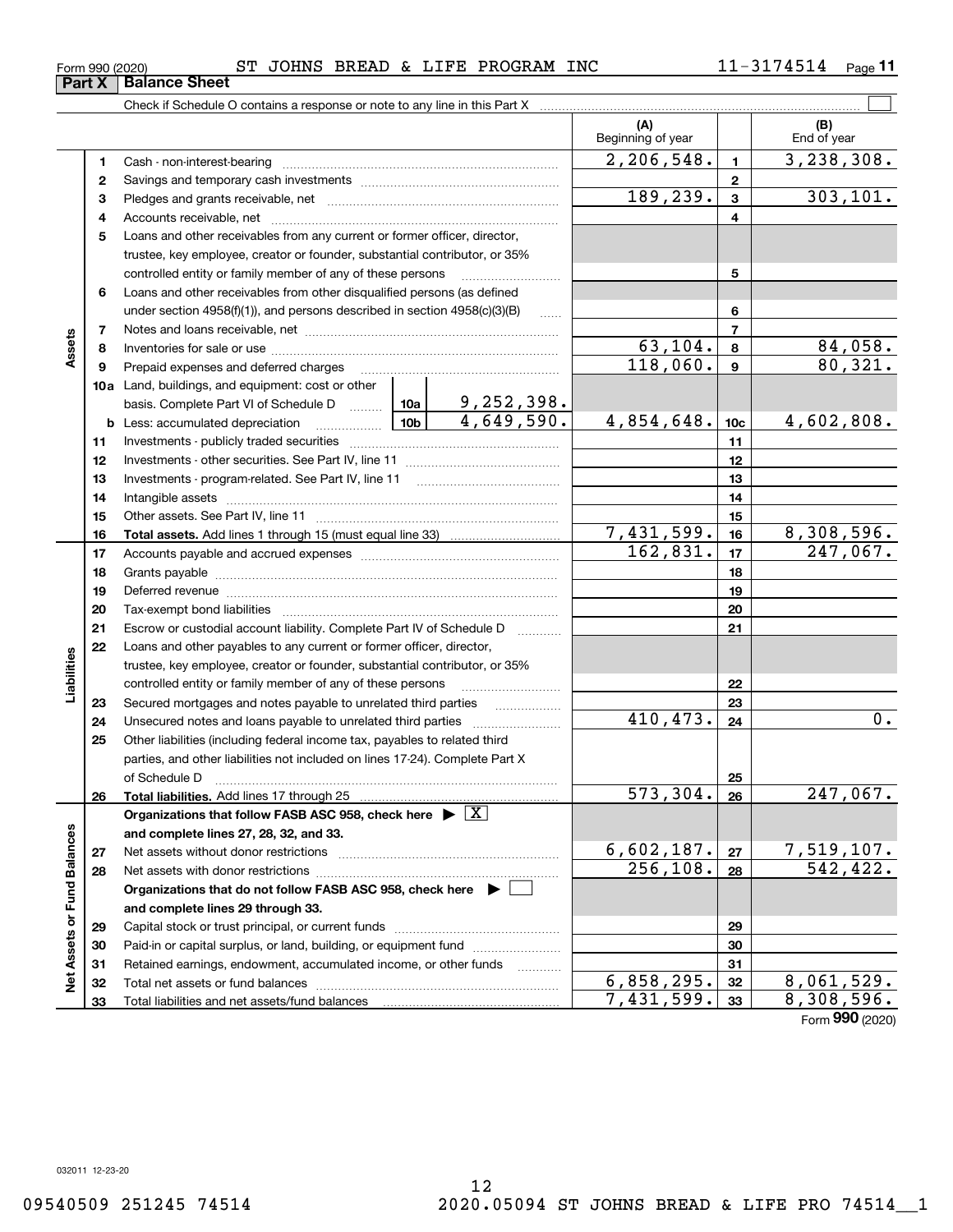| Part XI<br>7,077,565.<br>$\mathbf{1}$<br>1<br>5,874,847.<br>$\overline{2}$<br>2<br>1,202,718.<br>3<br>Revenue less expenses. Subtract line 2 from line 1<br>з<br>6,858,295.<br>4<br>4<br>516.<br>5<br>5<br>6<br>6<br>$\overline{7}$<br>7<br>8<br>8<br>$\overline{0}$ .<br>$\mathbf{9}$<br>Other changes in net assets or fund balances (explain on Schedule O)<br>9<br>Net assets or fund balances at end of year. Combine lines 3 through 9 (must equal Part X, line 32,<br>10<br>8,061,529.<br>10<br>Part XII Financial Statements and Reporting<br>Yes<br>No<br>$\overline{X}$ Accrual<br>Accounting method used to prepare the Form 990: <u>June</u> Cash<br>Other<br>1<br>If the organization changed its method of accounting from a prior year or checked "Other," explain in Schedule O.<br>x<br>2a Were the organization's financial statements compiled or reviewed by an independent accountant?<br>2a<br>If "Yes," check a box below to indicate whether the financial statements for the year were compiled or reviewed on a<br>separate basis, consolidated basis, or both:<br>Separate basis<br>Consolidated basis<br>Both consolidated and separate basis<br>X<br>b Were the organization's financial statements audited by an independent accountant?<br>2 <sub>b</sub><br>If "Yes," check a box below to indicate whether the financial statements for the year were audited on a separate basis,<br>consolidated basis, or both:<br>$X$ Separate basis<br>Consolidated basis<br>Both consolidated and separate basis<br>c If "Yes" to line 2a or 2b, does the organization have a committee that assumes responsibility for oversight of the audit,<br>$\mathbf X$<br>2c<br>If the organization changed either its oversight process or selection process during the tax year, explain on Schedule O.<br>3a As a result of a federal award, was the organization required to undergo an audit or audits as set forth in the Single Audit | ST JOHNS BREAD & LIFE PROGRAM INC<br>Form 990 (2020) | 11-3174514 |  | Page $12$ |
|-------------------------------------------------------------------------------------------------------------------------------------------------------------------------------------------------------------------------------------------------------------------------------------------------------------------------------------------------------------------------------------------------------------------------------------------------------------------------------------------------------------------------------------------------------------------------------------------------------------------------------------------------------------------------------------------------------------------------------------------------------------------------------------------------------------------------------------------------------------------------------------------------------------------------------------------------------------------------------------------------------------------------------------------------------------------------------------------------------------------------------------------------------------------------------------------------------------------------------------------------------------------------------------------------------------------------------------------------------------------------------------------------------------------------------------------------------------------------------------------------------------------------------------------------------------------------------------------------------------------------------------------------------------------------------------------------------------------------------------------------------------------------------------------------------------------------------------------------------------------------------------------------------------------------------------------------------------|------------------------------------------------------|------------|--|-----------|
|                                                                                                                                                                                                                                                                                                                                                                                                                                                                                                                                                                                                                                                                                                                                                                                                                                                                                                                                                                                                                                                                                                                                                                                                                                                                                                                                                                                                                                                                                                                                                                                                                                                                                                                                                                                                                                                                                                                                                             | Reconciliation of Net Assets                         |            |  |           |
|                                                                                                                                                                                                                                                                                                                                                                                                                                                                                                                                                                                                                                                                                                                                                                                                                                                                                                                                                                                                                                                                                                                                                                                                                                                                                                                                                                                                                                                                                                                                                                                                                                                                                                                                                                                                                                                                                                                                                             |                                                      |            |  |           |
|                                                                                                                                                                                                                                                                                                                                                                                                                                                                                                                                                                                                                                                                                                                                                                                                                                                                                                                                                                                                                                                                                                                                                                                                                                                                                                                                                                                                                                                                                                                                                                                                                                                                                                                                                                                                                                                                                                                                                             |                                                      |            |  |           |
|                                                                                                                                                                                                                                                                                                                                                                                                                                                                                                                                                                                                                                                                                                                                                                                                                                                                                                                                                                                                                                                                                                                                                                                                                                                                                                                                                                                                                                                                                                                                                                                                                                                                                                                                                                                                                                                                                                                                                             |                                                      |            |  |           |
|                                                                                                                                                                                                                                                                                                                                                                                                                                                                                                                                                                                                                                                                                                                                                                                                                                                                                                                                                                                                                                                                                                                                                                                                                                                                                                                                                                                                                                                                                                                                                                                                                                                                                                                                                                                                                                                                                                                                                             |                                                      |            |  |           |
|                                                                                                                                                                                                                                                                                                                                                                                                                                                                                                                                                                                                                                                                                                                                                                                                                                                                                                                                                                                                                                                                                                                                                                                                                                                                                                                                                                                                                                                                                                                                                                                                                                                                                                                                                                                                                                                                                                                                                             |                                                      |            |  |           |
|                                                                                                                                                                                                                                                                                                                                                                                                                                                                                                                                                                                                                                                                                                                                                                                                                                                                                                                                                                                                                                                                                                                                                                                                                                                                                                                                                                                                                                                                                                                                                                                                                                                                                                                                                                                                                                                                                                                                                             |                                                      |            |  |           |
|                                                                                                                                                                                                                                                                                                                                                                                                                                                                                                                                                                                                                                                                                                                                                                                                                                                                                                                                                                                                                                                                                                                                                                                                                                                                                                                                                                                                                                                                                                                                                                                                                                                                                                                                                                                                                                                                                                                                                             |                                                      |            |  |           |
|                                                                                                                                                                                                                                                                                                                                                                                                                                                                                                                                                                                                                                                                                                                                                                                                                                                                                                                                                                                                                                                                                                                                                                                                                                                                                                                                                                                                                                                                                                                                                                                                                                                                                                                                                                                                                                                                                                                                                             |                                                      |            |  |           |
|                                                                                                                                                                                                                                                                                                                                                                                                                                                                                                                                                                                                                                                                                                                                                                                                                                                                                                                                                                                                                                                                                                                                                                                                                                                                                                                                                                                                                                                                                                                                                                                                                                                                                                                                                                                                                                                                                                                                                             |                                                      |            |  |           |
|                                                                                                                                                                                                                                                                                                                                                                                                                                                                                                                                                                                                                                                                                                                                                                                                                                                                                                                                                                                                                                                                                                                                                                                                                                                                                                                                                                                                                                                                                                                                                                                                                                                                                                                                                                                                                                                                                                                                                             |                                                      |            |  |           |
|                                                                                                                                                                                                                                                                                                                                                                                                                                                                                                                                                                                                                                                                                                                                                                                                                                                                                                                                                                                                                                                                                                                                                                                                                                                                                                                                                                                                                                                                                                                                                                                                                                                                                                                                                                                                                                                                                                                                                             |                                                      |            |  |           |
|                                                                                                                                                                                                                                                                                                                                                                                                                                                                                                                                                                                                                                                                                                                                                                                                                                                                                                                                                                                                                                                                                                                                                                                                                                                                                                                                                                                                                                                                                                                                                                                                                                                                                                                                                                                                                                                                                                                                                             |                                                      |            |  |           |
|                                                                                                                                                                                                                                                                                                                                                                                                                                                                                                                                                                                                                                                                                                                                                                                                                                                                                                                                                                                                                                                                                                                                                                                                                                                                                                                                                                                                                                                                                                                                                                                                                                                                                                                                                                                                                                                                                                                                                             |                                                      |            |  |           |
|                                                                                                                                                                                                                                                                                                                                                                                                                                                                                                                                                                                                                                                                                                                                                                                                                                                                                                                                                                                                                                                                                                                                                                                                                                                                                                                                                                                                                                                                                                                                                                                                                                                                                                                                                                                                                                                                                                                                                             |                                                      |            |  |           |
|                                                                                                                                                                                                                                                                                                                                                                                                                                                                                                                                                                                                                                                                                                                                                                                                                                                                                                                                                                                                                                                                                                                                                                                                                                                                                                                                                                                                                                                                                                                                                                                                                                                                                                                                                                                                                                                                                                                                                             |                                                      |            |  |           |
|                                                                                                                                                                                                                                                                                                                                                                                                                                                                                                                                                                                                                                                                                                                                                                                                                                                                                                                                                                                                                                                                                                                                                                                                                                                                                                                                                                                                                                                                                                                                                                                                                                                                                                                                                                                                                                                                                                                                                             |                                                      |            |  |           |
|                                                                                                                                                                                                                                                                                                                                                                                                                                                                                                                                                                                                                                                                                                                                                                                                                                                                                                                                                                                                                                                                                                                                                                                                                                                                                                                                                                                                                                                                                                                                                                                                                                                                                                                                                                                                                                                                                                                                                             |                                                      |            |  |           |
|                                                                                                                                                                                                                                                                                                                                                                                                                                                                                                                                                                                                                                                                                                                                                                                                                                                                                                                                                                                                                                                                                                                                                                                                                                                                                                                                                                                                                                                                                                                                                                                                                                                                                                                                                                                                                                                                                                                                                             |                                                      |            |  |           |
|                                                                                                                                                                                                                                                                                                                                                                                                                                                                                                                                                                                                                                                                                                                                                                                                                                                                                                                                                                                                                                                                                                                                                                                                                                                                                                                                                                                                                                                                                                                                                                                                                                                                                                                                                                                                                                                                                                                                                             |                                                      |            |  |           |
|                                                                                                                                                                                                                                                                                                                                                                                                                                                                                                                                                                                                                                                                                                                                                                                                                                                                                                                                                                                                                                                                                                                                                                                                                                                                                                                                                                                                                                                                                                                                                                                                                                                                                                                                                                                                                                                                                                                                                             |                                                      |            |  |           |
|                                                                                                                                                                                                                                                                                                                                                                                                                                                                                                                                                                                                                                                                                                                                                                                                                                                                                                                                                                                                                                                                                                                                                                                                                                                                                                                                                                                                                                                                                                                                                                                                                                                                                                                                                                                                                                                                                                                                                             |                                                      |            |  |           |
|                                                                                                                                                                                                                                                                                                                                                                                                                                                                                                                                                                                                                                                                                                                                                                                                                                                                                                                                                                                                                                                                                                                                                                                                                                                                                                                                                                                                                                                                                                                                                                                                                                                                                                                                                                                                                                                                                                                                                             |                                                      |            |  |           |
|                                                                                                                                                                                                                                                                                                                                                                                                                                                                                                                                                                                                                                                                                                                                                                                                                                                                                                                                                                                                                                                                                                                                                                                                                                                                                                                                                                                                                                                                                                                                                                                                                                                                                                                                                                                                                                                                                                                                                             |                                                      |            |  |           |
|                                                                                                                                                                                                                                                                                                                                                                                                                                                                                                                                                                                                                                                                                                                                                                                                                                                                                                                                                                                                                                                                                                                                                                                                                                                                                                                                                                                                                                                                                                                                                                                                                                                                                                                                                                                                                                                                                                                                                             |                                                      |            |  |           |
|                                                                                                                                                                                                                                                                                                                                                                                                                                                                                                                                                                                                                                                                                                                                                                                                                                                                                                                                                                                                                                                                                                                                                                                                                                                                                                                                                                                                                                                                                                                                                                                                                                                                                                                                                                                                                                                                                                                                                             |                                                      |            |  |           |
|                                                                                                                                                                                                                                                                                                                                                                                                                                                                                                                                                                                                                                                                                                                                                                                                                                                                                                                                                                                                                                                                                                                                                                                                                                                                                                                                                                                                                                                                                                                                                                                                                                                                                                                                                                                                                                                                                                                                                             |                                                      |            |  |           |
|                                                                                                                                                                                                                                                                                                                                                                                                                                                                                                                                                                                                                                                                                                                                                                                                                                                                                                                                                                                                                                                                                                                                                                                                                                                                                                                                                                                                                                                                                                                                                                                                                                                                                                                                                                                                                                                                                                                                                             |                                                      |            |  |           |
|                                                                                                                                                                                                                                                                                                                                                                                                                                                                                                                                                                                                                                                                                                                                                                                                                                                                                                                                                                                                                                                                                                                                                                                                                                                                                                                                                                                                                                                                                                                                                                                                                                                                                                                                                                                                                                                                                                                                                             |                                                      |            |  |           |
|                                                                                                                                                                                                                                                                                                                                                                                                                                                                                                                                                                                                                                                                                                                                                                                                                                                                                                                                                                                                                                                                                                                                                                                                                                                                                                                                                                                                                                                                                                                                                                                                                                                                                                                                                                                                                                                                                                                                                             |                                                      |            |  |           |
|                                                                                                                                                                                                                                                                                                                                                                                                                                                                                                                                                                                                                                                                                                                                                                                                                                                                                                                                                                                                                                                                                                                                                                                                                                                                                                                                                                                                                                                                                                                                                                                                                                                                                                                                                                                                                                                                                                                                                             |                                                      |            |  |           |
| За                                                                                                                                                                                                                                                                                                                                                                                                                                                                                                                                                                                                                                                                                                                                                                                                                                                                                                                                                                                                                                                                                                                                                                                                                                                                                                                                                                                                                                                                                                                                                                                                                                                                                                                                                                                                                                                                                                                                                          |                                                      |            |  | x         |
| b If "Yes," did the organization undergo the required audit or audits? If the organization did not undergo the required audit                                                                                                                                                                                                                                                                                                                                                                                                                                                                                                                                                                                                                                                                                                                                                                                                                                                                                                                                                                                                                                                                                                                                                                                                                                                                                                                                                                                                                                                                                                                                                                                                                                                                                                                                                                                                                               |                                                      |            |  |           |
| or audits, explain why on Schedule O and describe any steps taken to undergo such audits [11] content to under<br>3b<br><b>nnn</b>                                                                                                                                                                                                                                                                                                                                                                                                                                                                                                                                                                                                                                                                                                                                                                                                                                                                                                                                                                                                                                                                                                                                                                                                                                                                                                                                                                                                                                                                                                                                                                                                                                                                                                                                                                                                                          |                                                      |            |  |           |

Form (2020) **990**

032012 12-23-20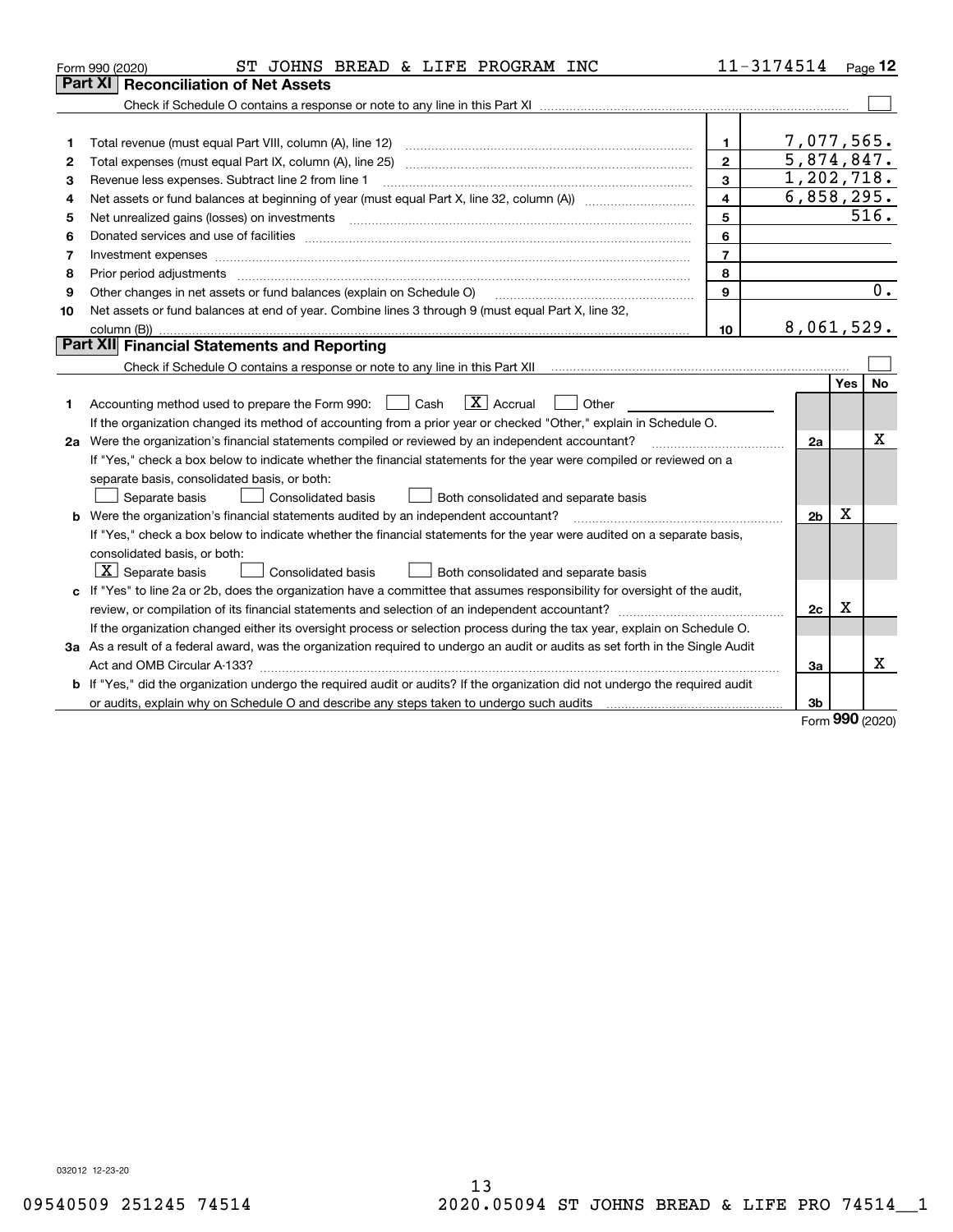| <b>SCHEDULE A</b> |
|-------------------|
|-------------------|

**(Form 990 or 990-EZ)**

# **Public Charity Status and Public Support**

**Complete if the organization is a section 501(c)(3) organization or a section 4947(a)(1) nonexempt charitable trust.**

| OMB No 1545-0047                    |  |
|-------------------------------------|--|
| 2020                                |  |
| <b>Open to Public</b><br>Insnection |  |

|        |                                                                                                                                                                                                               | Department of the Treasury<br>Internal Revenue Service |                                                      |                                                                        | Attach to Form 990 or Form 990-EZ.                                                                                                           |                                                                |    |                            |  | <b>Open to Public</b><br>Inspection   |  |
|--------|---------------------------------------------------------------------------------------------------------------------------------------------------------------------------------------------------------------|--------------------------------------------------------|------------------------------------------------------|------------------------------------------------------------------------|----------------------------------------------------------------------------------------------------------------------------------------------|----------------------------------------------------------------|----|----------------------------|--|---------------------------------------|--|
|        |                                                                                                                                                                                                               |                                                        |                                                      |                                                                        | ▶ Go to www.irs.gov/Form990 for instructions and the latest information.                                                                     |                                                                |    |                            |  | <b>Employer identification number</b> |  |
|        |                                                                                                                                                                                                               | Name of the organization                               |                                                      |                                                                        |                                                                                                                                              |                                                                |    |                            |  |                                       |  |
|        | Part I                                                                                                                                                                                                        |                                                        |                                                      |                                                                        | ST JOHNS BREAD & LIFE PROGRAM INC<br>Reason for Public Charity Status. (All organizations must complete this part.) See instructions.        |                                                                |    |                            |  | 11-3174514                            |  |
|        |                                                                                                                                                                                                               |                                                        |                                                      |                                                                        |                                                                                                                                              |                                                                |    |                            |  |                                       |  |
|        |                                                                                                                                                                                                               |                                                        |                                                      |                                                                        | The organization is not a private foundation because it is: (For lines 1 through 12, check only one box.)                                    |                                                                |    |                            |  |                                       |  |
| 1      |                                                                                                                                                                                                               |                                                        |                                                      |                                                                        | A church, convention of churches, or association of churches described in section 170(b)(1)(A)(i).                                           |                                                                |    |                            |  |                                       |  |
| 2      |                                                                                                                                                                                                               |                                                        |                                                      |                                                                        | A school described in section 170(b)(1)(A)(ii). (Attach Schedule E (Form 990 or 990-EZ).)                                                    |                                                                |    |                            |  |                                       |  |
| 3      |                                                                                                                                                                                                               |                                                        |                                                      |                                                                        | A hospital or a cooperative hospital service organization described in section 170(b)(1)(A)(iii).                                            |                                                                |    |                            |  |                                       |  |
| 4      |                                                                                                                                                                                                               |                                                        |                                                      |                                                                        | A medical research organization operated in conjunction with a hospital described in section 170(b)(1)(A)(iii). Enter the hospital's name,   |                                                                |    |                            |  |                                       |  |
|        |                                                                                                                                                                                                               | city, and state:                                       |                                                      |                                                                        |                                                                                                                                              |                                                                |    |                            |  |                                       |  |
| 5      |                                                                                                                                                                                                               |                                                        |                                                      |                                                                        | An organization operated for the benefit of a college or university owned or operated by a governmental unit described in                    |                                                                |    |                            |  |                                       |  |
|        |                                                                                                                                                                                                               |                                                        |                                                      | section 170(b)(1)(A)(iv). (Complete Part II.)                          |                                                                                                                                              |                                                                |    |                            |  |                                       |  |
| 6      |                                                                                                                                                                                                               |                                                        |                                                      |                                                                        | A federal, state, or local government or governmental unit described in section 170(b)(1)(A)(v).                                             |                                                                |    |                            |  |                                       |  |
|        | $7 \mid X \mid$<br>An organization that normally receives a substantial part of its support from a governmental unit or from the general public described in<br>section 170(b)(1)(A)(vi). (Complete Part II.) |                                                        |                                                      |                                                                        |                                                                                                                                              |                                                                |    |                            |  |                                       |  |
|        |                                                                                                                                                                                                               |                                                        |                                                      |                                                                        |                                                                                                                                              |                                                                |    |                            |  |                                       |  |
| 8<br>9 |                                                                                                                                                                                                               |                                                        |                                                      |                                                                        | A community trust described in section 170(b)(1)(A)(vi). (Complete Part II.)                                                                 |                                                                |    |                            |  |                                       |  |
|        |                                                                                                                                                                                                               |                                                        |                                                      |                                                                        | An agricultural research organization described in section 170(b)(1)(A)(ix) operated in conjunction with a land-grant college                |                                                                |    |                            |  |                                       |  |
|        |                                                                                                                                                                                                               | university:                                            |                                                      |                                                                        | or university or a non-land-grant college of agriculture (see instructions). Enter the name, city, and state of the college or               |                                                                |    |                            |  |                                       |  |
| 10     |                                                                                                                                                                                                               |                                                        |                                                      |                                                                        | An organization that normally receives (1) more than 33 1/3% of its support from contributions, membership fees, and gross receipts from     |                                                                |    |                            |  |                                       |  |
|        |                                                                                                                                                                                                               |                                                        |                                                      |                                                                        | activities related to its exempt functions, subject to certain exceptions; and (2) no more than 33 1/3% of its support from gross investment |                                                                |    |                            |  |                                       |  |
|        |                                                                                                                                                                                                               |                                                        |                                                      |                                                                        | income and unrelated business taxable income (less section 511 tax) from businesses acquired by the organization after June 30, 1975.        |                                                                |    |                            |  |                                       |  |
|        |                                                                                                                                                                                                               |                                                        |                                                      | See section 509(a)(2). (Complete Part III.)                            |                                                                                                                                              |                                                                |    |                            |  |                                       |  |
| 11     |                                                                                                                                                                                                               |                                                        |                                                      |                                                                        | An organization organized and operated exclusively to test for public safety. See section 509(a)(4).                                         |                                                                |    |                            |  |                                       |  |
| 12     |                                                                                                                                                                                                               |                                                        |                                                      |                                                                        | An organization organized and operated exclusively for the benefit of, to perform the functions of, or to carry out the purposes of one or   |                                                                |    |                            |  |                                       |  |
|        |                                                                                                                                                                                                               |                                                        |                                                      |                                                                        | more publicly supported organizations described in section 509(a)(1) or section 509(a)(2). See section 509(a)(3). Check the box in           |                                                                |    |                            |  |                                       |  |
|        |                                                                                                                                                                                                               |                                                        |                                                      |                                                                        | lines 12a through 12d that describes the type of supporting organization and complete lines 12e, 12f, and 12g.                               |                                                                |    |                            |  |                                       |  |
| а      |                                                                                                                                                                                                               |                                                        |                                                      |                                                                        | Type I. A supporting organization operated, supervised, or controlled by its supported organization(s), typically by giving                  |                                                                |    |                            |  |                                       |  |
|        |                                                                                                                                                                                                               |                                                        |                                                      |                                                                        | the supported organization(s) the power to regularly appoint or elect a majority of the directors or trustees of the supporting              |                                                                |    |                            |  |                                       |  |
|        |                                                                                                                                                                                                               |                                                        |                                                      | organization. You must complete Part IV, Sections A and B.             |                                                                                                                                              |                                                                |    |                            |  |                                       |  |
| b      |                                                                                                                                                                                                               |                                                        |                                                      |                                                                        | Type II. A supporting organization supervised or controlled in connection with its supported organization(s), by having                      |                                                                |    |                            |  |                                       |  |
|        |                                                                                                                                                                                                               |                                                        |                                                      |                                                                        | control or management of the supporting organization vested in the same persons that control or manage the supported                         |                                                                |    |                            |  |                                       |  |
|        |                                                                                                                                                                                                               |                                                        |                                                      | organization(s). You must complete Part IV, Sections A and C.          |                                                                                                                                              |                                                                |    |                            |  |                                       |  |
| с      |                                                                                                                                                                                                               |                                                        |                                                      |                                                                        | Type III functionally integrated. A supporting organization operated in connection with, and functionally integrated with,                   |                                                                |    |                            |  |                                       |  |
|        |                                                                                                                                                                                                               |                                                        |                                                      |                                                                        | its supported organization(s) (see instructions). You must complete Part IV, Sections A, D, and E.                                           |                                                                |    |                            |  |                                       |  |
| d      |                                                                                                                                                                                                               |                                                        |                                                      |                                                                        | Type III non-functionally integrated. A supporting organization operated in connection with its supported organization(s)                    |                                                                |    |                            |  |                                       |  |
|        |                                                                                                                                                                                                               |                                                        |                                                      |                                                                        | that is not functionally integrated. The organization generally must satisfy a distribution requirement and an attentiveness                 |                                                                |    |                            |  |                                       |  |
|        |                                                                                                                                                                                                               |                                                        |                                                      |                                                                        | requirement (see instructions). You must complete Part IV, Sections A and D, and Part V.                                                     |                                                                |    |                            |  |                                       |  |
| е      |                                                                                                                                                                                                               |                                                        |                                                      |                                                                        | Check this box if the organization received a written determination from the IRS that it is a Type I, Type II, Type III                      |                                                                |    |                            |  |                                       |  |
|        |                                                                                                                                                                                                               |                                                        |                                                      |                                                                        | functionally integrated, or Type III non-functionally integrated supporting organization.                                                    |                                                                |    |                            |  |                                       |  |
|        |                                                                                                                                                                                                               |                                                        | <b>f</b> Enter the number of supported organizations |                                                                        |                                                                                                                                              |                                                                |    |                            |  |                                       |  |
|        |                                                                                                                                                                                                               |                                                        |                                                      | Provide the following information about the supported organization(s). |                                                                                                                                              |                                                                |    |                            |  |                                       |  |
|        |                                                                                                                                                                                                               | (i) Name of supported                                  |                                                      | (ii) EIN                                                               | (iii) Type of organization<br>(described on lines 1-10                                                                                       | (iv) Is the organization listed<br>in your governing document? |    | (v) Amount of monetary     |  | (vi) Amount of other                  |  |
|        |                                                                                                                                                                                                               | organization                                           |                                                      |                                                                        | above (see instructions))                                                                                                                    | Yes                                                            | No | support (see instructions) |  | support (see instructions)            |  |
|        |                                                                                                                                                                                                               |                                                        |                                                      |                                                                        |                                                                                                                                              |                                                                |    |                            |  |                                       |  |
|        |                                                                                                                                                                                                               |                                                        |                                                      |                                                                        |                                                                                                                                              |                                                                |    |                            |  |                                       |  |
|        |                                                                                                                                                                                                               |                                                        |                                                      |                                                                        |                                                                                                                                              |                                                                |    |                            |  |                                       |  |
|        |                                                                                                                                                                                                               |                                                        |                                                      |                                                                        |                                                                                                                                              |                                                                |    |                            |  |                                       |  |
|        |                                                                                                                                                                                                               |                                                        |                                                      |                                                                        |                                                                                                                                              |                                                                |    |                            |  |                                       |  |
|        |                                                                                                                                                                                                               |                                                        |                                                      |                                                                        |                                                                                                                                              |                                                                |    |                            |  |                                       |  |
|        |                                                                                                                                                                                                               |                                                        |                                                      |                                                                        |                                                                                                                                              |                                                                |    |                            |  |                                       |  |
|        |                                                                                                                                                                                                               |                                                        |                                                      |                                                                        |                                                                                                                                              |                                                                |    |                            |  |                                       |  |
|        |                                                                                                                                                                                                               |                                                        |                                                      |                                                                        |                                                                                                                                              |                                                                |    |                            |  |                                       |  |
|        |                                                                                                                                                                                                               |                                                        |                                                      |                                                                        |                                                                                                                                              |                                                                |    |                            |  |                                       |  |
| Total  |                                                                                                                                                                                                               |                                                        |                                                      |                                                                        |                                                                                                                                              |                                                                |    |                            |  |                                       |  |

LHA For Paperwork Reduction Act Notice, see the Instructions for Form 990 or 990-EZ. <sub>032021</sub> o1-25-21 Schedule A (Form 990 or 990-EZ) 2020 14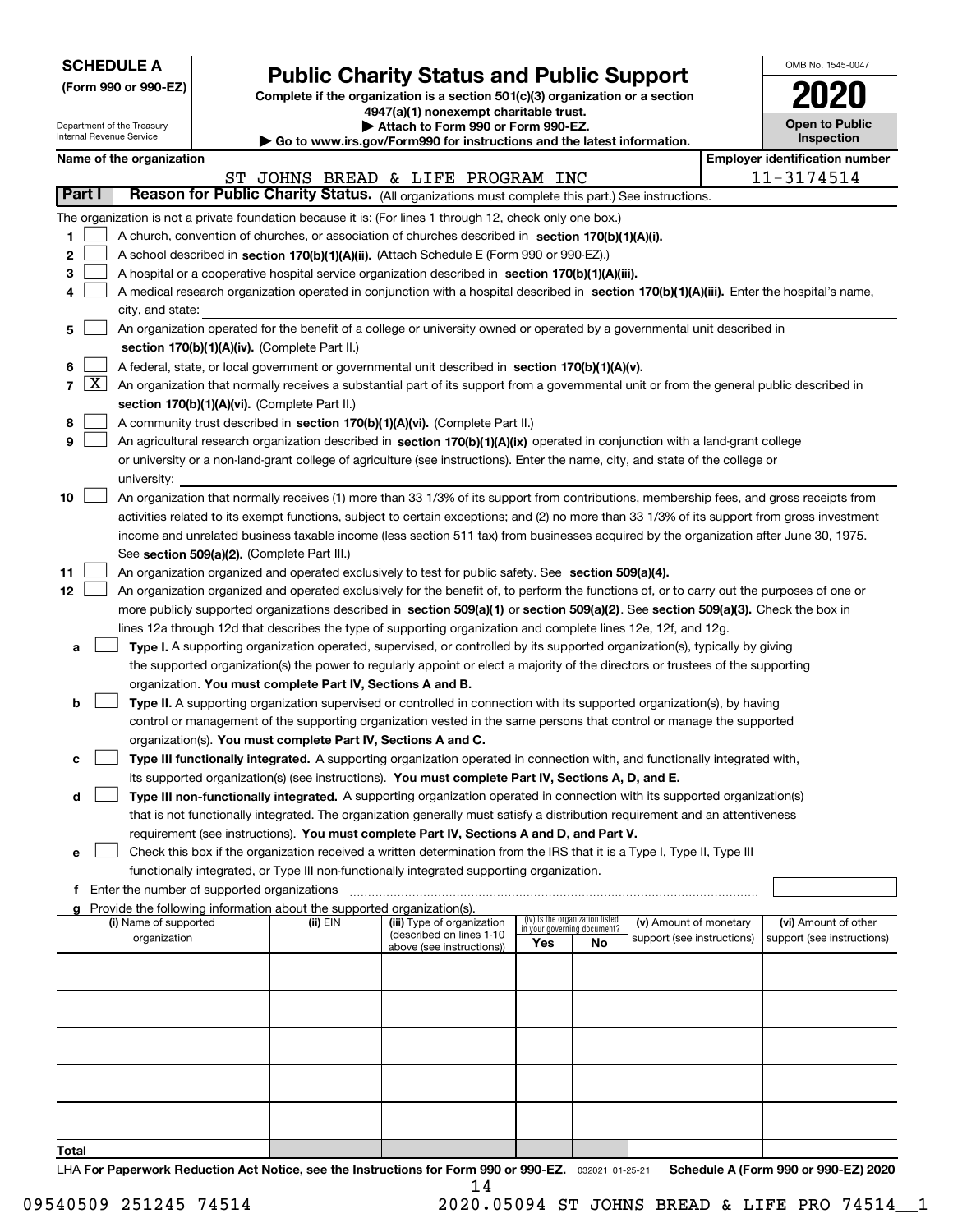#### Schedule A (Form 990 or 990-EZ) 2020 Page ST JOHNS BREAD & LIFE PROGRAM INC 11-3174514 **Part II Support Schedule for Organizations Described in Sections 170(b)(1)(A)(iv) and 170(b)(1)(A)(vi)**

(Complete only if you checked the box on line 5, 7, or 8 of Part I or if the organization failed to qualify under Part III. If the organization fails to qualify under the tests listed below, please complete Part III.)

|    | <b>Section A. Public Support</b>                                                                                                                                                                                                                                                             |          |          |            |            |          |                                          |  |  |  |
|----|----------------------------------------------------------------------------------------------------------------------------------------------------------------------------------------------------------------------------------------------------------------------------------------------|----------|----------|------------|------------|----------|------------------------------------------|--|--|--|
|    | Calendar year (or fiscal year beginning in) $\blacktriangleright$                                                                                                                                                                                                                            | (a) 2016 | (b) 2017 | $(c)$ 2018 | $(d)$ 2019 | (e) 2020 | (f) Total                                |  |  |  |
|    | 1 Gifts, grants, contributions, and                                                                                                                                                                                                                                                          |          |          |            |            |          |                                          |  |  |  |
|    | membership fees received. (Do not                                                                                                                                                                                                                                                            |          |          |            |            |          |                                          |  |  |  |
|    | include any "unusual grants.")                                                                                                                                                                                                                                                               | 3439286. | 3595073. | 3835075.   | 5472935.   |          | 7086026.23428395.                        |  |  |  |
|    | 2 Tax revenues levied for the organ-                                                                                                                                                                                                                                                         |          |          |            |            |          |                                          |  |  |  |
|    | ization's benefit and either paid to                                                                                                                                                                                                                                                         |          |          |            |            |          |                                          |  |  |  |
|    | or expended on its behalf                                                                                                                                                                                                                                                                    |          |          |            |            |          |                                          |  |  |  |
|    | 3 The value of services or facilities                                                                                                                                                                                                                                                        |          |          |            |            |          |                                          |  |  |  |
|    | furnished by a governmental unit to                                                                                                                                                                                                                                                          |          |          |            |            |          |                                          |  |  |  |
|    | the organization without charge                                                                                                                                                                                                                                                              |          |          |            |            |          |                                          |  |  |  |
|    | 4 Total. Add lines 1 through 3                                                                                                                                                                                                                                                               | 3439286. | 3595073. | 3835075.   | 5472935.   |          | 7086026.23428395.                        |  |  |  |
|    | 5 The portion of total contributions                                                                                                                                                                                                                                                         |          |          |            |            |          |                                          |  |  |  |
|    | by each person (other than a                                                                                                                                                                                                                                                                 |          |          |            |            |          |                                          |  |  |  |
|    | governmental unit or publicly                                                                                                                                                                                                                                                                |          |          |            |            |          |                                          |  |  |  |
|    | supported organization) included                                                                                                                                                                                                                                                             |          |          |            |            |          |                                          |  |  |  |
|    | on line 1 that exceeds 2% of the                                                                                                                                                                                                                                                             |          |          |            |            |          |                                          |  |  |  |
|    | amount shown on line 11,                                                                                                                                                                                                                                                                     |          |          |            |            |          |                                          |  |  |  |
|    | column (f)                                                                                                                                                                                                                                                                                   |          |          |            |            |          | 4482047.                                 |  |  |  |
|    | 6 Public support. Subtract line 5 from line 4.                                                                                                                                                                                                                                               |          |          |            |            |          | 18946348.                                |  |  |  |
|    | <b>Section B. Total Support</b>                                                                                                                                                                                                                                                              |          |          |            |            |          |                                          |  |  |  |
|    | Calendar year (or fiscal year beginning in)                                                                                                                                                                                                                                                  | (a) 2016 | (b) 2017 | $(c)$ 2018 | $(d)$ 2019 | (e) 2020 | (f) Total                                |  |  |  |
|    | <b>7</b> Amounts from line 4                                                                                                                                                                                                                                                                 | 3439286. | 3595073. | 3835075.   | 5472935.   |          | 7086026.23428395.                        |  |  |  |
| 8  | Gross income from interest,                                                                                                                                                                                                                                                                  |          |          |            |            |          |                                          |  |  |  |
|    | dividends, payments received on                                                                                                                                                                                                                                                              |          |          |            |            |          |                                          |  |  |  |
|    | securities loans, rents, royalties,                                                                                                                                                                                                                                                          |          |          |            |            |          |                                          |  |  |  |
|    | and income from similar sources                                                                                                                                                                                                                                                              | 1,444.   | 5,413.   | 2,958.     | 8.         | 0.       | 9,823.                                   |  |  |  |
|    | 9 Net income from unrelated business                                                                                                                                                                                                                                                         |          |          |            |            |          |                                          |  |  |  |
|    | activities, whether or not the                                                                                                                                                                                                                                                               |          |          |            |            |          |                                          |  |  |  |
|    | business is regularly carried on                                                                                                                                                                                                                                                             |          |          |            |            |          |                                          |  |  |  |
|    | 10 Other income. Do not include gain                                                                                                                                                                                                                                                         |          |          |            |            |          |                                          |  |  |  |
|    | or loss from the sale of capital                                                                                                                                                                                                                                                             |          |          |            |            |          |                                          |  |  |  |
|    |                                                                                                                                                                                                                                                                                              |          | 57,621.  |            | 1,500.     | 1,810.   | 60,931.                                  |  |  |  |
|    | assets (Explain in Part VI.)<br>11 Total support. Add lines 7 through 10                                                                                                                                                                                                                     |          |          |            |            |          | 23499149.                                |  |  |  |
|    | <b>12</b> Gross receipts from related activities, etc. (see instructions)                                                                                                                                                                                                                    |          |          |            |            | 12       |                                          |  |  |  |
|    | 13 First 5 years. If the Form 990 is for the organization's first, second, third, fourth, or fifth tax year as a section 501(c)(3)                                                                                                                                                           |          |          |            |            |          |                                          |  |  |  |
|    |                                                                                                                                                                                                                                                                                              |          |          |            |            |          |                                          |  |  |  |
|    | organization, check this box and stop here manufactured and according to the state of the state of the state of the state of the state of the state of the state of the state of the state of the state of the state of the st<br><b>Section C. Computation of Public Support Percentage</b> |          |          |            |            |          |                                          |  |  |  |
|    |                                                                                                                                                                                                                                                                                              |          |          |            |            | 14       | 80.63<br>%                               |  |  |  |
|    |                                                                                                                                                                                                                                                                                              |          |          |            |            | 15       | 79.10<br>$\%$                            |  |  |  |
|    | 16a 33 1/3% support test - 2020. If the organization did not check the box on line 13, and line 14 is 33 1/3% or more, check this box and                                                                                                                                                    |          |          |            |            |          |                                          |  |  |  |
|    |                                                                                                                                                                                                                                                                                              |          |          |            |            |          | $\blacktriangleright$ $\boxed{\text{X}}$ |  |  |  |
|    | stop here. The organization qualifies as a publicly supported organization                                                                                                                                                                                                                   |          |          |            |            |          |                                          |  |  |  |
|    | b 33 1/3% support test - 2019. If the organization did not check a box on line 13 or 16a, and line 15 is 33 1/3% or more, check this box                                                                                                                                                     |          |          |            |            |          |                                          |  |  |  |
|    | and stop here. The organization qualifies as a publicly supported organization                                                                                                                                                                                                               |          |          |            |            |          |                                          |  |  |  |
|    | 17a 10% -facts-and-circumstances test - 2020. If the organization did not check a box on line 13, 16a, or 16b, and line 14 is 10% or more,                                                                                                                                                   |          |          |            |            |          |                                          |  |  |  |
|    | and if the organization meets the facts-and-circumstances test, check this box and stop here. Explain in Part VI how the organization                                                                                                                                                        |          |          |            |            |          |                                          |  |  |  |
|    | meets the facts-and-circumstances test. The organization qualifies as a publicly supported organization                                                                                                                                                                                      |          |          |            |            |          |                                          |  |  |  |
|    | <b>b 10% -facts-and-circumstances test - 2019.</b> If the organization did not check a box on line 13, 16a, 16b, or 17a, and line 15 is 10% or                                                                                                                                               |          |          |            |            |          |                                          |  |  |  |
|    | more, and if the organization meets the facts-and-circumstances test, check this box and stop here. Explain in Part VI how the<br>organization meets the facts-and-circumstances test. The organization qualifies as a publicly supported organization                                       |          |          |            |            |          |                                          |  |  |  |
|    |                                                                                                                                                                                                                                                                                              |          |          |            |            |          |                                          |  |  |  |
| 18 | Private foundation. If the organization did not check a box on line 13, 16a, 16b, 17a, or 17b, check this box and see instructions                                                                                                                                                           |          |          |            |            |          | Schedule A (Form 990 or 990-F7) 2020     |  |  |  |

**Schedule A (Form 990 or 990-EZ) 2020**

032022 01-25-21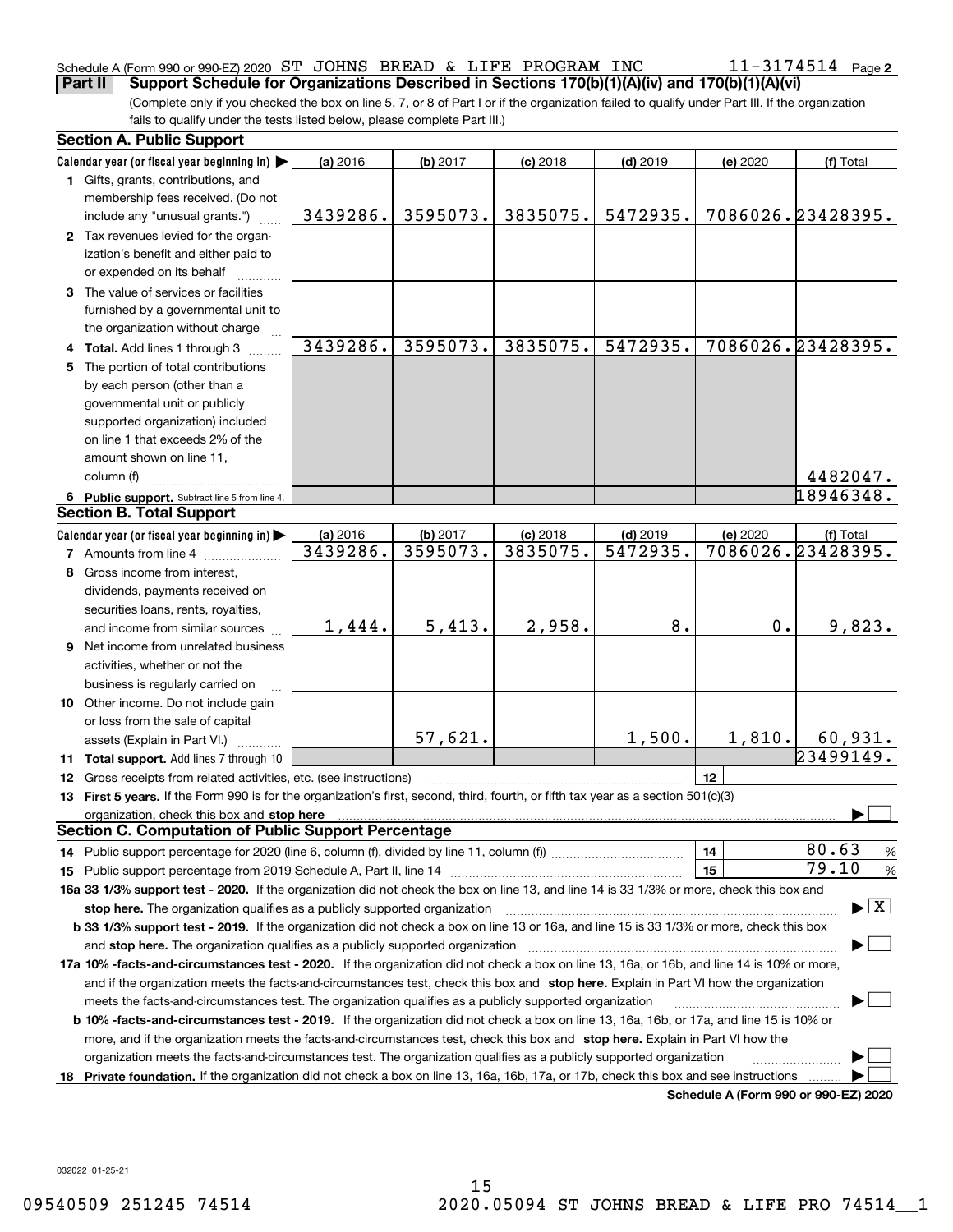#### Schedule A (Form 990 or 990-EZ) 2020 Page ST JOHNS BREAD & LIFE PROGRAM INC 11-3174514 **Part III Support Schedule for Organizations Described in Section 509(a)(2)**

(Complete only if you checked the box on line 10 of Part I or if the organization failed to qualify under Part II. If the organization fails to qualify under the tests listed below, please complete Part II.)

| <b>Section A. Public Support</b>                                                                                                                                                                                               |          |          |            |            |          |                                      |
|--------------------------------------------------------------------------------------------------------------------------------------------------------------------------------------------------------------------------------|----------|----------|------------|------------|----------|--------------------------------------|
| Calendar year (or fiscal year beginning in) $\blacktriangleright$                                                                                                                                                              | (a) 2016 | (b) 2017 | $(c)$ 2018 | $(d)$ 2019 | (e) 2020 | (f) Total                            |
| 1 Gifts, grants, contributions, and                                                                                                                                                                                            |          |          |            |            |          |                                      |
| membership fees received. (Do not                                                                                                                                                                                              |          |          |            |            |          |                                      |
| include any "unusual grants.")                                                                                                                                                                                                 |          |          |            |            |          |                                      |
| 2 Gross receipts from admissions,<br>merchandise sold or services per-<br>formed, or facilities furnished in<br>any activity that is related to the<br>organization's tax-exempt purpose                                       |          |          |            |            |          |                                      |
| 3 Gross receipts from activities that                                                                                                                                                                                          |          |          |            |            |          |                                      |
| are not an unrelated trade or bus-                                                                                                                                                                                             |          |          |            |            |          |                                      |
| iness under section 513                                                                                                                                                                                                        |          |          |            |            |          |                                      |
| 4 Tax revenues levied for the organ-                                                                                                                                                                                           |          |          |            |            |          |                                      |
| ization's benefit and either paid to<br>or expended on its behalf<br>.                                                                                                                                                         |          |          |            |            |          |                                      |
| 5 The value of services or facilities                                                                                                                                                                                          |          |          |            |            |          |                                      |
| furnished by a governmental unit to                                                                                                                                                                                            |          |          |            |            |          |                                      |
| the organization without charge                                                                                                                                                                                                |          |          |            |            |          |                                      |
| <b>6 Total.</b> Add lines 1 through 5                                                                                                                                                                                          |          |          |            |            |          |                                      |
| 7a Amounts included on lines 1, 2, and<br>3 received from disqualified persons                                                                                                                                                 |          |          |            |            |          |                                      |
| <b>b</b> Amounts included on lines 2 and 3 received<br>from other than disqualified persons that<br>exceed the greater of \$5,000 or 1% of the<br>amount on line 13 for the year                                               |          |          |            |            |          |                                      |
| c Add lines 7a and 7b                                                                                                                                                                                                          |          |          |            |            |          |                                      |
| 8 Public support. (Subtract line 7c from line 6.)<br><b>Section B. Total Support</b>                                                                                                                                           |          |          |            |            |          |                                      |
| Calendar year (or fiscal year beginning in)                                                                                                                                                                                    | (a) 2016 | (b) 2017 | $(c)$ 2018 | $(d)$ 2019 | (e) 2020 | (f) Total                            |
| 9 Amounts from line 6                                                                                                                                                                                                          |          |          |            |            |          |                                      |
| 10a Gross income from interest,<br>dividends, payments received on<br>securities loans, rents, royalties,<br>and income from similar sources                                                                                   |          |          |            |            |          |                                      |
| <b>b</b> Unrelated business taxable income                                                                                                                                                                                     |          |          |            |            |          |                                      |
| (less section 511 taxes) from businesses<br>acquired after June 30, 1975                                                                                                                                                       |          |          |            |            |          |                                      |
| c Add lines 10a and 10b                                                                                                                                                                                                        |          |          |            |            |          |                                      |
| <b>11</b> Net income from unrelated business<br>activities not included in line 10b,<br>whether or not the business is<br>regularly carried on                                                                                 |          |          |            |            |          |                                      |
| 12 Other income. Do not include gain<br>or loss from the sale of capital<br>assets (Explain in Part VI.)                                                                                                                       |          |          |            |            |          |                                      |
| <b>13 Total support.</b> (Add lines 9, 10c, 11, and 12.)                                                                                                                                                                       |          |          |            |            |          |                                      |
| 14 First 5 years. If the Form 990 is for the organization's first, second, third, fourth, or fifth tax year as a section 501(c)(3) organization,                                                                               |          |          |            |            |          |                                      |
| check this box and stop here measurements and contact the contract of the contract of the contract of the contract of the contract of the contract of the contract of the contract of the contract of the contract of the cont |          |          |            |            |          |                                      |
| <b>Section C. Computation of Public Support Percentage</b>                                                                                                                                                                     |          |          |            |            |          |                                      |
|                                                                                                                                                                                                                                |          |          |            |            | 15       | %                                    |
| 16 Public support percentage from 2019 Schedule A, Part III, line 15                                                                                                                                                           |          |          |            |            | 16       | %                                    |
| <b>Section D. Computation of Investment Income Percentage</b>                                                                                                                                                                  |          |          |            |            |          |                                      |
| 17 Investment income percentage for 2020 (line 10c, column (f), divided by line 13, column (f))                                                                                                                                |          |          |            |            | 17       | %                                    |
| 18 Investment income percentage from 2019 Schedule A, Part III, line 17                                                                                                                                                        |          |          |            |            | 18       | %                                    |
| 19a 33 1/3% support tests - 2020. If the organization did not check the box on line 14, and line 15 is more than 33 1/3%, and line 17 is not                                                                                   |          |          |            |            |          |                                      |
| more than 33 1/3%, check this box and stop here. The organization qualifies as a publicly supported organization                                                                                                               |          |          |            |            |          | ▶                                    |
| b 33 1/3% support tests - 2019. If the organization did not check a box on line 14 or line 19a, and line 16 is more than 33 1/3%, and                                                                                          |          |          |            |            |          |                                      |
| line 18 is not more than 33 1/3%, check this box and stop here. The organization qualifies as a publicly supported organization                                                                                                |          |          |            |            |          |                                      |
| 20 Private foundation. If the organization did not check a box on line 14, 19a, or 19b, check this box and see instructions                                                                                                    |          |          |            |            |          |                                      |
| 032023 01-25-21                                                                                                                                                                                                                |          |          |            |            |          | Schedule A (Form 990 or 990-EZ) 2020 |
|                                                                                                                                                                                                                                |          | 16       |            |            |          |                                      |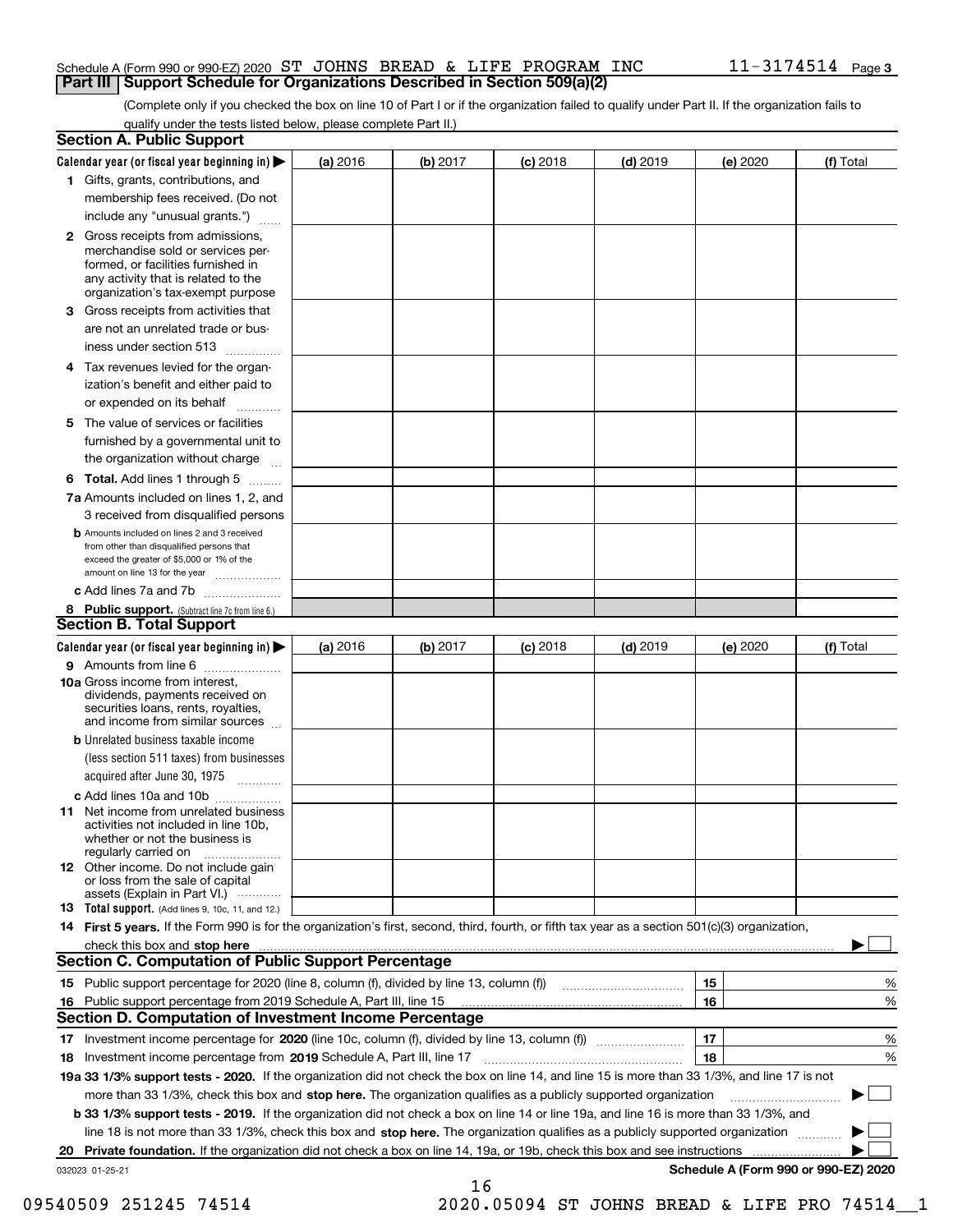#### Schedule A (Form 990 or 990-EZ) 2020 Page ST JOHNS BREAD & LIFE PROGRAM INC 11-3174514

# **Part IV Supporting Organizations**

(Complete only if you checked a box in line 12 on Part I. If you checked box 12a, Part I, complete Sections A and B. If you checked box 12b, Part I, complete Sections A and C. If you checked box 12c, Part I, complete Sections A, D, and E. If you checked box 12d, Part I, complete Sections A and D, and complete Part V.)

#### **Section A. All Supporting Organizations**

- **1** Are all of the organization's supported organizations listed by name in the organization's governing documents? If "No," describe in **Part VI** how the supported organizations are designated. If designated by *class or purpose, describe the designation. If historic and continuing relationship, explain.*
- **2** Did the organization have any supported organization that does not have an IRS determination of status under section 509(a)(1) or (2)? If "Yes," explain in Part VI how the organization determined that the supported *organization was described in section 509(a)(1) or (2).*
- **3a** Did the organization have a supported organization described in section 501(c)(4), (5), or (6)? If "Yes," answer *lines 3b and 3c below.*
- **b** Did the organization confirm that each supported organization qualified under section 501(c)(4), (5), or (6) and satisfied the public support tests under section 509(a)(2)? If "Yes," describe in **Part VI** when and how the *organization made the determination.*
- **c**Did the organization ensure that all support to such organizations was used exclusively for section 170(c)(2)(B) purposes? If "Yes," explain in **Part VI** what controls the organization put in place to ensure such use.
- **4a***If* Was any supported organization not organized in the United States ("foreign supported organization")? *"Yes," and if you checked box 12a or 12b in Part I, answer lines 4b and 4c below.*
- **b** Did the organization have ultimate control and discretion in deciding whether to make grants to the foreign supported organization? If "Yes," describe in **Part VI** how the organization had such control and discretion *despite being controlled or supervised by or in connection with its supported organizations.*
- **c** Did the organization support any foreign supported organization that does not have an IRS determination under sections 501(c)(3) and 509(a)(1) or (2)? If "Yes," explain in **Part VI** what controls the organization used *to ensure that all support to the foreign supported organization was used exclusively for section 170(c)(2)(B) purposes.*
- **5a** Did the organization add, substitute, or remove any supported organizations during the tax year? If "Yes," answer lines 5b and 5c below (if applicable). Also, provide detail in **Part VI,** including (i) the names and EIN *numbers of the supported organizations added, substituted, or removed; (ii) the reasons for each such action; (iii) the authority under the organization's organizing document authorizing such action; and (iv) how the action was accomplished (such as by amendment to the organizing document).*
- **b** Type I or Type II only. Was any added or substituted supported organization part of a class already designated in the organization's organizing document?
- **cSubstitutions only.**  Was the substitution the result of an event beyond the organization's control?
- **6** Did the organization provide support (whether in the form of grants or the provision of services or facilities) to **Part VI.** *If "Yes," provide detail in* support or benefit one or more of the filing organization's supported organizations? anyone other than (i) its supported organizations, (ii) individuals that are part of the charitable class benefited by one or more of its supported organizations, or (iii) other supporting organizations that also
- **7**Did the organization provide a grant, loan, compensation, or other similar payment to a substantial contributor *If "Yes," complete Part I of Schedule L (Form 990 or 990-EZ).* regard to a substantial contributor? (as defined in section 4958(c)(3)(C)), a family member of a substantial contributor, or a 35% controlled entity with
- **8** Did the organization make a loan to a disqualified person (as defined in section 4958) not described in line 7? *If "Yes," complete Part I of Schedule L (Form 990 or 990-EZ).*
- **9a** Was the organization controlled directly or indirectly at any time during the tax year by one or more in section 509(a)(1) or (2))? If "Yes," *provide detail in* <code>Part VI.</code> disqualified persons, as defined in section 4946 (other than foundation managers and organizations described
- **b** Did one or more disqualified persons (as defined in line 9a) hold a controlling interest in any entity in which the supporting organization had an interest? If "Yes," provide detail in P**art VI**.
- **c**Did a disqualified person (as defined in line 9a) have an ownership interest in, or derive any personal benefit from, assets in which the supporting organization also had an interest? If "Yes," provide detail in P**art VI.**
- **10a** Was the organization subject to the excess business holdings rules of section 4943 because of section supporting organizations)? If "Yes," answer line 10b below. 4943(f) (regarding certain Type II supporting organizations, and all Type III non-functionally integrated
- **b** Did the organization have any excess business holdings in the tax year? (Use Schedule C, Form 4720, to *determine whether the organization had excess business holdings.)*

032024 01-25-21

**3a3b3c4a4b4c5a 5b5c6789a 9b9c**

**1**

**2**

**YesNo**

**Schedule A (Form 990 or 990-EZ) 2020**

**10a**

**10b**

17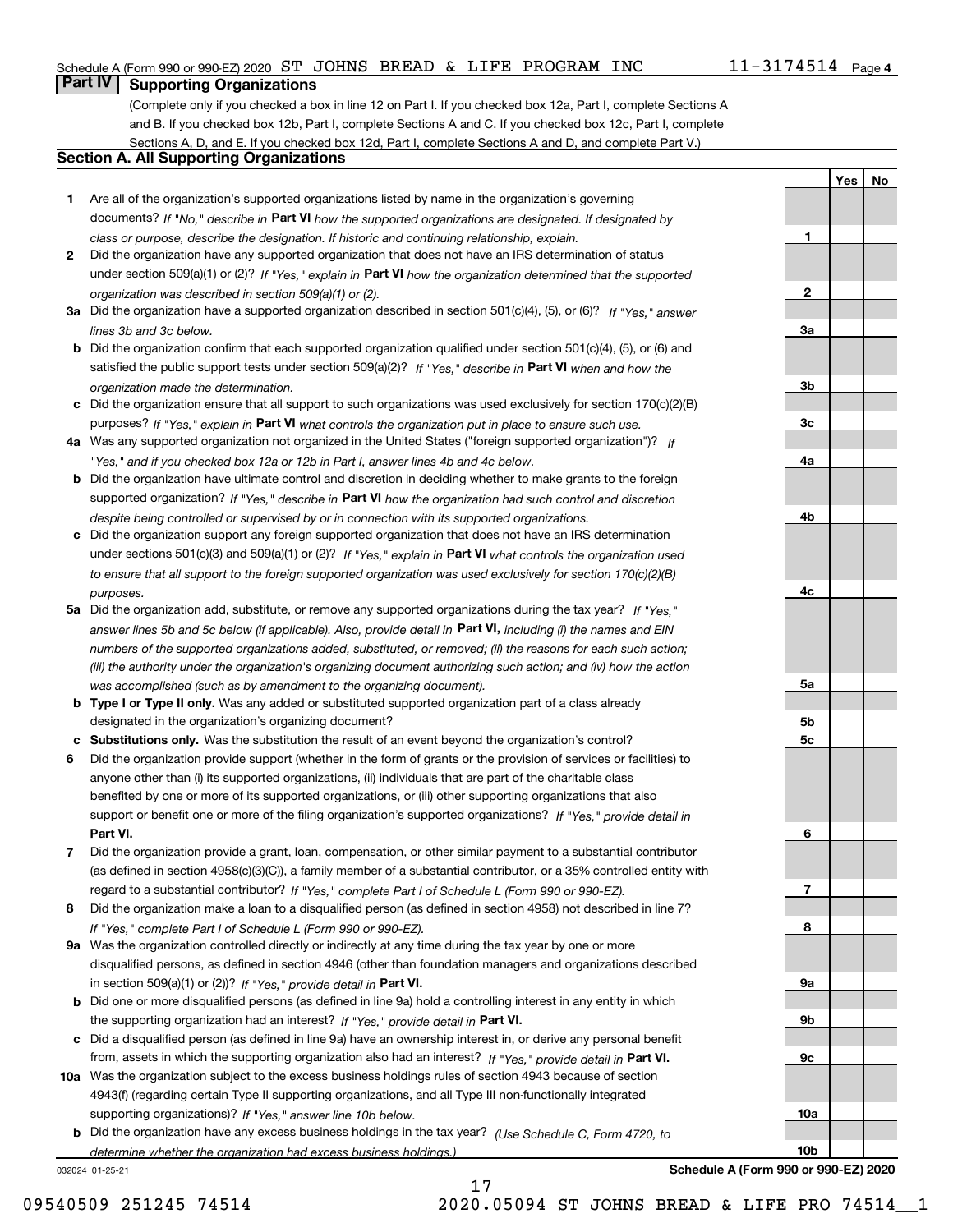#### Schedule A (Form 990 or 990-EZ) 2020 Page ST JOHNS BREAD & LIFE PROGRAM INC 11-3174514

|              | <b>Part IV</b> | <b>Supporting Organizations (continued)</b>                                                                                                                                                                                                                 |              |            |    |
|--------------|----------------|-------------------------------------------------------------------------------------------------------------------------------------------------------------------------------------------------------------------------------------------------------------|--------------|------------|----|
|              |                |                                                                                                                                                                                                                                                             |              | <b>Yes</b> | No |
| 11           |                | Has the organization accepted a gift or contribution from any of the following persons?                                                                                                                                                                     |              |            |    |
|              |                | a A person who directly or indirectly controls, either alone or together with persons described in lines 11b and                                                                                                                                            |              |            |    |
|              |                | 11c below, the governing body of a supported organization?                                                                                                                                                                                                  | 11a          |            |    |
|              |                | <b>b</b> A family member of a person described in line 11a above?                                                                                                                                                                                           | 11b          |            |    |
|              |                | c A 35% controlled entity of a person described in line 11a or 11b above? If "Yes" to line 11a, 11b, or 11c, provide                                                                                                                                        |              |            |    |
|              |                | detail in Part VI.                                                                                                                                                                                                                                          | 11c          |            |    |
|              |                | <b>Section B. Type I Supporting Organizations</b>                                                                                                                                                                                                           |              |            |    |
|              |                |                                                                                                                                                                                                                                                             |              | Yes        | No |
|              |                |                                                                                                                                                                                                                                                             |              |            |    |
| 1            |                | Did the governing body, members of the governing body, officers acting in their official capacity, or membership of one or<br>more supported organizations have the power to regularly appoint or elect at least a majority of the organization's officers, |              |            |    |
|              |                | directors, or trustees at all times during the tax year? If "No," describe in Part VI how the supported organization(s)                                                                                                                                     |              |            |    |
|              |                | effectively operated, supervised, or controlled the organization's activities. If the organization had more than one supported                                                                                                                              |              |            |    |
|              |                | organization, describe how the powers to appoint and/or remove officers, directors, or trustees were allocated among the                                                                                                                                    |              |            |    |
|              |                | supported organizations and what conditions or restrictions, if any, applied to such powers during the tax year.                                                                                                                                            | 1            |            |    |
| $\mathbf{2}$ |                | Did the organization operate for the benefit of any supported organization other than the supported                                                                                                                                                         |              |            |    |
|              |                | organization(s) that operated, supervised, or controlled the supporting organization? If "Yes," explain in                                                                                                                                                  |              |            |    |
|              |                | <b>Part VI</b> how providing such benefit carried out the purposes of the supported organization(s) that operated,                                                                                                                                          |              |            |    |
|              |                | supervised, or controlled the supporting organization.                                                                                                                                                                                                      | $\mathbf{2}$ |            |    |
|              |                | <b>Section C. Type II Supporting Organizations</b>                                                                                                                                                                                                          |              |            |    |
|              |                |                                                                                                                                                                                                                                                             |              | Yes        | No |
| 1.           |                | Were a majority of the organization's directors or trustees during the tax year also a majority of the directors                                                                                                                                            |              |            |    |
|              |                | or trustees of each of the organization's supported organization(s)? If "No," describe in Part VI how control                                                                                                                                               |              |            |    |
|              |                | or management of the supporting organization was vested in the same persons that controlled or managed                                                                                                                                                      |              |            |    |
|              |                | the supported organization(s).                                                                                                                                                                                                                              | 1            |            |    |
|              |                | Section D. All Type III Supporting Organizations                                                                                                                                                                                                            |              |            |    |
|              |                |                                                                                                                                                                                                                                                             |              | Yes        | No |
| 1.           |                | Did the organization provide to each of its supported organizations, by the last day of the fifth month of the                                                                                                                                              |              |            |    |
|              |                | organization's tax year, (i) a written notice describing the type and amount of support provided during the prior tax                                                                                                                                       |              |            |    |
|              |                | year, (ii) a copy of the Form 990 that was most recently filed as of the date of notification, and (iii) copies of the                                                                                                                                      |              |            |    |
|              |                | organization's governing documents in effect on the date of notification, to the extent not previously provided?                                                                                                                                            | 1            |            |    |
| $\mathbf{2}$ |                | Were any of the organization's officers, directors, or trustees either (i) appointed or elected by the supported                                                                                                                                            |              |            |    |
|              |                | organization(s) or (ii) serving on the governing body of a supported organization? If "No," explain in Part VI how                                                                                                                                          |              |            |    |
|              |                | the organization maintained a close and continuous working relationship with the supported organization(s).                                                                                                                                                 | 2            |            |    |
| 3            |                | By reason of the relationship described in line 2, above, did the organization's supported organizations have a                                                                                                                                             |              |            |    |
|              |                | significant voice in the organization's investment policies and in directing the use of the organization's                                                                                                                                                  |              |            |    |
|              |                | income or assets at all times during the tax year? If "Yes," describe in Part VI the role the organization's                                                                                                                                                |              |            |    |
|              |                | supported organizations played in this regard.                                                                                                                                                                                                              | з            |            |    |
|              |                | Section E. Type III Functionally Integrated Supporting Organizations                                                                                                                                                                                        |              |            |    |
| 1            |                | Check the box next to the method that the organization used to satisfy the Integral Part Test during the year (see instructions).                                                                                                                           |              |            |    |
| a            |                | The organization satisfied the Activities Test. Complete line 2 below.                                                                                                                                                                                      |              |            |    |
| b            |                | The organization is the parent of each of its supported organizations. Complete line 3 below.                                                                                                                                                               |              |            |    |
| c            |                | The organization supported a governmental entity. Describe in Part VI how you supported a governmental entity (see instructions).                                                                                                                           |              |            |    |
| 2            |                | Activities Test. Answer lines 2a and 2b below.                                                                                                                                                                                                              |              | Yes        | No |
| а            |                | Did substantially all of the organization's activities during the tax year directly further the exempt purposes of                                                                                                                                          |              |            |    |
|              |                | the supported organization(s) to which the organization was responsive? If "Yes," then in Part VI identify                                                                                                                                                  |              |            |    |
|              |                | those supported organizations and explain how these activities directly furthered their exempt purposes,                                                                                                                                                    |              |            |    |
|              |                | how the organization was responsive to those supported organizations, and how the organization determined                                                                                                                                                   |              |            |    |
|              |                | that these activities constituted substantially all of its activities.                                                                                                                                                                                      | 2a           |            |    |
| b            |                | Did the activities described in line 2a, above, constitute activities that, but for the organization's involvement,                                                                                                                                         |              |            |    |
|              |                | one or more of the organization's supported organization(s) would have been engaged in? If "Yes," explain in                                                                                                                                                |              |            |    |
|              |                | Part VI the reasons for the organization's position that its supported organization(s) would have engaged in                                                                                                                                                |              |            |    |
|              |                | these activities but for the organization's involvement.                                                                                                                                                                                                    | 2b           |            |    |
|              |                |                                                                                                                                                                                                                                                             |              |            |    |

**3** Parent of Supported Organizations. Answer lines 3a and 3b below.

**a** Did the organization have the power to regularly appoint or elect a majority of the officers, directors, or trustees of each of the supported organizations? If "Yes" or "No" provide details in **Part VI.** 

032025 01-25-21 **b** Did the organization exercise a substantial degree of direction over the policies, programs, and activities of each of its supported organizations? If "Yes," describe in Part VI the role played by the organization in this regard.

**Schedule A (Form 990 or 990-EZ) 2020**

**3a**

**3b**

18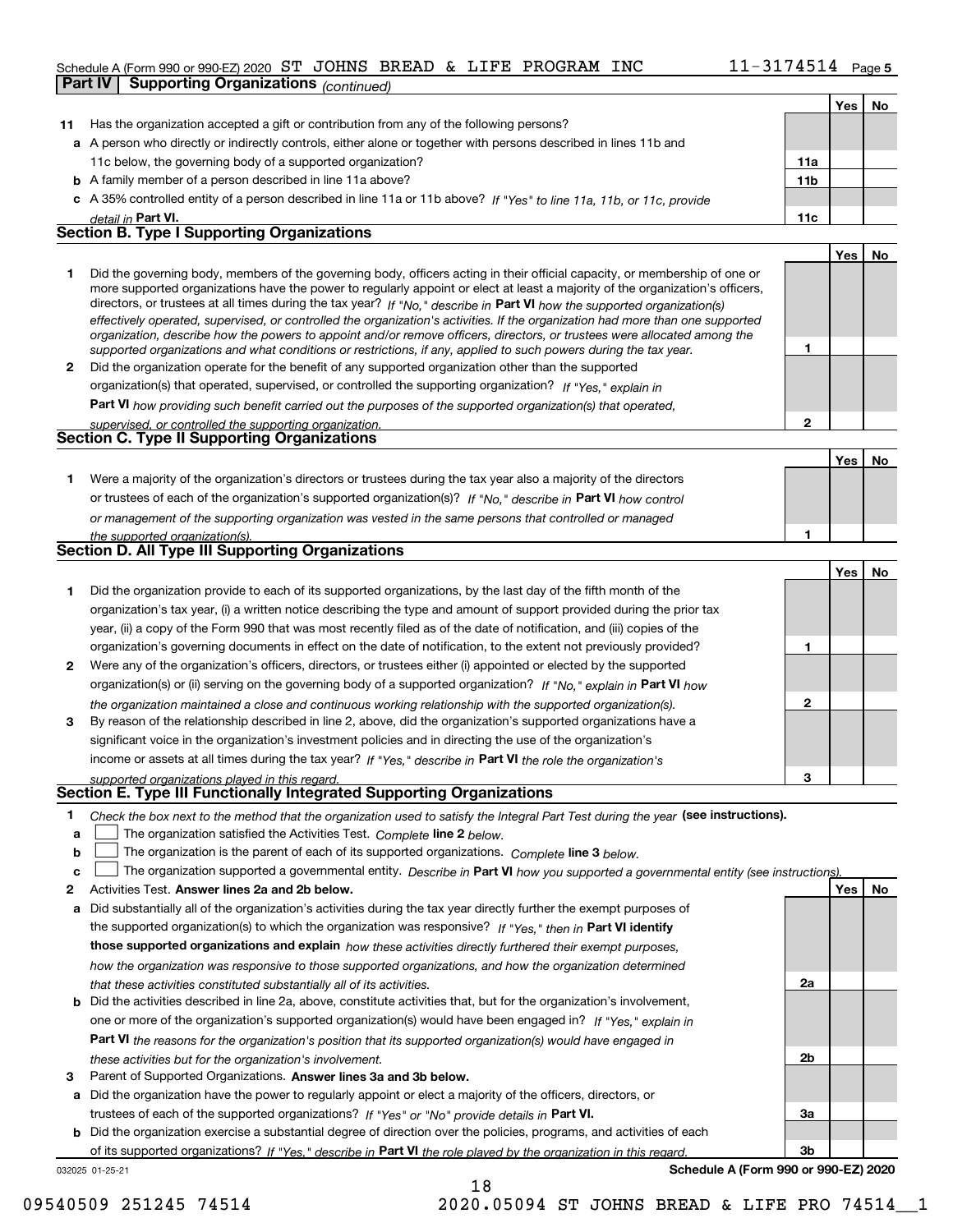#### Schedule A (Form 990 or 990-EZ) 2020 Page ST JOHNS BREAD & LIFE PROGRAM INC 11-3174514 **Part V Type III Non-Functionally Integrated 509(a)(3) Supporting Organizations**

1 Check here if the organization satisfied the Integral Part Test as a qualifying trust on Nov. 20, 1970 (explain in Part VI). See instructions. All other Type III non-functionally integrated supporting organizations must complete Sections A through E.

|              | Section A - Adjusted Net Income                                                                                                   |                | (A) Prior Year | (B) Current Year<br>(optional) |
|--------------|-----------------------------------------------------------------------------------------------------------------------------------|----------------|----------------|--------------------------------|
| 1            | Net short-term capital gain                                                                                                       | 1              |                |                                |
| 2            | Recoveries of prior-year distributions                                                                                            | $\mathbf{2}$   |                |                                |
| 3            | Other gross income (see instructions)                                                                                             | 3              |                |                                |
| 4            | Add lines 1 through 3.                                                                                                            | 4              |                |                                |
| 5            | Depreciation and depletion                                                                                                        | 5              |                |                                |
| 6            | Portion of operating expenses paid or incurred for production or                                                                  |                |                |                                |
|              | collection of gross income or for management, conservation, or                                                                    |                |                |                                |
|              | maintenance of property held for production of income (see instructions)                                                          | 6              |                |                                |
| 7            | Other expenses (see instructions)                                                                                                 | $\overline{7}$ |                |                                |
| 8            | Adjusted Net Income (subtract lines 5, 6, and 7 from line 4)                                                                      | 8              |                |                                |
|              | <b>Section B - Minimum Asset Amount</b>                                                                                           |                | (A) Prior Year | (B) Current Year<br>(optional) |
| 1            | Aggregate fair market value of all non-exempt-use assets (see                                                                     |                |                |                                |
|              | instructions for short tax year or assets held for part of year):                                                                 |                |                |                                |
|              | a Average monthly value of securities                                                                                             | 1a             |                |                                |
|              | <b>b</b> Average monthly cash balances                                                                                            | 1 <sub>b</sub> |                |                                |
|              | c Fair market value of other non-exempt-use assets                                                                                | 1c             |                |                                |
|              | d Total (add lines 1a, 1b, and 1c)                                                                                                | 1d             |                |                                |
|              | e Discount claimed for blockage or other factors                                                                                  |                |                |                                |
|              | (explain in detail in Part VI):                                                                                                   |                |                |                                |
| $\mathbf{2}$ | Acquisition indebtedness applicable to non-exempt-use assets                                                                      | $\mathbf{2}$   |                |                                |
| 3            | Subtract line 2 from line 1d.                                                                                                     | 3              |                |                                |
| 4            | Cash deemed held for exempt use. Enter 0.015 of line 3 (for greater amount,                                                       |                |                |                                |
|              | see instructions).                                                                                                                | 4              |                |                                |
| 5            | Net value of non-exempt-use assets (subtract line 4 from line 3)                                                                  | 5              |                |                                |
| 6            | Multiply line 5 by 0.035.                                                                                                         | 6              |                |                                |
| 7            | Recoveries of prior-year distributions                                                                                            | $\overline{7}$ |                |                                |
| 8            | Minimum Asset Amount (add line 7 to line 6)                                                                                       | 8              |                |                                |
|              | <b>Section C - Distributable Amount</b>                                                                                           |                |                | <b>Current Year</b>            |
| 1            | Adjusted net income for prior year (from Section A, line 8, column A)                                                             | 1              |                |                                |
| 2            | Enter 0.85 of line 1.                                                                                                             | $\overline{2}$ |                |                                |
| 3            | Minimum asset amount for prior year (from Section B, line 8, column A)                                                            | 3              |                |                                |
| 4            | Enter greater of line 2 or line 3.                                                                                                | 4              |                |                                |
| 5            | Income tax imposed in prior year                                                                                                  | 5              |                |                                |
| 6            | <b>Distributable Amount.</b> Subtract line 5 from line 4, unless subject to                                                       |                |                |                                |
|              | emergency temporary reduction (see instructions).                                                                                 | 6              |                |                                |
| 7            | Check here if the current year is the organization's first as a non-functionally integrated Type III supporting organization (see |                |                |                                |

instructions).

**1**

**Schedule A (Form 990 or 990-EZ) 2020**

032026 01-25-21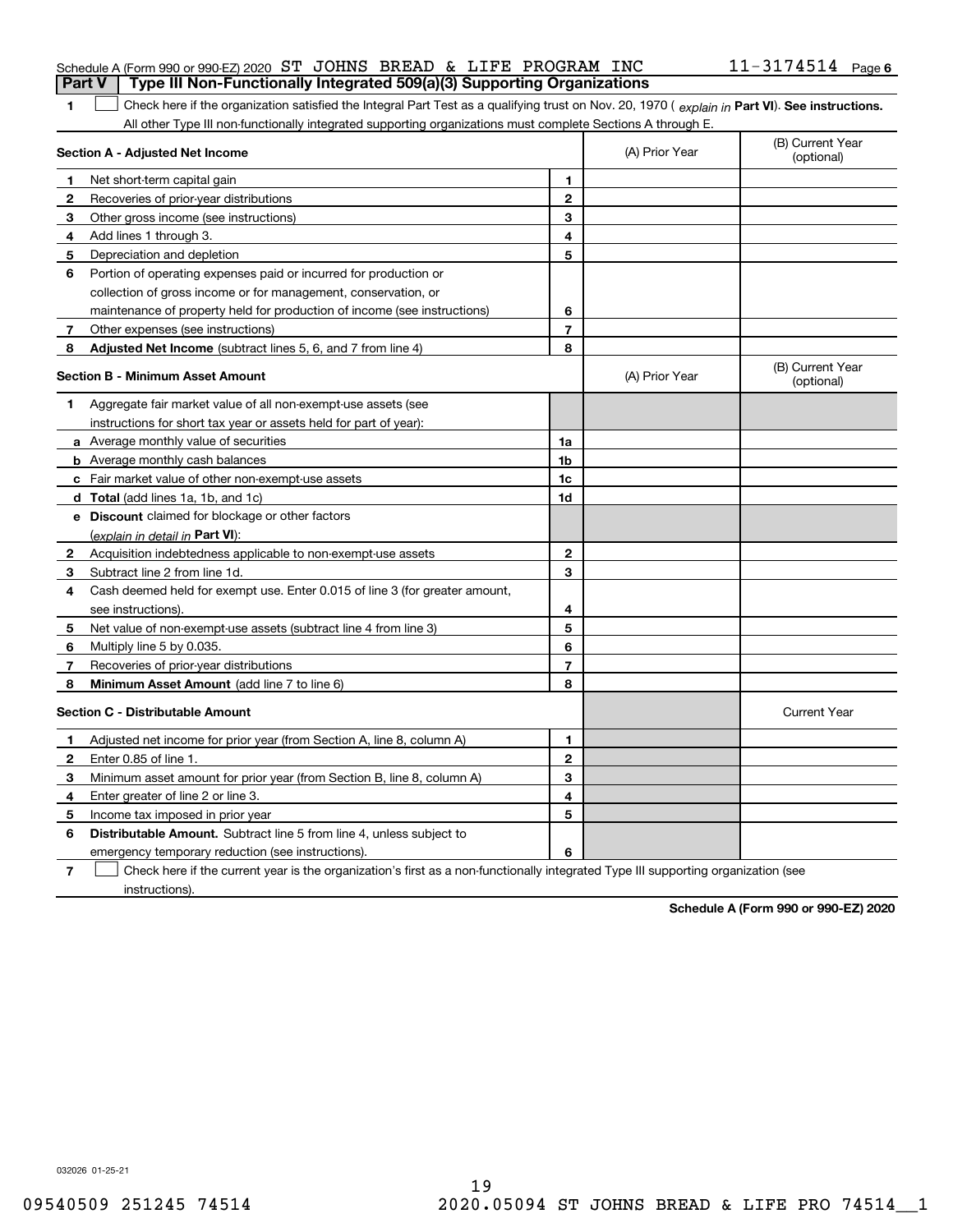# Schedule A (Form 990 or 990-EZ) 2020 Page ST JOHNS BREAD & LIFE PROGRAM INC 11-3174514

| Part V       | Type III Non-Functionally Integrated 509(a)(3) Supporting Organizations                    |                             | (continued)                           |                |                                         |  |  |
|--------------|--------------------------------------------------------------------------------------------|-----------------------------|---------------------------------------|----------------|-----------------------------------------|--|--|
|              | <b>Section D - Distributions</b>                                                           |                             |                                       |                | <b>Current Year</b>                     |  |  |
|              | 1<br>Amounts paid to supported organizations to accomplish exempt purposes                 |                             |                                       |                |                                         |  |  |
| 2            | Amounts paid to perform activity that directly furthers exempt purposes of supported       |                             |                                       |                |                                         |  |  |
|              | organizations, in excess of income from activity                                           |                             | $\mathbf{2}$                          |                |                                         |  |  |
| 3            | Administrative expenses paid to accomplish exempt purposes of supported organizations      |                             | 3                                     |                |                                         |  |  |
| 4            | Amounts paid to acquire exempt-use assets                                                  |                             |                                       | 4              |                                         |  |  |
| 5            | Qualified set aside amounts (prior IRS approval required - provide details in Part VI)     |                             |                                       | 5              |                                         |  |  |
| 6            | Other distributions ( <i>describe in</i> Part VI). See instructions.                       |                             |                                       | 6              |                                         |  |  |
| 7            | Total annual distributions. Add lines 1 through 6.                                         |                             |                                       | $\overline{7}$ |                                         |  |  |
| 8            | Distributions to attentive supported organizations to which the organization is responsive |                             |                                       |                |                                         |  |  |
|              | (provide details in Part VI). See instructions.                                            |                             |                                       | 8              |                                         |  |  |
| 9            | Distributable amount for 2020 from Section C, line 6                                       |                             |                                       | 9              |                                         |  |  |
| 10           | Line 8 amount divided by line 9 amount                                                     |                             |                                       | 10             |                                         |  |  |
|              |                                                                                            | (i)                         | (ii)                                  |                | (iii)                                   |  |  |
|              | <b>Section E - Distribution Allocations</b> (see instructions)                             | <b>Excess Distributions</b> | <b>Underdistributions</b><br>Pre-2020 |                | <b>Distributable</b><br>Amount for 2020 |  |  |
| 1            | Distributable amount for 2020 from Section C, line 6                                       |                             |                                       |                |                                         |  |  |
| 2            | Underdistributions, if any, for years prior to 2020 (reason-                               |                             |                                       |                |                                         |  |  |
|              | able cause required - explain in Part VI). See instructions.                               |                             |                                       |                |                                         |  |  |
| 3            | Excess distributions carryover, if any, to 2020                                            |                             |                                       |                |                                         |  |  |
|              | a From 2015                                                                                |                             |                                       |                |                                         |  |  |
|              | $b$ From 2016                                                                              |                             |                                       |                |                                         |  |  |
|              | c From $2017$                                                                              |                             |                                       |                |                                         |  |  |
|              | <b>d</b> From 2018                                                                         |                             |                                       |                |                                         |  |  |
|              | e From 2019                                                                                |                             |                                       |                |                                         |  |  |
|              | f Total of lines 3a through 3e                                                             |                             |                                       |                |                                         |  |  |
|              | g Applied to underdistributions of prior years                                             |                             |                                       |                |                                         |  |  |
|              | <b>h</b> Applied to 2020 distributable amount                                              |                             |                                       |                |                                         |  |  |
|              | Carryover from 2015 not applied (see instructions)                                         |                             |                                       |                |                                         |  |  |
|              | Remainder. Subtract lines 3g, 3h, and 3i from line 3f.                                     |                             |                                       |                |                                         |  |  |
| 4            | Distributions for 2020 from Section D.                                                     |                             |                                       |                |                                         |  |  |
|              | line $7:$                                                                                  |                             |                                       |                |                                         |  |  |
|              | a Applied to underdistributions of prior years                                             |                             |                                       |                |                                         |  |  |
|              | <b>b</b> Applied to 2020 distributable amount                                              |                             |                                       |                |                                         |  |  |
|              | c Remainder. Subtract lines 4a and 4b from line 4.                                         |                             |                                       |                |                                         |  |  |
| 5            | Remaining underdistributions for years prior to 2020, if                                   |                             |                                       |                |                                         |  |  |
|              | any. Subtract lines 3g and 4a from line 2. For result greater                              |                             |                                       |                |                                         |  |  |
|              | than zero, explain in Part VI. See instructions.                                           |                             |                                       |                |                                         |  |  |
| 6            | Remaining underdistributions for 2020. Subtract lines 3h                                   |                             |                                       |                |                                         |  |  |
|              | and 4b from line 1. For result greater than zero, explain in                               |                             |                                       |                |                                         |  |  |
|              | <b>Part VI.</b> See instructions.                                                          |                             |                                       |                |                                         |  |  |
| $\mathbf{7}$ | Excess distributions carryover to 2021. Add lines 3j                                       |                             |                                       |                |                                         |  |  |
|              | and 4c.                                                                                    |                             |                                       |                |                                         |  |  |
| 8            | Breakdown of line 7:                                                                       |                             |                                       |                |                                         |  |  |
|              | a Excess from 2016                                                                         |                             |                                       |                |                                         |  |  |
|              | <b>b</b> Excess from 2017                                                                  |                             |                                       |                |                                         |  |  |
|              | c Excess from 2018                                                                         |                             |                                       |                |                                         |  |  |
|              | d Excess from 2019                                                                         |                             |                                       |                |                                         |  |  |
|              | e Excess from 2020                                                                         |                             |                                       |                |                                         |  |  |
|              |                                                                                            |                             |                                       |                |                                         |  |  |

**Schedule A (Form 990 or 990-EZ) 2020**

032027 01-25-21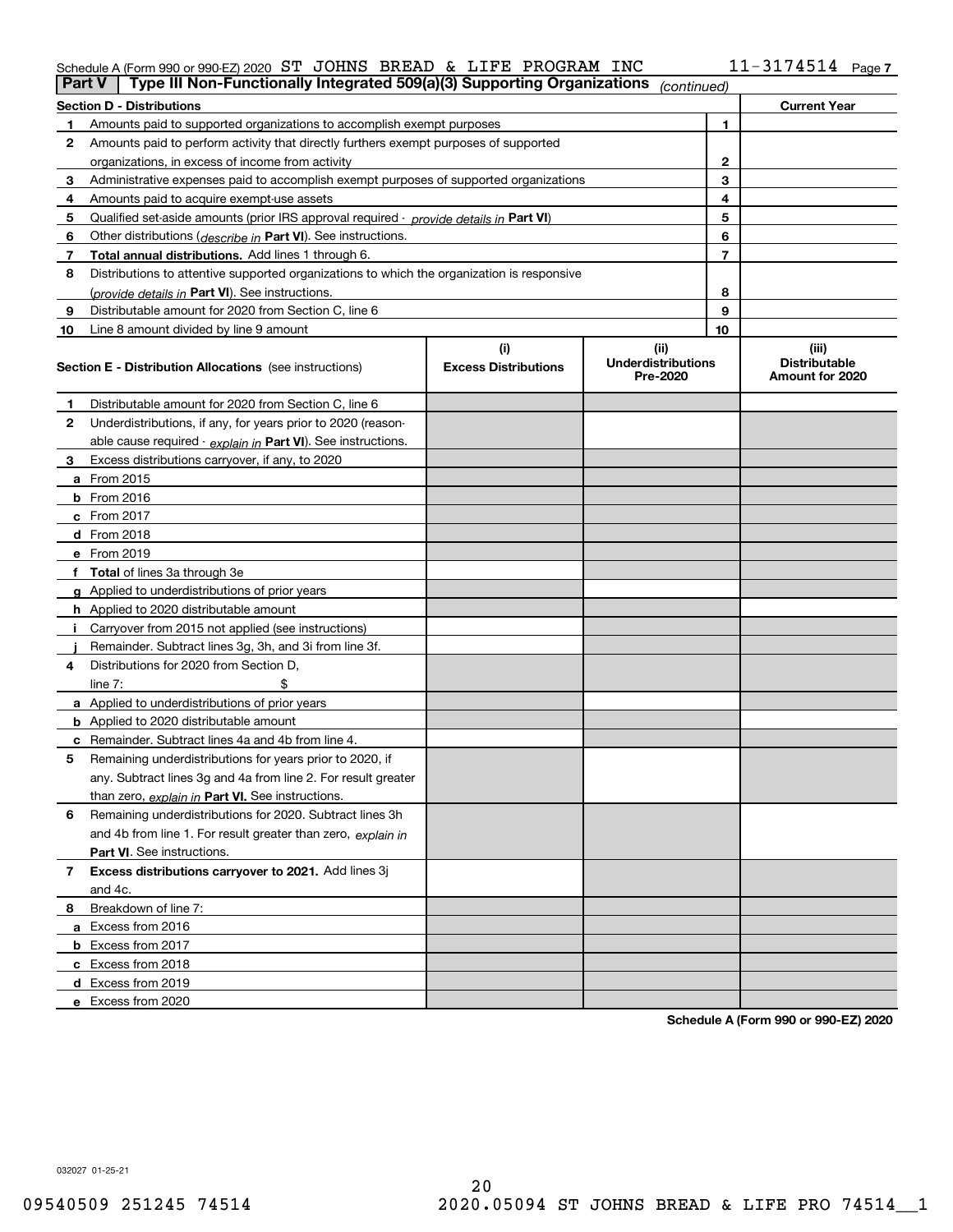| <b>Part VI</b><br>Supplemental Information. Provide the explanations required by Part II, line 10; Part II, line 17a or 17b; Part III, line 12;<br>Part IV, Section A, lines 1, 2, 3b, 3c, 4b, 4c, 5a, 6, 9a, 9b, 9c, 11a, 11b, and 11c; Part IV, Section B, lines 1 and 2; Part IV, Section C,<br>line 1; Part IV, Section D, lines 2 and 3; Part IV, Section E, lines 1c, 2a, 2b, 3a, and 3b; Part V, line 1; Part V, Section B, line 1e; Part V,<br>Section D, lines 5, 6, and 8; and Part V, Section E, lines 2, 5, and 6. Also complete this part for any additional information.<br>(See instructions.)<br>Schedule A (Form 990 or 990-EZ) 2020<br>032028 01-25-21<br>21 | Schedule A (Form 990 or 990-EZ) 2020 ST JOHNS BREAD & LIFE PROGRAM INC |  |  |  | $11 - 3174514$ Page 8 |  |
|--------------------------------------------------------------------------------------------------------------------------------------------------------------------------------------------------------------------------------------------------------------------------------------------------------------------------------------------------------------------------------------------------------------------------------------------------------------------------------------------------------------------------------------------------------------------------------------------------------------------------------------------------------------------------------|------------------------------------------------------------------------|--|--|--|-----------------------|--|
|                                                                                                                                                                                                                                                                                                                                                                                                                                                                                                                                                                                                                                                                                |                                                                        |  |  |  |                       |  |
|                                                                                                                                                                                                                                                                                                                                                                                                                                                                                                                                                                                                                                                                                |                                                                        |  |  |  |                       |  |
|                                                                                                                                                                                                                                                                                                                                                                                                                                                                                                                                                                                                                                                                                |                                                                        |  |  |  |                       |  |
|                                                                                                                                                                                                                                                                                                                                                                                                                                                                                                                                                                                                                                                                                |                                                                        |  |  |  |                       |  |
|                                                                                                                                                                                                                                                                                                                                                                                                                                                                                                                                                                                                                                                                                |                                                                        |  |  |  |                       |  |
|                                                                                                                                                                                                                                                                                                                                                                                                                                                                                                                                                                                                                                                                                |                                                                        |  |  |  |                       |  |
|                                                                                                                                                                                                                                                                                                                                                                                                                                                                                                                                                                                                                                                                                |                                                                        |  |  |  |                       |  |
|                                                                                                                                                                                                                                                                                                                                                                                                                                                                                                                                                                                                                                                                                |                                                                        |  |  |  |                       |  |
|                                                                                                                                                                                                                                                                                                                                                                                                                                                                                                                                                                                                                                                                                |                                                                        |  |  |  |                       |  |
|                                                                                                                                                                                                                                                                                                                                                                                                                                                                                                                                                                                                                                                                                |                                                                        |  |  |  |                       |  |
|                                                                                                                                                                                                                                                                                                                                                                                                                                                                                                                                                                                                                                                                                |                                                                        |  |  |  |                       |  |
|                                                                                                                                                                                                                                                                                                                                                                                                                                                                                                                                                                                                                                                                                |                                                                        |  |  |  |                       |  |
|                                                                                                                                                                                                                                                                                                                                                                                                                                                                                                                                                                                                                                                                                |                                                                        |  |  |  |                       |  |
|                                                                                                                                                                                                                                                                                                                                                                                                                                                                                                                                                                                                                                                                                |                                                                        |  |  |  |                       |  |
|                                                                                                                                                                                                                                                                                                                                                                                                                                                                                                                                                                                                                                                                                |                                                                        |  |  |  |                       |  |
|                                                                                                                                                                                                                                                                                                                                                                                                                                                                                                                                                                                                                                                                                |                                                                        |  |  |  |                       |  |
|                                                                                                                                                                                                                                                                                                                                                                                                                                                                                                                                                                                                                                                                                |                                                                        |  |  |  |                       |  |
|                                                                                                                                                                                                                                                                                                                                                                                                                                                                                                                                                                                                                                                                                |                                                                        |  |  |  |                       |  |
|                                                                                                                                                                                                                                                                                                                                                                                                                                                                                                                                                                                                                                                                                |                                                                        |  |  |  |                       |  |
|                                                                                                                                                                                                                                                                                                                                                                                                                                                                                                                                                                                                                                                                                |                                                                        |  |  |  |                       |  |
|                                                                                                                                                                                                                                                                                                                                                                                                                                                                                                                                                                                                                                                                                |                                                                        |  |  |  |                       |  |
|                                                                                                                                                                                                                                                                                                                                                                                                                                                                                                                                                                                                                                                                                |                                                                        |  |  |  |                       |  |
|                                                                                                                                                                                                                                                                                                                                                                                                                                                                                                                                                                                                                                                                                |                                                                        |  |  |  |                       |  |
|                                                                                                                                                                                                                                                                                                                                                                                                                                                                                                                                                                                                                                                                                |                                                                        |  |  |  |                       |  |
|                                                                                                                                                                                                                                                                                                                                                                                                                                                                                                                                                                                                                                                                                |                                                                        |  |  |  |                       |  |
|                                                                                                                                                                                                                                                                                                                                                                                                                                                                                                                                                                                                                                                                                |                                                                        |  |  |  |                       |  |
|                                                                                                                                                                                                                                                                                                                                                                                                                                                                                                                                                                                                                                                                                |                                                                        |  |  |  |                       |  |
|                                                                                                                                                                                                                                                                                                                                                                                                                                                                                                                                                                                                                                                                                |                                                                        |  |  |  |                       |  |
|                                                                                                                                                                                                                                                                                                                                                                                                                                                                                                                                                                                                                                                                                |                                                                        |  |  |  |                       |  |
|                                                                                                                                                                                                                                                                                                                                                                                                                                                                                                                                                                                                                                                                                |                                                                        |  |  |  |                       |  |
|                                                                                                                                                                                                                                                                                                                                                                                                                                                                                                                                                                                                                                                                                |                                                                        |  |  |  |                       |  |
|                                                                                                                                                                                                                                                                                                                                                                                                                                                                                                                                                                                                                                                                                |                                                                        |  |  |  |                       |  |
|                                                                                                                                                                                                                                                                                                                                                                                                                                                                                                                                                                                                                                                                                |                                                                        |  |  |  |                       |  |
|                                                                                                                                                                                                                                                                                                                                                                                                                                                                                                                                                                                                                                                                                |                                                                        |  |  |  |                       |  |
|                                                                                                                                                                                                                                                                                                                                                                                                                                                                                                                                                                                                                                                                                |                                                                        |  |  |  |                       |  |
|                                                                                                                                                                                                                                                                                                                                                                                                                                                                                                                                                                                                                                                                                |                                                                        |  |  |  |                       |  |
|                                                                                                                                                                                                                                                                                                                                                                                                                                                                                                                                                                                                                                                                                |                                                                        |  |  |  |                       |  |
|                                                                                                                                                                                                                                                                                                                                                                                                                                                                                                                                                                                                                                                                                |                                                                        |  |  |  |                       |  |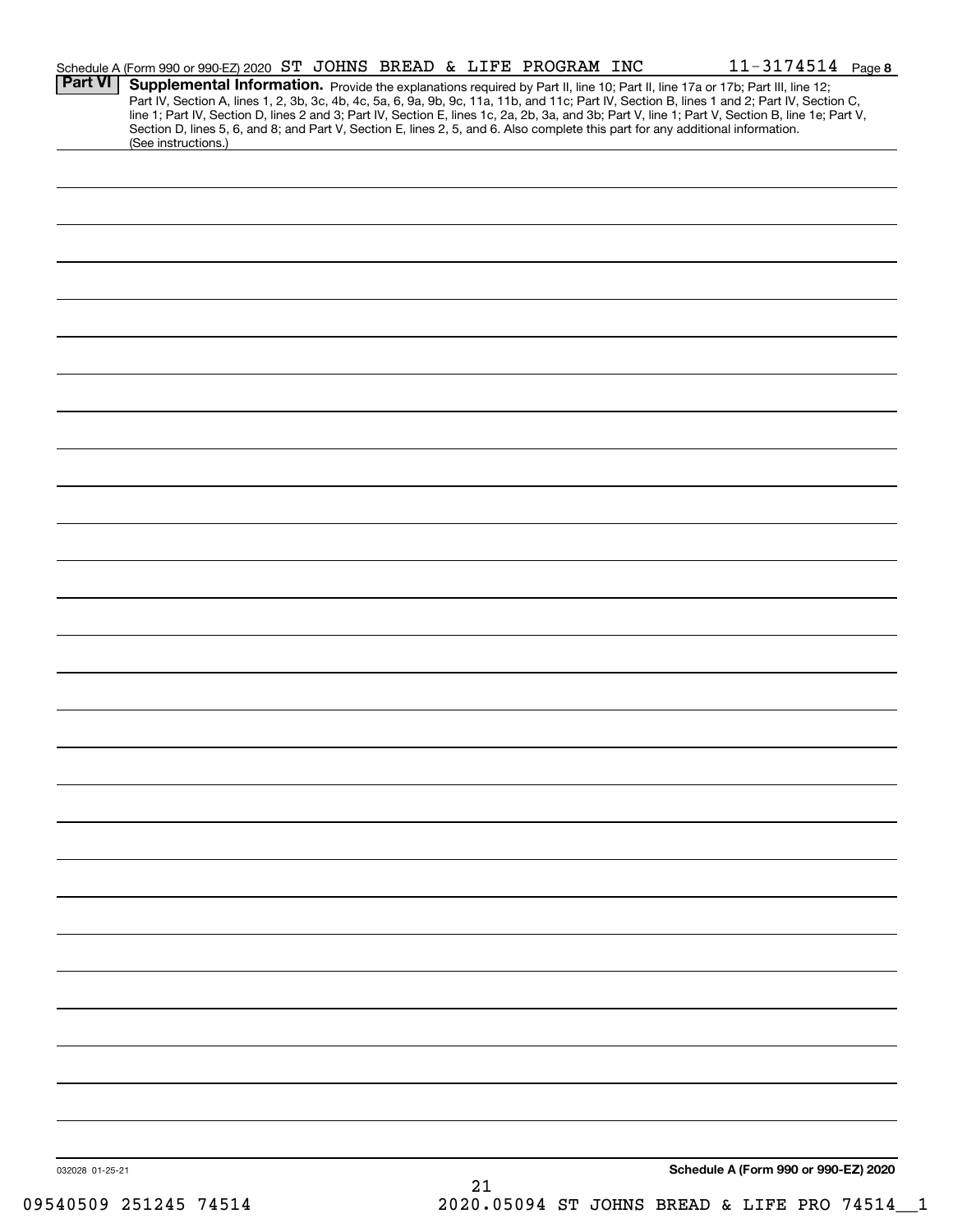| <b>SCHEDULE D</b> |  |  |
|-------------------|--|--|
|                   |  |  |

| (Form 990) |  |
|------------|--|
|------------|--|

# **Supplemental Financial Statements**

(Form 990)<br>
Pepartment of the Treasury<br>
Department of the Treasury<br>
Department of the Treasury<br>
Department of the Treasury<br> **Co to www.irs.gov/Form990 for instructions and the latest information.**<br> **Co to www.irs.gov/Form9** 

ST JOHNS BREAD & LIFE PROGRAM INC | 11-3174514



Department of the Treasury Internal Revenue Service **Name of the organization Employer identification number**

|   |                                                                                                                                                                                                                                                 | (a) Donor advised funds                                                                                              | (b) Funds and other accounts                       |           |
|---|-------------------------------------------------------------------------------------------------------------------------------------------------------------------------------------------------------------------------------------------------|----------------------------------------------------------------------------------------------------------------------|----------------------------------------------------|-----------|
| 1 |                                                                                                                                                                                                                                                 |                                                                                                                      |                                                    |           |
| 2 | Aggregate value of contributions to (during year)                                                                                                                                                                                               |                                                                                                                      |                                                    |           |
| 3 |                                                                                                                                                                                                                                                 | <u> 1980 - Jan Sterling von de Berling von de Berling von de Berling von de Berling von de Berling von de Berlin</u> |                                                    |           |
| 4 |                                                                                                                                                                                                                                                 |                                                                                                                      |                                                    |           |
| 5 | Did the organization inform all donors and donor advisors in writing that the assets held in donor advised funds                                                                                                                                |                                                                                                                      |                                                    |           |
|   |                                                                                                                                                                                                                                                 |                                                                                                                      | Yes                                                | No        |
| 6 | Did the organization inform all grantees, donors, and donor advisors in writing that grant funds can be used only                                                                                                                               |                                                                                                                      |                                                    |           |
|   | for charitable purposes and not for the benefit of the donor or donor advisor, or for any other purpose conferring                                                                                                                              |                                                                                                                      |                                                    |           |
|   |                                                                                                                                                                                                                                                 |                                                                                                                      | Yes                                                | No        |
|   | Part II<br>Conservation Easements. Complete if the organization answered "Yes" on Form 990, Part IV, line 7.                                                                                                                                    |                                                                                                                      |                                                    |           |
| 1 | Purpose(s) of conservation easements held by the organization (check all that apply).                                                                                                                                                           |                                                                                                                      |                                                    |           |
|   | Preservation of land for public use (for example, recreation or education)                                                                                                                                                                      |                                                                                                                      | Preservation of a historically important land area |           |
|   | Protection of natural habitat                                                                                                                                                                                                                   |                                                                                                                      | Preservation of a certified historic structure     |           |
|   | Preservation of open space                                                                                                                                                                                                                      |                                                                                                                      |                                                    |           |
|   |                                                                                                                                                                                                                                                 |                                                                                                                      |                                                    |           |
| 2 | Complete lines 2a through 2d if the organization held a qualified conservation contribution in the form of a conservation easement on the last                                                                                                  |                                                                                                                      |                                                    |           |
|   | day of the tax year.                                                                                                                                                                                                                            |                                                                                                                      | Held at the End of the Tax Year                    |           |
|   |                                                                                                                                                                                                                                                 |                                                                                                                      | 2a                                                 |           |
| b | Total acreage restricted by conservation easements                                                                                                                                                                                              |                                                                                                                      | 2 <sub>b</sub>                                     |           |
| c |                                                                                                                                                                                                                                                 |                                                                                                                      | 2c                                                 |           |
| d | Number of conservation easements included in (c) acquired after 7/25/06, and not on a historic structure                                                                                                                                        |                                                                                                                      |                                                    |           |
|   | listed in the National Register [11, 1200] [12] The National Register [11, 1200] [12] The National Register [11, 1200] [12] The National Register [11, 1200] [12] The National Register [11] The National Register [11] The Na                  |                                                                                                                      | 2d                                                 |           |
|   |                                                                                                                                                                                                                                                 |                                                                                                                      |                                                    |           |
| 3 | Number of conservation easements modified, transferred, released, extinguished, or terminated by the organization during the tax                                                                                                                |                                                                                                                      |                                                    |           |
|   | year                                                                                                                                                                                                                                            |                                                                                                                      |                                                    |           |
| 4 | Number of states where property subject to conservation easement is located $\blacktriangleright$                                                                                                                                               |                                                                                                                      |                                                    |           |
| 5 | Does the organization have a written policy regarding the periodic monitoring, inspection, handling of                                                                                                                                          |                                                                                                                      |                                                    |           |
|   | violations, and enforcement of the conservation easements it holds?                                                                                                                                                                             |                                                                                                                      | Yes                                                |           |
| 6 | Staff and volunteer hours devoted to monitoring, inspecting, handling of violations, and enforcing conservation easements during the year                                                                                                       |                                                                                                                      |                                                    |           |
|   |                                                                                                                                                                                                                                                 |                                                                                                                      |                                                    |           |
| 7 |                                                                                                                                                                                                                                                 |                                                                                                                      |                                                    | <b>No</b> |
|   | Amount of expenses incurred in monitoring, inspecting, handling of violations, and enforcing conservation easements during the year<br>$\blacktriangleright$ \$                                                                                 |                                                                                                                      |                                                    |           |
|   |                                                                                                                                                                                                                                                 |                                                                                                                      |                                                    |           |
| 8 | Does each conservation easement reported on line 2(d) above satisfy the requirements of section 170(h)(4)(B)(i)                                                                                                                                 |                                                                                                                      |                                                    |           |
|   |                                                                                                                                                                                                                                                 |                                                                                                                      | Yes                                                |           |
| 9 | In Part XIII, describe how the organization reports conservation easements in its revenue and expense statement and                                                                                                                             |                                                                                                                      |                                                    |           |
|   | balance sheet, and include, if applicable, the text of the footnote to the organization's financial statements that describes the                                                                                                               |                                                                                                                      |                                                    |           |
|   | organization's accounting for conservation easements.                                                                                                                                                                                           |                                                                                                                      |                                                    | No        |
|   | Organizations Maintaining Collections of Art, Historical Treasures, or Other Similar Assets.<br>Part III                                                                                                                                        |                                                                                                                      |                                                    |           |
|   | Complete if the organization answered "Yes" on Form 990, Part IV, line 8.                                                                                                                                                                       |                                                                                                                      |                                                    |           |
|   | 1a If the organization elected, as permitted under FASB ASC 958, not to report in its revenue statement and balance sheet works                                                                                                                 |                                                                                                                      |                                                    |           |
|   | of art, historical treasures, or other similar assets held for public exhibition, education, or research in furtherance of public                                                                                                               |                                                                                                                      |                                                    |           |
|   | service, provide in Part XIII the text of the footnote to its financial statements that describes these items.                                                                                                                                  |                                                                                                                      |                                                    |           |
|   | <b>b</b> If the organization elected, as permitted under FASB ASC 958, to report in its revenue statement and balance sheet works of                                                                                                            |                                                                                                                      |                                                    |           |
|   | art, historical treasures, or other similar assets held for public exhibition, education, or research in furtherance of public service,                                                                                                         |                                                                                                                      |                                                    |           |
|   | provide the following amounts relating to these items:                                                                                                                                                                                          |                                                                                                                      |                                                    |           |
|   |                                                                                                                                                                                                                                                 |                                                                                                                      | ▶                                                  |           |
|   |                                                                                                                                                                                                                                                 |                                                                                                                      | $\frac{1}{2}$                                      |           |
| 2 | (ii) Assets included in Form 990, Part X [11] [2000] [2010] [2010] Assets included in Form 990, Part X [2010] [<br>If the organization received or held works of art, historical treasures, or other similar assets for financial gain, provide |                                                                                                                      | $\triangleright$ \$                                |           |
|   |                                                                                                                                                                                                                                                 |                                                                                                                      |                                                    |           |
|   | the following amounts required to be reported under FASB ASC 958 relating to these items:                                                                                                                                                       |                                                                                                                      |                                                    |           |
|   |                                                                                                                                                                                                                                                 |                                                                                                                      | $\frac{1}{2}$<br>$\blacktriangleright$ s           |           |

22

09540509 251245 74514 2020.05094 ST JOHNS BREAD & LIFE PRO 74514 1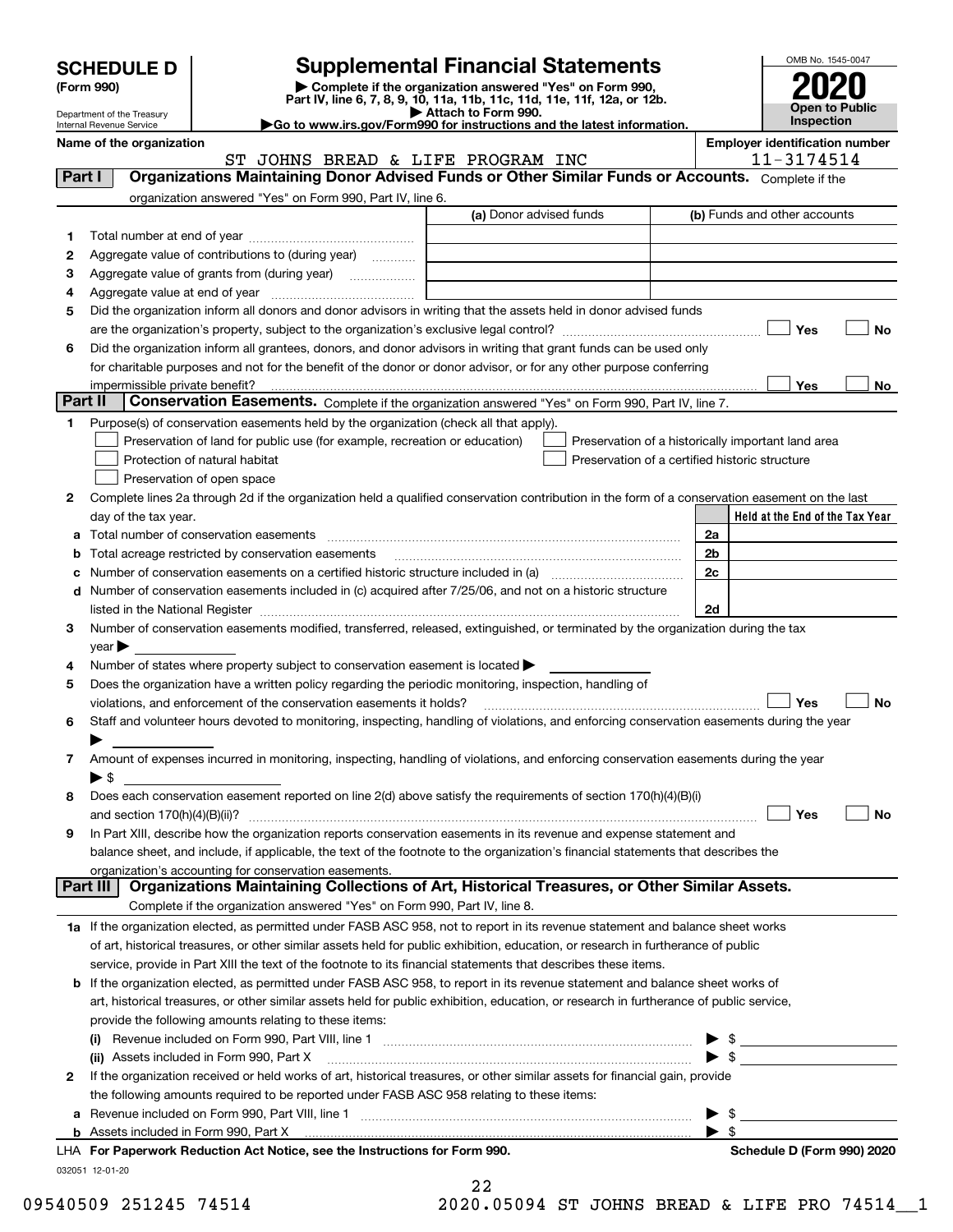|               | Schedule D (Form 990) 2020                                                                                                                                                                                                     | ST JOHNS BREAD & LIFE PROGRAM INC       |   |                |                                    |                                 | $11 - 3174514$ Page 2 |                     |          |    |
|---------------|--------------------------------------------------------------------------------------------------------------------------------------------------------------------------------------------------------------------------------|-----------------------------------------|---|----------------|------------------------------------|---------------------------------|-----------------------|---------------------|----------|----|
|               | Part III<br>Organizations Maintaining Collections of Art, Historical Treasures, or Other Similar Assets (continued)                                                                                                            |                                         |   |                |                                    |                                 |                       |                     |          |    |
| 3             | Using the organization's acquisition, accession, and other records, check any of the following that make significant use of its                                                                                                |                                         |   |                |                                    |                                 |                       |                     |          |    |
|               | collection items (check all that apply):                                                                                                                                                                                       |                                         |   |                |                                    |                                 |                       |                     |          |    |
| а             | Public exhibition                                                                                                                                                                                                              | d                                       |   |                | Loan or exchange program           |                                 |                       |                     |          |    |
| b             | Scholarly research                                                                                                                                                                                                             | е                                       |   |                |                                    |                                 |                       |                     |          |    |
| с             | Preservation for future generations                                                                                                                                                                                            |                                         |   |                |                                    |                                 |                       |                     |          |    |
| 4             | Provide a description of the organization's collections and explain how they further the organization's exempt purpose in Part XIII.                                                                                           |                                         |   |                |                                    |                                 |                       |                     |          |    |
| 5             | During the year, did the organization solicit or receive donations of art, historical treasures, or other similar assets                                                                                                       |                                         |   |                |                                    |                                 |                       |                     |          |    |
|               | to be sold to raise funds rather than to be maintained as part of the organization's collection?                                                                                                                               |                                         |   |                |                                    |                                 |                       | Yes                 |          | No |
|               | <b>Part IV</b><br>Escrow and Custodial Arrangements. Complete if the organization answered "Yes" on Form 990, Part IV, line 9, or                                                                                              |                                         |   |                |                                    |                                 |                       |                     |          |    |
|               | reported an amount on Form 990, Part X, line 21.                                                                                                                                                                               |                                         |   |                |                                    |                                 |                       |                     |          |    |
|               | 1a Is the organization an agent, trustee, custodian or other intermediary for contributions or other assets not included                                                                                                       |                                         |   |                |                                    |                                 |                       |                     |          |    |
|               | on Form 990, Part X? [11] matter contracts and contracts and contracts are contracted as a function of the set of the set of the set of the set of the set of the set of the set of the set of the set of the set of the set o |                                         |   |                |                                    |                                 |                       | Yes                 |          | No |
|               | If "Yes," explain the arrangement in Part XIII and complete the following table:                                                                                                                                               |                                         |   |                |                                    |                                 |                       |                     |          |    |
|               |                                                                                                                                                                                                                                |                                         |   |                |                                    |                                 |                       | Amount              |          |    |
| с             | Beginning balance manufactured and contain an account of the state of the state of the state of the state of the state of the state of the state of the state of the state of the state of the state of the state of the state |                                         |   |                |                                    | 1c                              |                       |                     |          |    |
|               | Additions during the year manufactured and an annual contract of the year manufactured and all the year manufactured and all the year manufactured and all the year manufactured and all the year manufactured and all the yea |                                         |   |                |                                    | 1d                              |                       |                     |          |    |
|               | Distributions during the year manufactured and continuum control of the state of the control of the state of the state of the state of the state of the state of the state of the state of the state of the state of the state |                                         |   |                |                                    | 1e                              |                       |                     |          |    |
| f             |                                                                                                                                                                                                                                |                                         |   |                |                                    | 1f                              |                       |                     |          |    |
|               | 2a Did the organization include an amount on Form 990, Part X, line 21, for escrow or custodial account liability?                                                                                                             |                                         |   |                |                                    |                                 | .                     | Yes                 |          | No |
|               | <b>b</b> If "Yes," explain the arrangement in Part XIII. Check here if the explanation has been provided on Part XIII                                                                                                          |                                         |   |                |                                    |                                 |                       |                     |          |    |
| <b>Part V</b> | Endowment Funds. Complete if the organization answered "Yes" on Form 990, Part IV, line 10.                                                                                                                                    |                                         |   |                |                                    |                                 |                       |                     |          |    |
|               |                                                                                                                                                                                                                                | (a) Current year                        |   | (b) Prior year | (c) Two years back                 | (d) Three years back            |                       | (e) Four years back |          |    |
| 1a            | Beginning of year balance                                                                                                                                                                                                      |                                         |   |                |                                    |                                 |                       |                     |          |    |
|               |                                                                                                                                                                                                                                |                                         |   |                |                                    |                                 |                       |                     |          |    |
|               | Net investment earnings, gains, and losses                                                                                                                                                                                     |                                         |   |                |                                    |                                 |                       |                     |          |    |
|               |                                                                                                                                                                                                                                |                                         |   |                |                                    |                                 |                       |                     |          |    |
|               | e Other expenditures for facilities                                                                                                                                                                                            |                                         |   |                |                                    |                                 |                       |                     |          |    |
|               | and programs                                                                                                                                                                                                                   |                                         |   |                |                                    |                                 |                       |                     |          |    |
|               |                                                                                                                                                                                                                                |                                         |   |                |                                    |                                 |                       |                     |          |    |
| g             | End of year balance                                                                                                                                                                                                            |                                         |   |                |                                    |                                 |                       |                     |          |    |
| 2             | Provide the estimated percentage of the current year end balance (line 1g, column (a)) held as:                                                                                                                                |                                         |   |                |                                    |                                 |                       |                     |          |    |
|               | Board designated or quasi-endowment > ____                                                                                                                                                                                     |                                         | % |                |                                    |                                 |                       |                     |          |    |
|               | Permanent endowment > ______________                                                                                                                                                                                           | %                                       |   |                |                                    |                                 |                       |                     |          |    |
| c             | Term endowment $\blacktriangleright$                                                                                                                                                                                           | %                                       |   |                |                                    |                                 |                       |                     |          |    |
|               | The percentages on lines 2a, 2b, and 2c should equal 100%.                                                                                                                                                                     |                                         |   |                |                                    |                                 |                       |                     |          |    |
|               | 3a Are there endowment funds not in the possession of the organization that are held and administered for the organization                                                                                                     |                                         |   |                |                                    |                                 |                       |                     |          |    |
|               | by:                                                                                                                                                                                                                            |                                         |   |                |                                    |                                 |                       |                     | Yes      | No |
|               | (i)                                                                                                                                                                                                                            |                                         |   |                |                                    |                                 |                       | 3a(i)               |          |    |
|               |                                                                                                                                                                                                                                |                                         |   |                |                                    |                                 |                       | 3a(ii)              |          |    |
| b             |                                                                                                                                                                                                                                |                                         |   |                |                                    |                                 |                       | 3b                  |          |    |
|               | Describe in Part XIII the intended uses of the organization's endowment funds.                                                                                                                                                 |                                         |   |                |                                    |                                 |                       |                     |          |    |
|               | Land, Buildings, and Equipment.<br><b>Part VI</b>                                                                                                                                                                              |                                         |   |                |                                    |                                 |                       |                     |          |    |
|               | Complete if the organization answered "Yes" on Form 990, Part IV, line 11a. See Form 990, Part X, line 10.                                                                                                                     |                                         |   |                |                                    |                                 |                       |                     |          |    |
|               | Description of property                                                                                                                                                                                                        | (a) Cost or other<br>basis (investment) |   |                | (b) Cost or other<br>basis (other) | (c) Accumulated<br>depreciation |                       | (d) Book value      |          |    |
|               |                                                                                                                                                                                                                                |                                         |   |                | 987,533.                           |                                 |                       |                     | 987,533. |    |
| b             |                                                                                                                                                                                                                                |                                         |   |                | 1,764,030.                         | 476,288.                        |                       | 1,287,742.          |          |    |
|               |                                                                                                                                                                                                                                |                                         |   |                | 5, 165, 872.                       | 3, 132, 451.                    |                       | 2,033,421.          |          |    |
| d             |                                                                                                                                                                                                                                |                                         |   |                | 1,334,963.                         | 1,040,851.                      |                       |                     | 294,112. |    |
|               | e Other                                                                                                                                                                                                                        |                                         |   |                |                                    |                                 |                       |                     |          |    |
|               |                                                                                                                                                                                                                                |                                         |   |                |                                    |                                 | $\blacktriangleright$ | 4,602,808.          |          |    |
|               |                                                                                                                                                                                                                                |                                         |   |                |                                    |                                 |                       |                     |          |    |

**Schedule D (Form 990) 2020**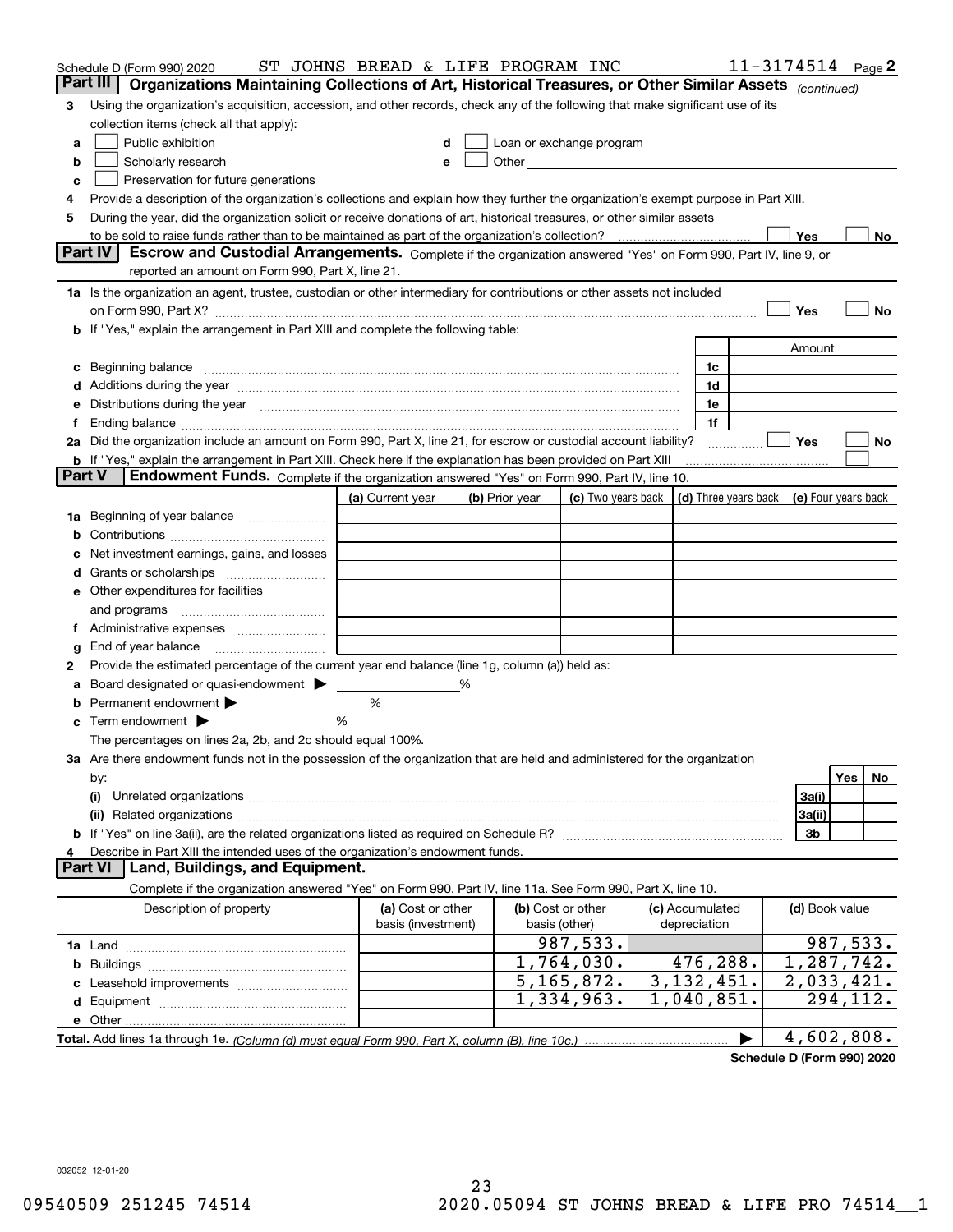| Complete if the organization answered "Yes" on Form 990, Part IV, line 11b. See Form 990, Part X, line 12.                                           |                 |                                                           |                |
|------------------------------------------------------------------------------------------------------------------------------------------------------|-----------------|-----------------------------------------------------------|----------------|
| (a) Description of security or category (including name of security)                                                                                 | (b) Book value  | (c) Method of valuation: Cost or end-of-year market value |                |
|                                                                                                                                                      |                 |                                                           |                |
|                                                                                                                                                      |                 |                                                           |                |
| (3) Other                                                                                                                                            |                 |                                                           |                |
| (A)                                                                                                                                                  |                 |                                                           |                |
| (B)                                                                                                                                                  |                 |                                                           |                |
| (C)                                                                                                                                                  |                 |                                                           |                |
| (D)                                                                                                                                                  |                 |                                                           |                |
| (E)                                                                                                                                                  |                 |                                                           |                |
| (F)                                                                                                                                                  |                 |                                                           |                |
| (G)                                                                                                                                                  |                 |                                                           |                |
| (H)                                                                                                                                                  |                 |                                                           |                |
| Total. (Col. (b) must equal Form 990, Part X, col. (B) line 12.)                                                                                     |                 |                                                           |                |
| Part VIII Investments - Program Related.                                                                                                             |                 |                                                           |                |
| Complete if the organization answered "Yes" on Form 990, Part IV, line 11c. See Form 990, Part X, line 13.                                           |                 |                                                           |                |
| (a) Description of investment                                                                                                                        | (b) Book value  | (c) Method of valuation: Cost or end-of-year market value |                |
|                                                                                                                                                      |                 |                                                           |                |
| (1)                                                                                                                                                  |                 |                                                           |                |
| (2)                                                                                                                                                  |                 |                                                           |                |
| (3)                                                                                                                                                  |                 |                                                           |                |
| (4)                                                                                                                                                  |                 |                                                           |                |
| (5)                                                                                                                                                  |                 |                                                           |                |
| (6)                                                                                                                                                  |                 |                                                           |                |
| (7)                                                                                                                                                  |                 |                                                           |                |
| (8)                                                                                                                                                  |                 |                                                           |                |
| (9)                                                                                                                                                  |                 |                                                           |                |
| Total. (Col. (b) must equal Form 990, Part X, col. (B) line 13.)<br>Part IX<br><b>Other Assets.</b>                                                  |                 |                                                           |                |
|                                                                                                                                                      |                 |                                                           |                |
| Complete if the organization answered "Yes" on Form 990, Part IV, line 11d. See Form 990, Part X, line 15.                                           | (a) Description |                                                           |                |
|                                                                                                                                                      |                 |                                                           | (b) Book value |
| (1)                                                                                                                                                  |                 |                                                           |                |
| (2)                                                                                                                                                  |                 |                                                           |                |
| (3)                                                                                                                                                  |                 |                                                           |                |
| (4)                                                                                                                                                  |                 |                                                           |                |
| (5)                                                                                                                                                  |                 |                                                           |                |
| (6)                                                                                                                                                  |                 |                                                           |                |
| (7)                                                                                                                                                  |                 |                                                           |                |
| (8)                                                                                                                                                  |                 |                                                           |                |
| (9)                                                                                                                                                  |                 |                                                           |                |
|                                                                                                                                                      |                 |                                                           |                |
| <b>Other Liabilities.</b><br>Part X                                                                                                                  |                 |                                                           |                |
| Complete if the organization answered "Yes" on Form 990, Part IV, line 11e or 11f. See Form 990, Part X, line 25.                                    |                 |                                                           |                |
| (a) Description of liability<br>1.                                                                                                                   |                 |                                                           | (b) Book value |
| (1)<br>Federal income taxes                                                                                                                          |                 |                                                           |                |
| (2)                                                                                                                                                  |                 |                                                           |                |
| (3)                                                                                                                                                  |                 |                                                           |                |
| (4)                                                                                                                                                  |                 |                                                           |                |
| (5)                                                                                                                                                  |                 |                                                           |                |
| (6)                                                                                                                                                  |                 |                                                           |                |
| (7)                                                                                                                                                  |                 |                                                           |                |
| (8)                                                                                                                                                  |                 |                                                           |                |
| (9)                                                                                                                                                  |                 |                                                           |                |
|                                                                                                                                                      |                 |                                                           |                |
| 2. Liability for uncertain tax positions. In Part XIII, provide the text of the footnote to the organization's financial statements that reports the |                 |                                                           |                |

Liability for uncertain tax positions. In Part XIII, provide the text of the footnote to the organization's financial statements that reports the organization's liability for uncertain tax positions under FASB ASC 740. Check here if the text of the footnote has been provided in Part XIII  $\,$  ...  $\overline{\rm X}$ 

032053 12-01-20

|          | (a) Description                                                                                                   | (b) Book value |
|----------|-------------------------------------------------------------------------------------------------------------------|----------------|
| (1)      |                                                                                                                   |                |
| (2)      |                                                                                                                   |                |
| (3)      |                                                                                                                   |                |
| (4)      |                                                                                                                   |                |
| (5)      |                                                                                                                   |                |
| (6)      |                                                                                                                   |                |
| (7)      |                                                                                                                   |                |
| (8)      |                                                                                                                   |                |
| (9)      |                                                                                                                   |                |
|          |                                                                                                                   |                |
| Part $X$ | <b>Other Liabilities.</b>                                                                                         |                |
|          | Complete if the organization answered "Yes" on Form 990, Part IV, line 11e or 11f. See Form 990, Part X, line 25. |                |

| Schedule D (Form 990) 2020 |                                                 |  |  | ST JOHNS BREAD & LIFE PROGRAM INC | 11-3174514 | Page |
|----------------------------|-------------------------------------------------|--|--|-----------------------------------|------------|------|
|                            | <b>Part VII</b> Investments - Other Securities. |  |  |                                   |            |      |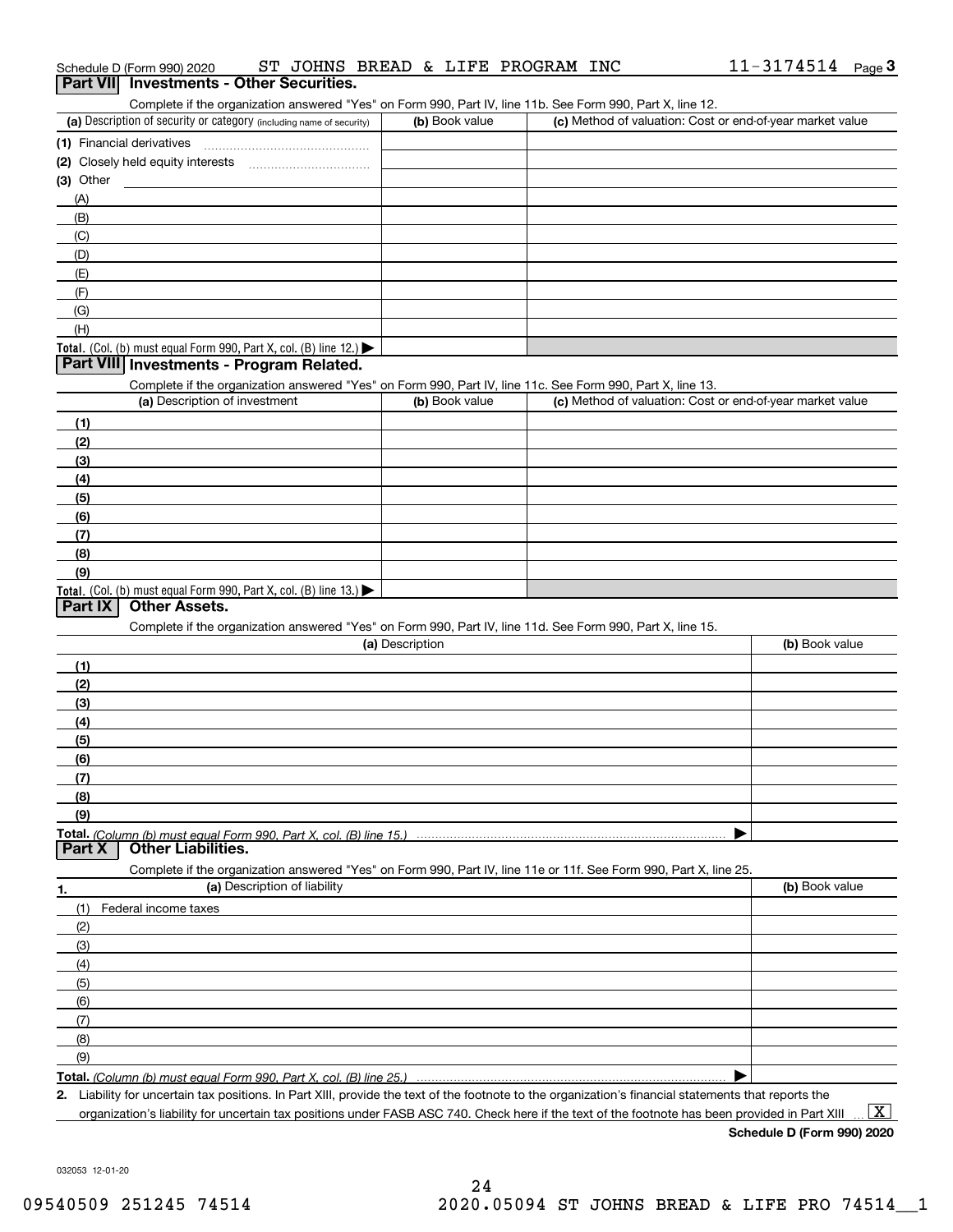|    | ST JOHNS BREAD & LIFE PROGRAM INC<br>Schedule D (Form 990) 2020                                                                                                                                                               |                |      |                | 11-3174514<br>Page $4$ |
|----|-------------------------------------------------------------------------------------------------------------------------------------------------------------------------------------------------------------------------------|----------------|------|----------------|------------------------|
|    | Reconciliation of Revenue per Audited Financial Statements With Revenue per Return.<br>Part XI                                                                                                                                |                |      |                |                        |
|    | Complete if the organization answered "Yes" on Form 990, Part IV, line 12a.                                                                                                                                                   |                |      |                |                        |
| 1  | Total revenue, gains, and other support per audited financial statements                                                                                                                                                      |                |      | $\blacksquare$ | 7,077,508.             |
| 2  | Amounts included on line 1 but not on Form 990, Part VIII, line 12:                                                                                                                                                           |                |      |                |                        |
| a  | Net unrealized gains (losses) on investments [11] matter contracts and the unrealized gains (losses) on investments                                                                                                           | 2a             | 516. |                |                        |
| b  |                                                                                                                                                                                                                               | 2 <sub>b</sub> |      |                |                        |
| c  | Recoveries of prior year grants [111] Recoveries of prior year grants [11] Masseum Marchantel Marchantel March                                                                                                                | 2c             |      |                |                        |
| d  | Other (Describe in Part XIII.) <b>Construction Contract Construction</b> (Describe in Part XIII.)                                                                                                                             | 2d             |      |                |                        |
| е  | Add lines 2a through 2d                                                                                                                                                                                                       |                |      | <b>2e</b>      | 516.                   |
| 3  |                                                                                                                                                                                                                               |                |      | $\mathbf{3}$   | 7,076,992.             |
| 4  | Amounts included on Form 990, Part VIII, line 12, but not on line 1:                                                                                                                                                          |                |      |                |                        |
| a  |                                                                                                                                                                                                                               | - 4а           |      |                |                        |
| b  |                                                                                                                                                                                                                               | 4 <sub>b</sub> | 573. |                |                        |
| c. | Add lines 4a and 4b                                                                                                                                                                                                           |                |      | 4с             | 573.                   |
|    |                                                                                                                                                                                                                               |                |      | 5              | 7,077,565.             |
|    | Part XII   Reconciliation of Expenses per Audited Financial Statements With Expenses per Return.                                                                                                                              |                |      |                |                        |
|    |                                                                                                                                                                                                                               |                |      |                |                        |
|    | Complete if the organization answered "Yes" on Form 990, Part IV, line 12a.                                                                                                                                                   |                |      |                |                        |
| 1  | Total expenses and losses per audited financial statements [11] [11] contain the control of the statements [11] [11] and the statements [11] and the statements [11] and the statements and the statements and the statements |                |      | $\mathbf{1}$   | 5,874,274.             |
| 2  | Amounts included on line 1 but not on Form 990, Part IX, line 25:                                                                                                                                                             |                |      |                |                        |
| a  |                                                                                                                                                                                                                               | 2a             |      |                |                        |
| b  |                                                                                                                                                                                                                               | 2 <sub>b</sub> |      |                |                        |
| c  |                                                                                                                                                                                                                               | 2 <sub>c</sub> |      |                |                        |
| d  |                                                                                                                                                                                                                               | 2d             |      |                |                        |
| е  |                                                                                                                                                                                                                               |                |      | 2e             | 0.                     |
| 3  |                                                                                                                                                                                                                               |                |      | 3              | 5,874,274.             |
| 4  | Amounts included on Form 990, Part IX, line 25, but not on line 1:                                                                                                                                                            |                |      |                |                        |
| a  |                                                                                                                                                                                                                               | 4a             |      |                |                        |
| b  |                                                                                                                                                                                                                               | 4 <sub>b</sub> | 573. |                |                        |
|    | Add lines 4a and 4b                                                                                                                                                                                                           |                |      | 4c             | 573.                   |
|    | Part XIII Supplemental Information.                                                                                                                                                                                           |                |      | 5              | 5,874,847.             |

Provide the descriptions required for Part II, lines 3, 5, and 9; Part III, lines 1a and 4; Part IV, lines 1b and 2b; Part V, line 4; Part X, line 2; Part XI, lines 2d and 4b; and Part XII, lines 2d and 4b. Also complete this part to provide any additional information.

# PART X, LINE 2:

| IN ACCORDANCE WITH FINANCIAL ACCOUNTING STANDARDS BOARD CODIFICATION TOPIC    |
|-------------------------------------------------------------------------------|
| 740, ACCOUNTING FOR INCOME TAXES, ENTITIES ARE REQUIRED TO DISCLOSE IN        |
| THEIR FINANCIAL STATEMENTS THE NATURE OF ANY UNCERTAINTY IN THEIR TAX         |
| POSITION. FOR TAX-EXEMPT ENTITIES, THEIR TAX-EXEMPT STATUS ITSELF IS          |
| DEEMED TO BE AN UNCERTAINTY IN THEIR TAX POSITION, SINCE EVENTS COULD         |
| POTENTIALLY OCCUR TO JEOPARDIZE THEIR TAX EXEMPT STATUS.<br>THE               |
| ORGANIZATION'S ACCOUNTING POLICY FOR EVALUATING UNCERTAIN TAX POSITIONS IS    |
| IN ACCORDANCE WITH GENERALLY ACCEPTED ACCOUTING PRINCIPLES.<br>THE            |
| ORGANIZATION HAS NOT RECOGNIZED ANY BENEFITS FROM UNCERTAIN TAX POSITIONS     |
| IN THE CURRENT YEAR AND BELIEVES IT HAS NO UNCERTAIN TAX POSITIONS FOR        |
| WHICH IT IS REASONABLY POSSIBLE THAT THE TOTAL AMOUNTS OF<br>UNRECOGNIZED TAX |
| Schedule D (Form 990) 2020<br>032054 12-01-20<br>25                           |
| 09540509 251245 74514<br>2020.05094 ST JOHNS BREAD & LIFE PRO 74514 1         |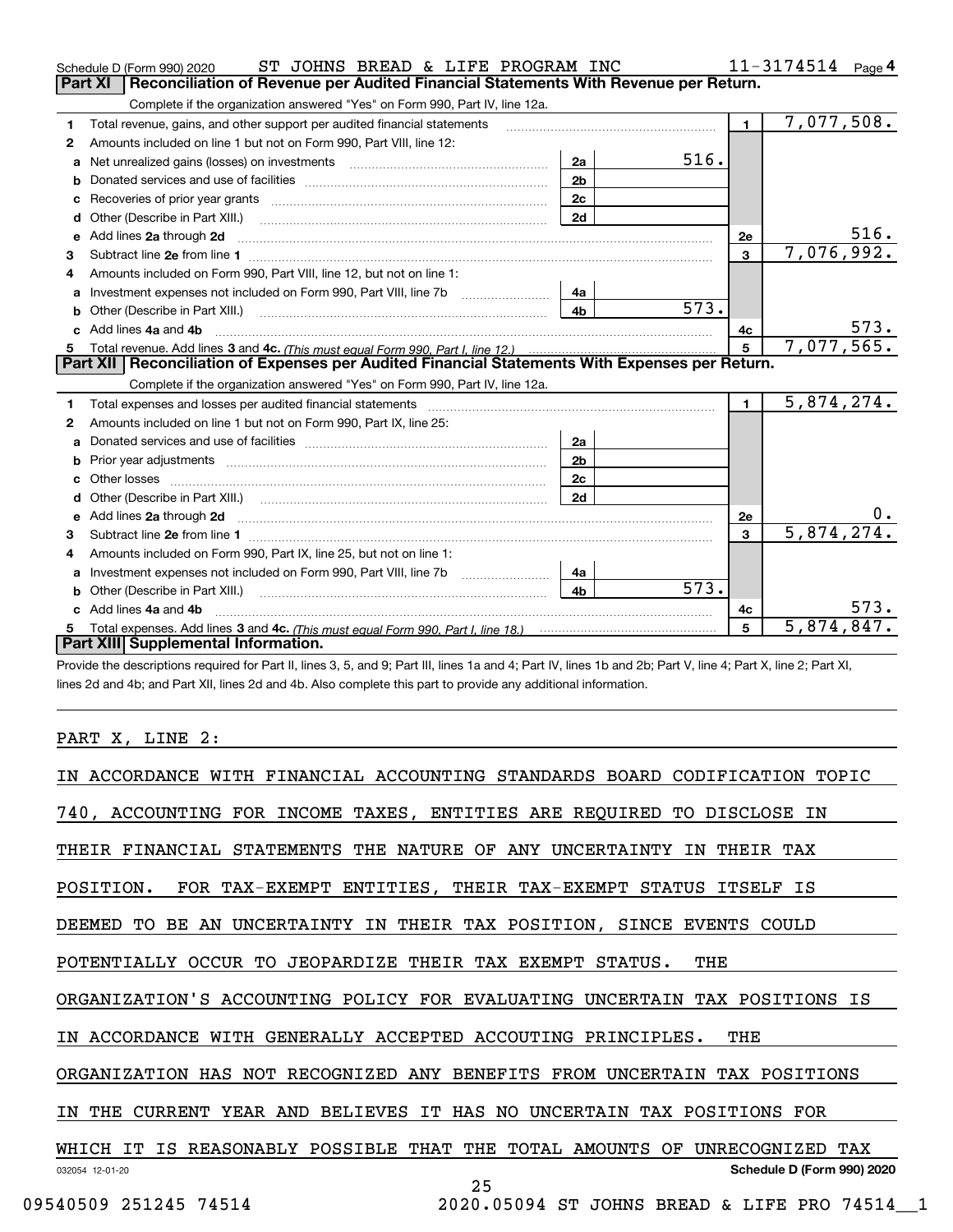|                  | Schedule D (Form 990) 2020 | oп | `วHNS  <br>. | <b>BREAD</b> | òν | LIFE | PROGRAM | INC | - 4 | Page 5 |
|------------------|----------------------------|----|--------------|--------------|----|------|---------|-----|-----|--------|
| <b>Part XIII</b> | Supplemental Information   |    | (continued)  |              |    |      |         |     |     |        |

BENEFITS WILL SIGNIFICANTLY INCREASE OR DECREASE WITHIN 12 MONTHS OF THE

STATEMENT OF FINANCIAL POSITION DATE.

SCHEDULE D PARTS XI AND XII, LINES 4B

INTEREST EXPENSE

**Schedule D (Form 990) 2020**

032055 12-01-20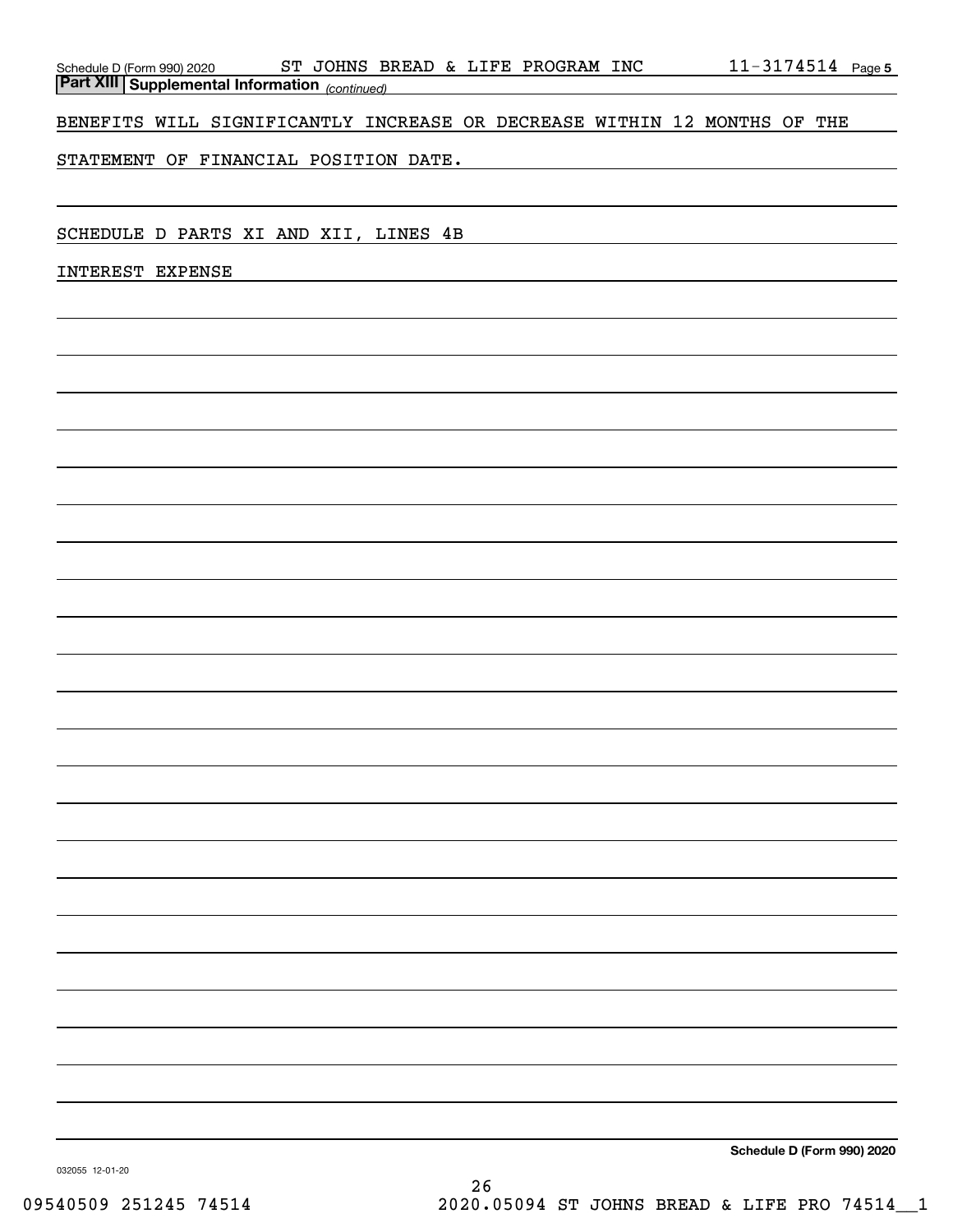| <b>SCHEDULE G</b>                                            |                                                                                                 | <b>Supplemental Information Regarding Fundraising or Gaming Activities</b>                                                                         |                                             |    |                                       |  |                                   | OMB No. 1545-0047                     |
|--------------------------------------------------------------|-------------------------------------------------------------------------------------------------|----------------------------------------------------------------------------------------------------------------------------------------------------|---------------------------------------------|----|---------------------------------------|--|-----------------------------------|---------------------------------------|
| (Form 990 or 990-EZ)                                         | Complete if the organization answered "Yes" on Form 990, Part IV, line 17, 18, or 19, or if the |                                                                                                                                                    |                                             |    |                                       |  |                                   |                                       |
| Department of the Treasury                                   |                                                                                                 | organization entered more than \$15,000 on Form 990-EZ, line 6a.<br>Attach to Form 990 or Form 990-EZ.                                             |                                             |    |                                       |  |                                   | <b>Open to Public</b>                 |
| Internal Revenue Service                                     |                                                                                                 | ► Go to www.irs.gov/Form990 for instructions and the latest information.                                                                           |                                             |    |                                       |  |                                   | Inspection                            |
| Name of the organization                                     |                                                                                                 |                                                                                                                                                    |                                             |    |                                       |  |                                   | <b>Employer identification number</b> |
|                                                              |                                                                                                 | ST JOHNS BREAD & LIFE PROGRAM INC                                                                                                                  |                                             |    |                                       |  | 11-3174514                        |                                       |
| Part I                                                       | required to complete this part.                                                                 | Fundraising Activities. Complete if the organization answered "Yes" on Form 990, Part IV, line 17. Form 990-EZ filers are not                      |                                             |    |                                       |  |                                   |                                       |
|                                                              |                                                                                                 | 1 Indicate whether the organization raised funds through any of the following activities. Check all that apply.                                    |                                             |    |                                       |  |                                   |                                       |
| Mail solicitations<br>a                                      |                                                                                                 | e                                                                                                                                                  |                                             |    | Solicitation of non-government grants |  |                                   |                                       |
| b                                                            | Internet and email solicitations                                                                | f                                                                                                                                                  |                                             |    | Solicitation of government grants     |  |                                   |                                       |
| Phone solicitations<br>c<br>In-person solicitations<br>d     |                                                                                                 | Special fundraising events<br>g                                                                                                                    |                                             |    |                                       |  |                                   |                                       |
|                                                              |                                                                                                 | 2 a Did the organization have a written or oral agreement with any individual (including officers, directors, trustees, or                         |                                             |    |                                       |  |                                   |                                       |
|                                                              |                                                                                                 | key employees listed in Form 990, Part VII) or entity in connection with professional fundraising services?                                        |                                             |    |                                       |  |                                   | Yes<br><b>No</b>                      |
|                                                              |                                                                                                 | b If "Yes," list the 10 highest paid individuals or entities (fundraisers) pursuant to agreements under which the fundraiser is to be              |                                             |    |                                       |  |                                   |                                       |
| compensated at least \$5,000 by the organization.            |                                                                                                 |                                                                                                                                                    |                                             |    |                                       |  |                                   |                                       |
|                                                              |                                                                                                 |                                                                                                                                                    | (iii) Did                                   |    |                                       |  | (v) Amount paid                   | (vi) Amount paid                      |
| (i) Name and address of individual<br>or entity (fundraiser) |                                                                                                 | (ii) Activity                                                                                                                                      | fundraiser<br>have custody<br>or control of |    | (iv) Gross receipts<br>from activity  |  | to (or retained by)<br>fundraiser | to (or retained by)                   |
|                                                              |                                                                                                 |                                                                                                                                                    | contributions?                              |    |                                       |  | listed in col. (i)                | organization                          |
|                                                              |                                                                                                 |                                                                                                                                                    | Yes                                         | No |                                       |  |                                   |                                       |
|                                                              |                                                                                                 |                                                                                                                                                    |                                             |    |                                       |  |                                   |                                       |
|                                                              |                                                                                                 |                                                                                                                                                    |                                             |    |                                       |  |                                   |                                       |
|                                                              |                                                                                                 |                                                                                                                                                    |                                             |    |                                       |  |                                   |                                       |
|                                                              |                                                                                                 |                                                                                                                                                    |                                             |    |                                       |  |                                   |                                       |
|                                                              |                                                                                                 |                                                                                                                                                    |                                             |    |                                       |  |                                   |                                       |
|                                                              |                                                                                                 |                                                                                                                                                    |                                             |    |                                       |  |                                   |                                       |
|                                                              |                                                                                                 |                                                                                                                                                    |                                             |    |                                       |  |                                   |                                       |
|                                                              |                                                                                                 |                                                                                                                                                    |                                             |    |                                       |  |                                   |                                       |
|                                                              |                                                                                                 |                                                                                                                                                    |                                             |    |                                       |  |                                   |                                       |
|                                                              |                                                                                                 |                                                                                                                                                    |                                             |    |                                       |  |                                   |                                       |
|                                                              |                                                                                                 |                                                                                                                                                    |                                             |    |                                       |  |                                   |                                       |
|                                                              |                                                                                                 |                                                                                                                                                    |                                             |    |                                       |  |                                   |                                       |
|                                                              |                                                                                                 |                                                                                                                                                    |                                             |    |                                       |  |                                   |                                       |
|                                                              |                                                                                                 |                                                                                                                                                    |                                             |    |                                       |  |                                   |                                       |
|                                                              |                                                                                                 |                                                                                                                                                    |                                             |    |                                       |  |                                   |                                       |
|                                                              |                                                                                                 |                                                                                                                                                    |                                             |    |                                       |  |                                   |                                       |
|                                                              |                                                                                                 |                                                                                                                                                    |                                             |    |                                       |  |                                   |                                       |
| Total                                                        |                                                                                                 |                                                                                                                                                    |                                             |    |                                       |  |                                   |                                       |
|                                                              |                                                                                                 | 3 List all states in which the organization is registered or licensed to solicit contributions or has been notified it is exempt from registration |                                             |    |                                       |  |                                   |                                       |
| or licensing.                                                |                                                                                                 |                                                                                                                                                    |                                             |    |                                       |  |                                   |                                       |
|                                                              |                                                                                                 |                                                                                                                                                    |                                             |    |                                       |  |                                   |                                       |
|                                                              |                                                                                                 |                                                                                                                                                    |                                             |    |                                       |  |                                   |                                       |
|                                                              |                                                                                                 |                                                                                                                                                    |                                             |    |                                       |  |                                   |                                       |
|                                                              |                                                                                                 |                                                                                                                                                    |                                             |    |                                       |  |                                   |                                       |
|                                                              |                                                                                                 |                                                                                                                                                    |                                             |    |                                       |  |                                   |                                       |
|                                                              |                                                                                                 |                                                                                                                                                    |                                             |    |                                       |  |                                   |                                       |
|                                                              |                                                                                                 |                                                                                                                                                    |                                             |    |                                       |  |                                   |                                       |
|                                                              |                                                                                                 |                                                                                                                                                    |                                             |    |                                       |  |                                   |                                       |
|                                                              |                                                                                                 |                                                                                                                                                    |                                             |    |                                       |  |                                   |                                       |
|                                                              |                                                                                                 | LHA For Paperwork Reduction Act Notice, see the Instructions for Form 990 or 990-EZ.                                                               |                                             |    |                                       |  |                                   | Schedule G (Form 990 or 990-EZ) 2020  |
|                                                              |                                                                                                 |                                                                                                                                                    |                                             |    |                                       |  |                                   |                                       |

032081 11-25-20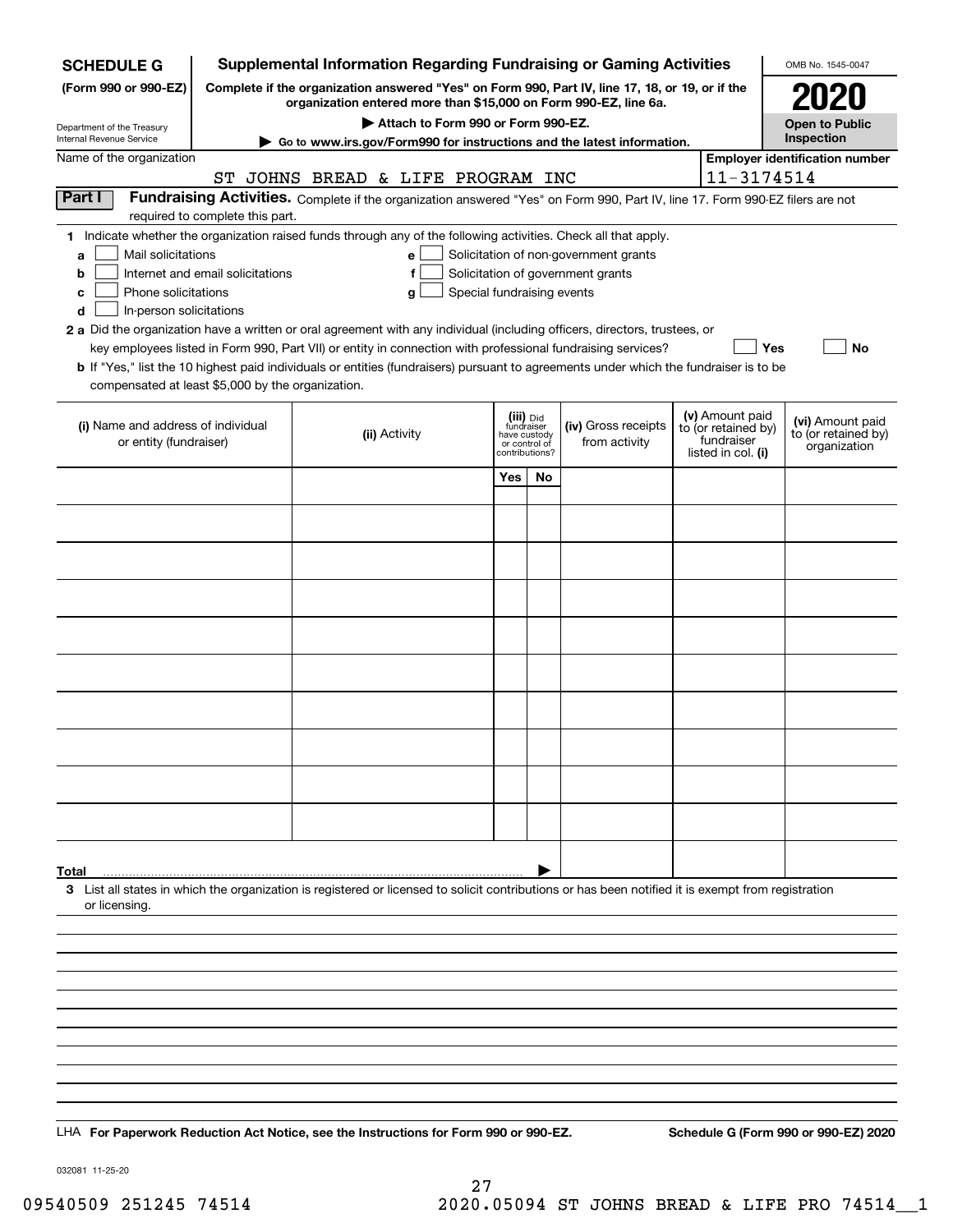**Part II** | Fundraising Events. Complete if the organization answered "Yes" on Form 990, Part IV, line 18, or reported more than \$15,000 of fundraising event contributions and gross income on Form 990-EZ, lines 1 and 6b. List events with gross receipts greater than \$5,000.

|                 |    | of fundraising event contributions and gross income on Form 990-EZ, lines 1 and 6b. List events with gross receipts greater than \$5,000. |                |                                                  |                  |                                                     |
|-----------------|----|-------------------------------------------------------------------------------------------------------------------------------------------|----------------|--------------------------------------------------|------------------|-----------------------------------------------------|
|                 |    |                                                                                                                                           | (a) Event $#1$ | $(b)$ Event #2                                   | (c) Other events | (d) Total events                                    |
|                 |    |                                                                                                                                           | JOHNNY'S       |                                                  | <b>NONE</b>      | (add col. (a) through                               |
|                 |    |                                                                                                                                           | ANGELS GALA    | <b>GOLF OUTING</b>                               |                  |                                                     |
|                 |    |                                                                                                                                           | (event type)   | (event type)                                     | (total number)   | col. (c)                                            |
|                 |    |                                                                                                                                           |                |                                                  |                  |                                                     |
| Revenue         |    |                                                                                                                                           | 346,617.       | 50,800.                                          |                  | 397,417.                                            |
|                 |    |                                                                                                                                           |                |                                                  |                  |                                                     |
|                 |    |                                                                                                                                           | 331,917.       | 46,096.                                          |                  | 378,013.                                            |
|                 |    |                                                                                                                                           |                |                                                  |                  |                                                     |
|                 |    |                                                                                                                                           | 14,700.        | 4,704.                                           |                  | 19,404.                                             |
|                 |    | 3 Gross income (line 1 minus line 2)                                                                                                      |                |                                                  |                  |                                                     |
|                 |    |                                                                                                                                           |                |                                                  |                  |                                                     |
|                 |    |                                                                                                                                           |                |                                                  |                  |                                                     |
|                 |    |                                                                                                                                           |                |                                                  |                  |                                                     |
|                 | 5  |                                                                                                                                           |                |                                                  |                  |                                                     |
|                 |    |                                                                                                                                           |                |                                                  |                  |                                                     |
|                 | 6  |                                                                                                                                           |                | 6,600.                                           |                  | 6,600.                                              |
| Direct Expenses |    |                                                                                                                                           |                |                                                  |                  |                                                     |
|                 |    | 7 Food and beverages                                                                                                                      | 11,760.        | 3,200.                                           |                  | 14,960.                                             |
|                 |    |                                                                                                                                           |                |                                                  |                  |                                                     |
|                 | 8  |                                                                                                                                           |                |                                                  |                  |                                                     |
|                 | 9  |                                                                                                                                           | 3,240.         | 4,875.                                           |                  | 8,115.                                              |
|                 | 10 | Direct expense summary. Add lines 4 through 9 in column (d)                                                                               |                |                                                  |                  | 29,675.                                             |
|                 |    | 11 Net income summary. Subtract line 10 from line 3, column (d)                                                                           |                |                                                  |                  | $-10, 271.$                                         |
| <b>Part III</b> |    | Gaming. Complete if the organization answered "Yes" on Form 990, Part IV, line 19, or reported more than                                  |                |                                                  |                  |                                                     |
|                 |    | \$15,000 on Form 990-EZ, line 6a.                                                                                                         |                |                                                  |                  |                                                     |
|                 |    |                                                                                                                                           | (a) Bingo      | (b) Pull tabs/instant<br>bingo/progressive bingo | (c) Other gaming | (d) Total gaming (add<br>col. (a) through col. (c)) |
| Revenue         |    |                                                                                                                                           |                |                                                  |                  |                                                     |
|                 |    |                                                                                                                                           |                |                                                  |                  |                                                     |
|                 | 1  |                                                                                                                                           |                |                                                  |                  |                                                     |
|                 |    |                                                                                                                                           |                |                                                  |                  |                                                     |
|                 |    |                                                                                                                                           |                |                                                  |                  |                                                     |
|                 |    |                                                                                                                                           |                |                                                  |                  |                                                     |
|                 | 3  |                                                                                                                                           |                |                                                  |                  |                                                     |
| Direct Expenses |    |                                                                                                                                           |                |                                                  |                  |                                                     |
|                 |    |                                                                                                                                           |                |                                                  |                  |                                                     |
|                 |    |                                                                                                                                           |                |                                                  |                  |                                                     |
|                 |    | 5 Other direct expenses                                                                                                                   |                |                                                  |                  |                                                     |
|                 |    |                                                                                                                                           | $\%$<br>Yes    | Yes<br>%                                         | Yes<br>%         |                                                     |
|                 |    | 6 Volunteer labor                                                                                                                         | No             | No                                               | No               |                                                     |
|                 |    |                                                                                                                                           |                |                                                  |                  |                                                     |
|                 | 7  | Direct expense summary. Add lines 2 through 5 in column (d)                                                                               |                |                                                  |                  |                                                     |
|                 |    |                                                                                                                                           |                |                                                  |                  |                                                     |
|                 |    |                                                                                                                                           |                |                                                  |                  |                                                     |
|                 |    |                                                                                                                                           |                |                                                  |                  |                                                     |
|                 |    | 9 Enter the state(s) in which the organization conducts gaming activities:                                                                |                |                                                  |                  |                                                     |
|                 |    |                                                                                                                                           |                |                                                  |                  | Yes<br><b>No</b>                                    |
|                 |    | <b>b</b> If "No," explain:                                                                                                                |                |                                                  |                  |                                                     |
|                 |    |                                                                                                                                           |                |                                                  |                  |                                                     |
|                 |    |                                                                                                                                           |                |                                                  |                  |                                                     |
|                 |    |                                                                                                                                           |                |                                                  |                  | Yes<br><b>No</b>                                    |
|                 |    | <b>b</b> If "Yes," explain:                                                                                                               |                |                                                  |                  |                                                     |
|                 |    |                                                                                                                                           |                |                                                  |                  |                                                     |
|                 |    |                                                                                                                                           |                |                                                  |                  |                                                     |
|                 |    |                                                                                                                                           |                |                                                  |                  |                                                     |

032082 11-25-20

**Schedule G (Form 990 or 990-EZ) 2020**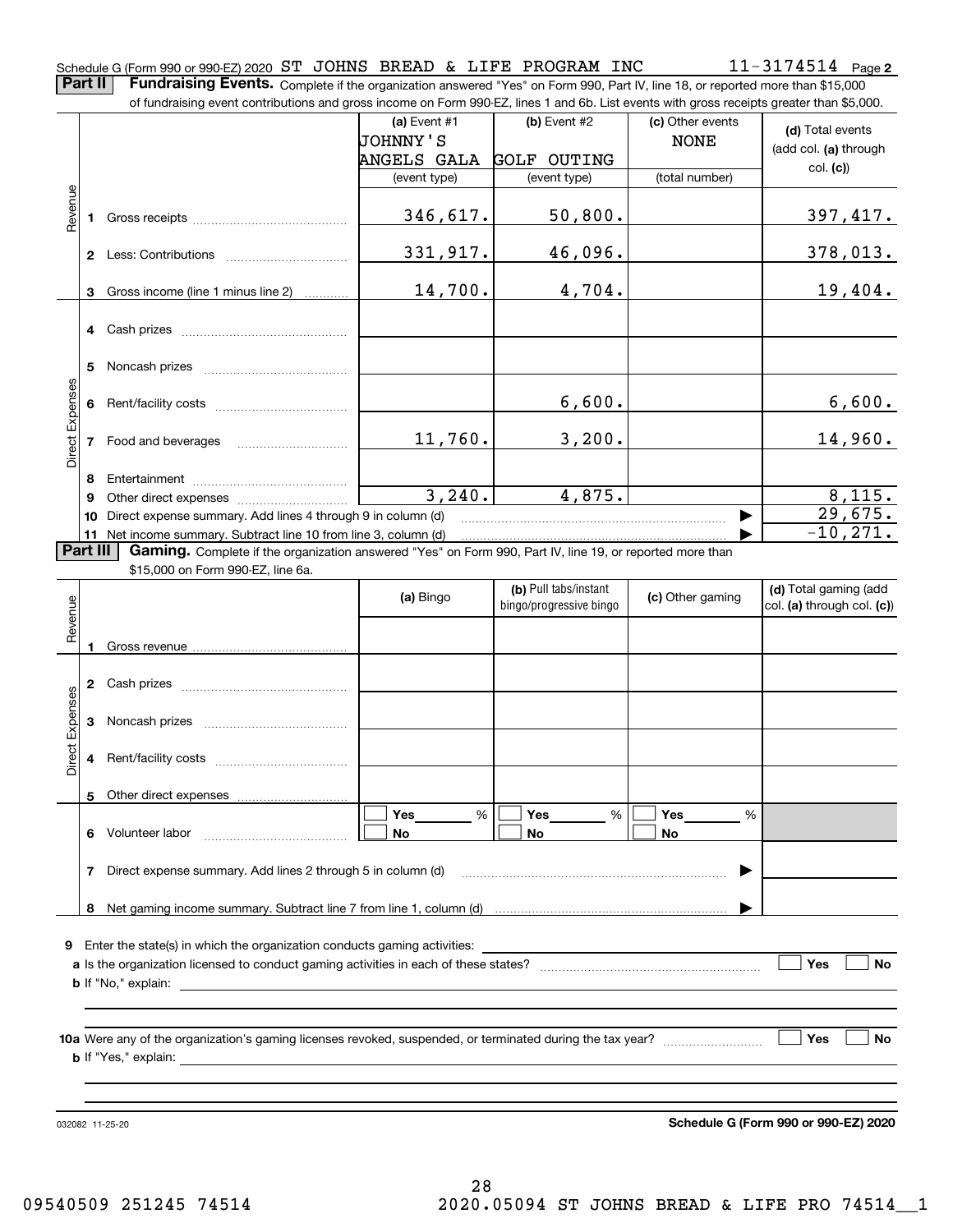|                | Schedule G (Form 990 or 990-EZ) 2020<br>032083 11-25-20<br>29                                                                                                                                                                                                                         |                               |        |
|----------------|---------------------------------------------------------------------------------------------------------------------------------------------------------------------------------------------------------------------------------------------------------------------------------------|-------------------------------|--------|
|                |                                                                                                                                                                                                                                                                                       |                               |        |
|                |                                                                                                                                                                                                                                                                                       |                               |        |
|                |                                                                                                                                                                                                                                                                                       |                               |        |
|                |                                                                                                                                                                                                                                                                                       |                               |        |
|                |                                                                                                                                                                                                                                                                                       |                               |        |
|                |                                                                                                                                                                                                                                                                                       |                               |        |
|                |                                                                                                                                                                                                                                                                                       |                               |        |
|                |                                                                                                                                                                                                                                                                                       |                               |        |
|                |                                                                                                                                                                                                                                                                                       |                               |        |
|                | 15b, 15c, 16, and 17b, as applicable. Also provide any additional information. See instructions.                                                                                                                                                                                      |                               |        |
| <b>Part IV</b> | organization's own exempt activities during the tax year $\triangleright$ \$<br>Supplemental Information. Provide the explanations required by Part I, line 2b, columns (iii) and (v); and Part III, lines 9, 9b, 10b,                                                                |                               |        |
|                | retain the state gaming license?<br><b>b</b> Enter the amount of distributions required under state law to be distributed to other exempt organizations or spent in the                                                                                                               |                               |        |
|                | a Is the organization required under state law to make charitable distributions from the gaming proceeds to                                                                                                                                                                           | $\Box$ Yes $\Box$ No          |        |
|                | 17 Mandatory distributions:                                                                                                                                                                                                                                                           |                               |        |
|                | Director/officer<br>Employee<br>Independent contractor                                                                                                                                                                                                                                |                               |        |
|                |                                                                                                                                                                                                                                                                                       |                               |        |
|                |                                                                                                                                                                                                                                                                                       |                               |        |
|                | Gaming manager compensation > \$                                                                                                                                                                                                                                                      |                               |        |
|                | Name $\blacktriangleright$ $\frac{1}{\sqrt{1-\frac{1}{2}}\left(1-\frac{1}{2}\right)}$                                                                                                                                                                                                 |                               |        |
|                |                                                                                                                                                                                                                                                                                       |                               |        |
|                | 16 Gaming manager information:                                                                                                                                                                                                                                                        |                               |        |
|                |                                                                                                                                                                                                                                                                                       |                               |        |
|                | Name $\blacktriangleright$ $\_\_\_\_\_\_\_\_\$                                                                                                                                                                                                                                        |                               |        |
|                | c If "Yes," enter name and address of the third party:                                                                                                                                                                                                                                |                               |        |
|                | <b>b</b> If "Yes," enter the amount of gaming revenue received by the organization $\triangleright$ \$ ___________________ and the amount                                                                                                                                             |                               |        |
|                |                                                                                                                                                                                                                                                                                       |                               |        |
|                | 15a Does the organization have a contract with a third party from whom the organization receives gaming revenue?                                                                                                                                                                      | Yes                           | No     |
|                |                                                                                                                                                                                                                                                                                       |                               |        |
|                |                                                                                                                                                                                                                                                                                       |                               |        |
|                | <b>b</b> An outside facility <i>www.communicality www.communicality.communicality www.communicality www.communicality.communicality www.communicality.com</i><br>14 Enter the name and address of the person who prepares the organization's gaming/special events books and records: |                               |        |
|                |                                                                                                                                                                                                                                                                                       | <u>13a</u><br>13 <sub>b</sub> | %<br>% |
|                | 13 Indicate the percentage of gaming activity conducted in:                                                                                                                                                                                                                           |                               |        |
|                | 12 Is the organization a grantor, beneficiary or trustee of a trust, or a member of a partnership or other entity formed                                                                                                                                                              | Yes                           | No     |
|                |                                                                                                                                                                                                                                                                                       | Yes                           | No     |
|                | Schedule G (Form 990 or 990-EZ) 2020 ST JOHNS BREAD & LIFE PROGRAM INC                                                                                                                                                                                                                | $11 - 3174514$ Page 3         |        |

09540509 251245 74514 2020.05094 ST JOHNS BREAD & LIFE PRO 74514 1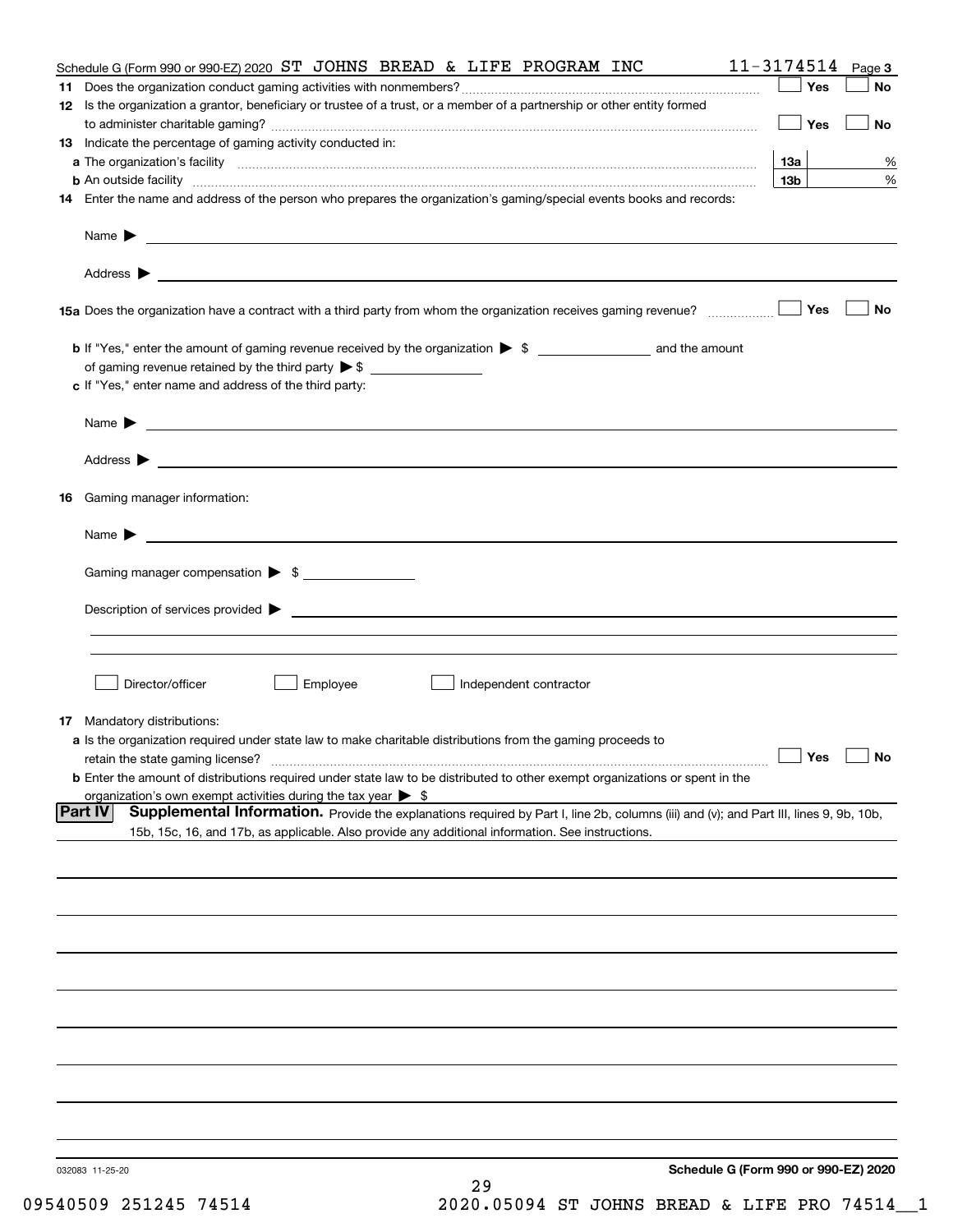| Schedule G (Form 990 or 990-EZ)                            |  |  | ST JOHNS BREAD & LIFE PROGRAM INC | $11 - 3174514$ Page 4 |  |
|------------------------------------------------------------|--|--|-----------------------------------|-----------------------|--|
| <b>Part IV</b>   Supplemental Information $_{(continued)}$ |  |  |                                   |                       |  |

| <b>Part IV</b> Supplemental Information (continued) |  |                                 |
|-----------------------------------------------------|--|---------------------------------|
|                                                     |  |                                 |
|                                                     |  |                                 |
|                                                     |  |                                 |
|                                                     |  |                                 |
|                                                     |  |                                 |
|                                                     |  |                                 |
|                                                     |  |                                 |
|                                                     |  |                                 |
|                                                     |  |                                 |
|                                                     |  |                                 |
|                                                     |  |                                 |
|                                                     |  |                                 |
|                                                     |  |                                 |
|                                                     |  |                                 |
|                                                     |  |                                 |
|                                                     |  |                                 |
|                                                     |  |                                 |
|                                                     |  |                                 |
|                                                     |  |                                 |
|                                                     |  |                                 |
|                                                     |  |                                 |
|                                                     |  |                                 |
|                                                     |  |                                 |
|                                                     |  |                                 |
|                                                     |  |                                 |
|                                                     |  |                                 |
|                                                     |  |                                 |
|                                                     |  |                                 |
|                                                     |  |                                 |
|                                                     |  |                                 |
|                                                     |  |                                 |
|                                                     |  |                                 |
|                                                     |  |                                 |
|                                                     |  |                                 |
|                                                     |  |                                 |
|                                                     |  |                                 |
|                                                     |  |                                 |
|                                                     |  |                                 |
|                                                     |  |                                 |
|                                                     |  |                                 |
|                                                     |  |                                 |
|                                                     |  |                                 |
|                                                     |  |                                 |
|                                                     |  |                                 |
|                                                     |  |                                 |
|                                                     |  |                                 |
|                                                     |  |                                 |
|                                                     |  | Schedule G (Form 990 or 990-EZ) |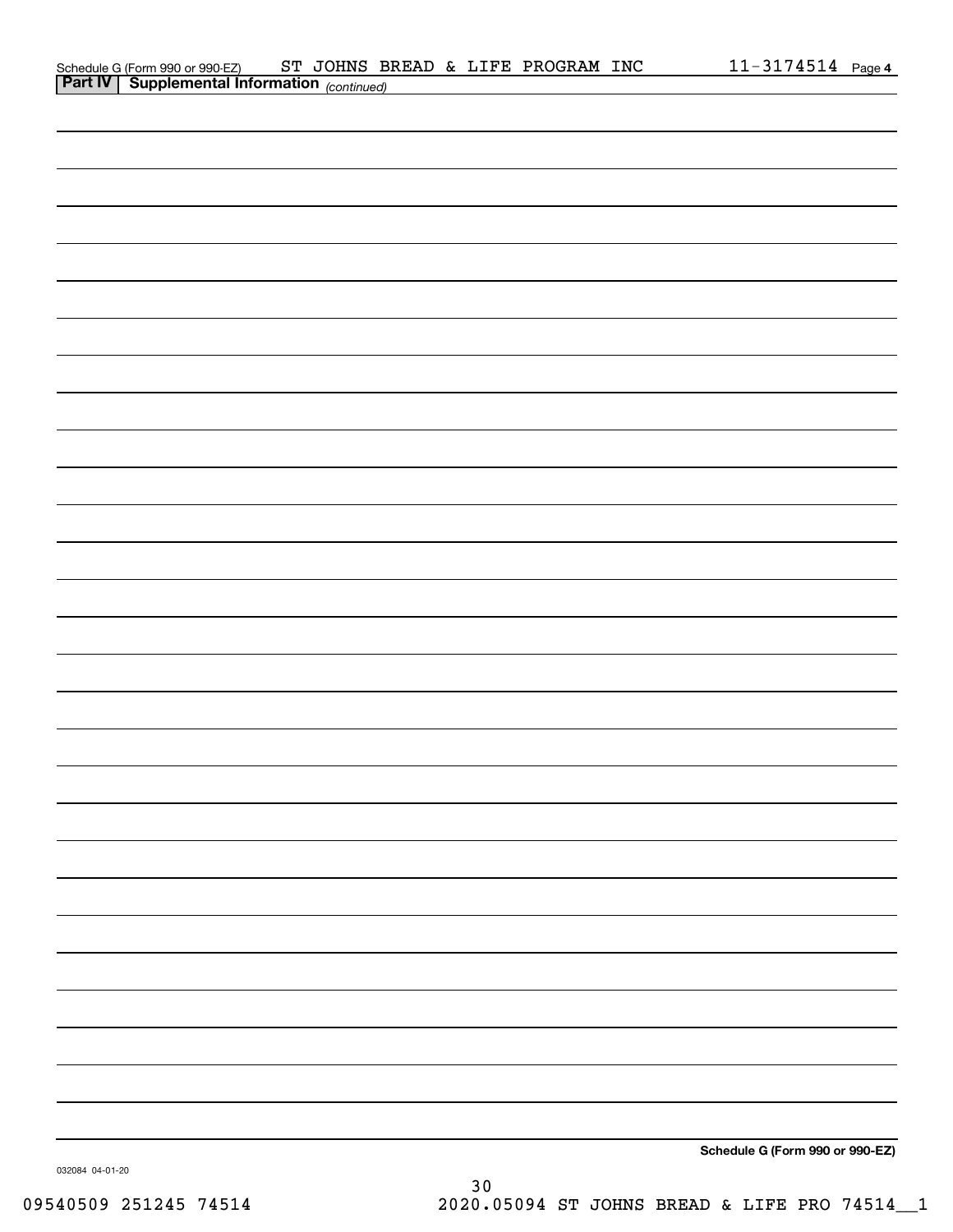#### **SCHEDULE M (Form 990)**

# **Noncash Contributions**

OMB No. 1545-0047

**Open to Public Inspection**

| Department of the Treasury |
|----------------------------|
| Internal Revenue Service   |

**Complete if the organizations answered "Yes" on Form 990, Part IV, lines 29 or 30.** <sup>J</sup>**2020 Attach to Form 990.** J

 **Go to www.irs.gov/Form990 for instructions and the latest information.** J

| Name of the organization |  |
|--------------------------|--|
|--------------------------|--|

| <b>Employer identification number</b> |
|---------------------------------------|
| 11-3174514                            |

#### **Part I Types of Property** ST JOHNS BREAD & LIFE PROGRAM INC

|              |                                                                                                                                | (a)<br>Check if<br>applicable | (b)<br>Number of<br>contributions or | (c)<br>Noncash contribution<br>amounts reported on<br>items contributed Form 990, Part VIII, line 1g | Method of determining<br>noncash contribution amounts | (d) |     |    |
|--------------|--------------------------------------------------------------------------------------------------------------------------------|-------------------------------|--------------------------------------|------------------------------------------------------------------------------------------------------|-------------------------------------------------------|-----|-----|----|
| 1.           |                                                                                                                                |                               |                                      |                                                                                                      |                                                       |     |     |    |
| $\mathbf{2}$ |                                                                                                                                |                               |                                      |                                                                                                      |                                                       |     |     |    |
| з            | Art - Fractional interests                                                                                                     |                               |                                      |                                                                                                      |                                                       |     |     |    |
| 4            | Books and publications                                                                                                         |                               |                                      |                                                                                                      |                                                       |     |     |    |
| 5            | Clothing and household goods                                                                                                   |                               |                                      |                                                                                                      |                                                       |     |     |    |
| 6            |                                                                                                                                |                               |                                      |                                                                                                      |                                                       |     |     |    |
| 7            |                                                                                                                                |                               |                                      |                                                                                                      |                                                       |     |     |    |
| 8            | Intellectual property                                                                                                          |                               |                                      |                                                                                                      |                                                       |     |     |    |
| 9            | Securities - Publicly traded                                                                                                   | x                             | 4                                    | 43,756.FMV                                                                                           |                                                       |     |     |    |
| 10           | Securities - Closely held stock                                                                                                |                               |                                      |                                                                                                      |                                                       |     |     |    |
| 11           | Securities - Partnership, LLC, or                                                                                              |                               |                                      |                                                                                                      |                                                       |     |     |    |
|              | trust interests                                                                                                                |                               |                                      |                                                                                                      |                                                       |     |     |    |
| 12           |                                                                                                                                |                               |                                      |                                                                                                      |                                                       |     |     |    |
| 13           | Qualified conservation contribution -                                                                                          |                               |                                      |                                                                                                      |                                                       |     |     |    |
|              | Historic structures                                                                                                            |                               |                                      |                                                                                                      |                                                       |     |     |    |
| 14           | Qualified conservation contribution - Other                                                                                    |                               |                                      |                                                                                                      |                                                       |     |     |    |
| 15           | Real estate - Residential                                                                                                      |                               |                                      |                                                                                                      |                                                       |     |     |    |
| 16           | Real estate - Commercial                                                                                                       |                               |                                      |                                                                                                      |                                                       |     |     |    |
| 17           |                                                                                                                                |                               |                                      |                                                                                                      |                                                       |     |     |    |
| 18           |                                                                                                                                |                               |                                      |                                                                                                      |                                                       |     |     |    |
| 19           |                                                                                                                                | $\mathbf X$                   | 528                                  |                                                                                                      | 658,198. WHOLESALE VALUE                              |     |     |    |
| 20           | Drugs and medical supplies                                                                                                     |                               |                                      |                                                                                                      |                                                       |     |     |    |
| 21           |                                                                                                                                |                               |                                      |                                                                                                      |                                                       |     |     |    |
| 22           |                                                                                                                                |                               |                                      |                                                                                                      |                                                       |     |     |    |
| 23           |                                                                                                                                |                               |                                      |                                                                                                      |                                                       |     |     |    |
| 24           |                                                                                                                                |                               |                                      |                                                                                                      |                                                       |     |     |    |
| 25           | Other $\blacktriangleright$                                                                                                    |                               |                                      |                                                                                                      |                                                       |     |     |    |
| 26           | Other $\blacktriangleright$                                                                                                    |                               |                                      |                                                                                                      |                                                       |     |     |    |
| 27           | Other $\blacktriangleright$                                                                                                    |                               |                                      |                                                                                                      |                                                       |     |     |    |
| 28           | Other                                                                                                                          |                               |                                      |                                                                                                      |                                                       |     |     |    |
| 29           | Number of Forms 8283 received by the organization during the tax year for contributions                                        |                               |                                      |                                                                                                      |                                                       |     |     |    |
|              | for which the organization completed Form 8283, Part V, Donee Acknowledgement                                                  |                               |                                      | 29                                                                                                   |                                                       |     | Yes | No |
|              | 30a During the year, did the organization receive by contribution any property reported in Part I, lines 1 through 28, that it |                               |                                      |                                                                                                      |                                                       |     |     |    |
|              | must hold for at least three years from the date of the initial contribution, and which isn't required to be used for          |                               |                                      |                                                                                                      |                                                       |     |     |    |
|              | exempt purposes for the entire holding period?                                                                                 |                               |                                      |                                                                                                      |                                                       | 30a |     | x  |
| b            | If "Yes," describe the arrangement in Part II.                                                                                 |                               |                                      |                                                                                                      |                                                       |     |     |    |
| 31           | Does the organization have a gift acceptance policy that requires the review of any nonstandard contributions?                 |                               |                                      |                                                                                                      |                                                       | 31  | х   |    |
| 32a          | Does the organization hire or use third parties or related organizations to solicit, process, or sell noncash                  |                               |                                      |                                                                                                      |                                                       |     |     |    |
|              | contributions?                                                                                                                 |                               |                                      |                                                                                                      |                                                       | 32a |     | х  |

**For Paperwork Reduction Act Notice, see the Instructions for Form 990. Schedule M (Form 990) 2020** describe in Part II. LHA

**33**If the organization didn't report an amount in column (c) for a type of property for which column (a) is checked,

032141 11-23-20

**b** If "Yes," describe in Part II.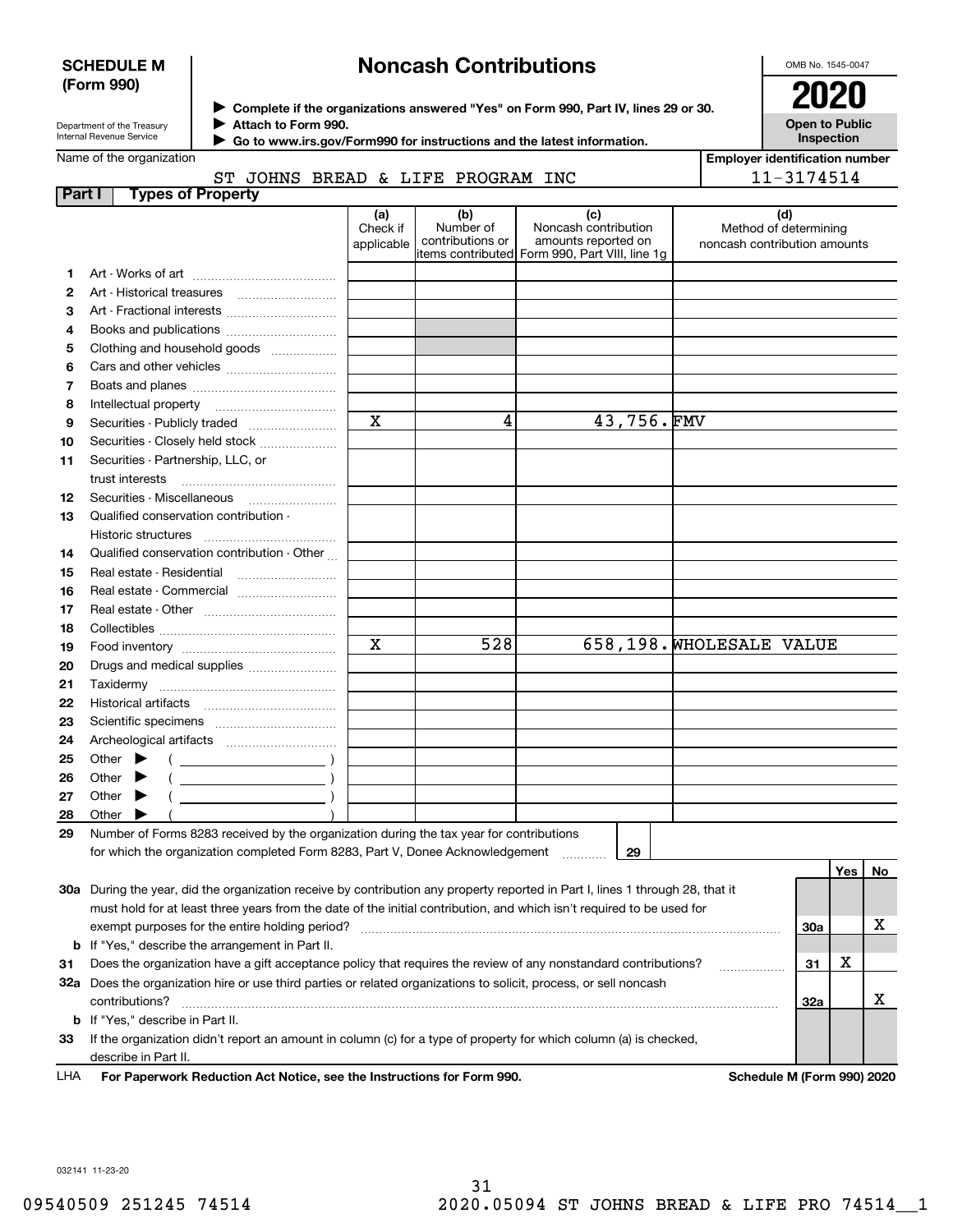|  | Schedule M (Form 990) 2020 | ST. |  |  |  |  | JOHNS BREAD & LIFE PROGRAM | <b>INC</b> | 74514<br>- 215 | Page |  |
|--|----------------------------|-----|--|--|--|--|----------------------------|------------|----------------|------|--|
|--|----------------------------|-----|--|--|--|--|----------------------------|------------|----------------|------|--|

Part II | Supplemental Information. Provide the information required by Part I, lines 30b, 32b, and 33, and whether the organization is reporting in Part I, column (b), the number of contributions, the number of items received, or a combination of both. Also complete this part for any additional information.

#### PART I, LINE 19 -

### DONATED FOOD IS RECEIVED FROM VARIOUS VENDORS AND DONORS, AND IS

ASSIGNED A PRICE BASED ON WHOLESALE VALUE AND AVERAGE PRICES PER POUND

FOR ASSORTED FOODS.

**Schedule M (Form 990) 2020**

032142 11-23-20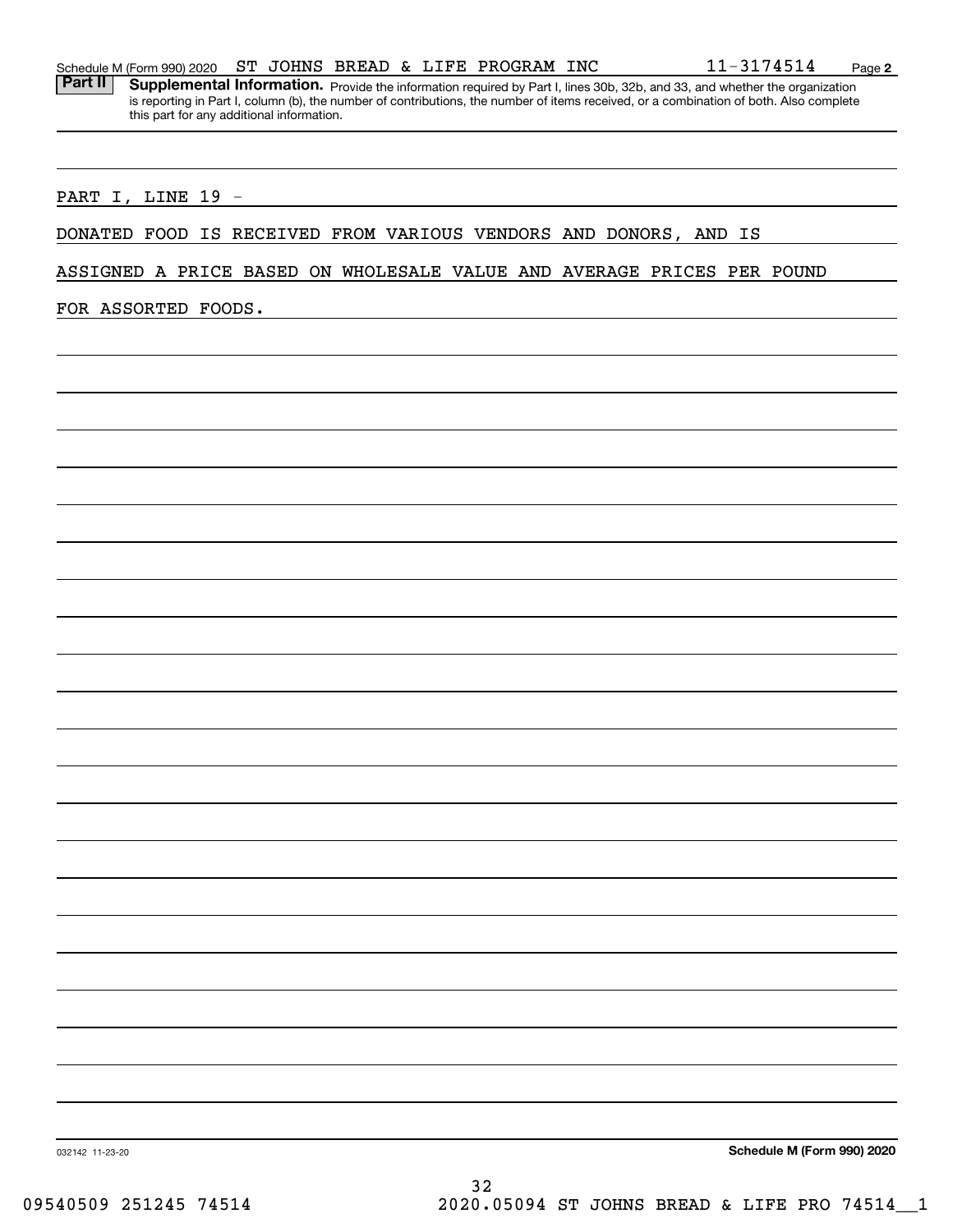**(Form 990 or 990-EZ)**

Department of the Treasury

Internal Revenue Service Name of the organization

**SCHEDULE O Supplemental Information to Form 990 or 990-EZ**

**Complete to provide information for responses to specific questions on Form 990 or 990-EZ or to provide any additional information. | Attach to Form 990 or 990-EZ. | Go to www.irs.gov/Form990 for the latest information.**



ST JOHNS BREAD & LIFE PROGRAM INC | 11-3174514

FORM 990, PART I, LINE 1, DESCRIPTION OF ORGANIZATION MISSION:

THOSE IN NEED TO THE RESIDENTS OF AN IMPOVERISHED BROOKLYN COMMUNITY.

FORM 990, PART III, LINE 1

INSPIRED BY THE SPIRIT OF ST. VINCENT DEPAUL, ST. JOHN'S BREAD AND

LIFE'S MISSION IS TO BRING CARE AND SERVICE TO THE POOR, TO SERVE ALL

IN NEED THROUGH EMERGENCY FOOD PROGRAMS AND SOCIAL SERVICES AND,

THROUGH ADVOCACY AND EDUCATION, STRIVE TO HEIGHTEN PUBLIC AWARENESS TO

CONFRONT AND ALLEVIATE POVERTY.

FORM 990, PART VI, SECTION A, LINE 6:

THERE IS ONE CLASS OF MEMBERS CONSISTING OF THREE INDIVIDUALS. THE MEMBERS

HAVE A NUMBER OF POWERS RESERVED EXCLUSIVELY TO THEM AS LISTED IN THE

CORPORATION'S BY-LAWS.

FORM 990, PART VI, SECTION A, LINE 7A:

THERE IS ONE CLASS OF MEMBER CONSISTING OF THREE INDIVIDUALS. THE MEMBERS

HAVE A NUMBER OF POWERS RESERVED EXCLUSIVELY TO THEM AS LISTED IN THE

CORPORATION'S BY-LAWS.

FORM 990, PART VI, SECTION A, LINE 7B:

CERTAIN DECISIONS OF THE BOARD OF DIRECTORS ARE SUBJECT TO APPROVAL BY THE

MEMBERS AS LISTED IN THE CORPORATION'S BY-LAWS.

FORM 990, PART VI, SECTION B, LINE 11B:

032211 11-20-20 LHA For Paperwork Reduction Act Notice, see the Instructions for Form 990 or 990-EZ. Schedule O (Form 990 or 990-EZ) 2020 THE FORM 990 IS REVIEWED BY THE AUDIT COMMITTEE OF THE BOARD OF DIRECTORS

33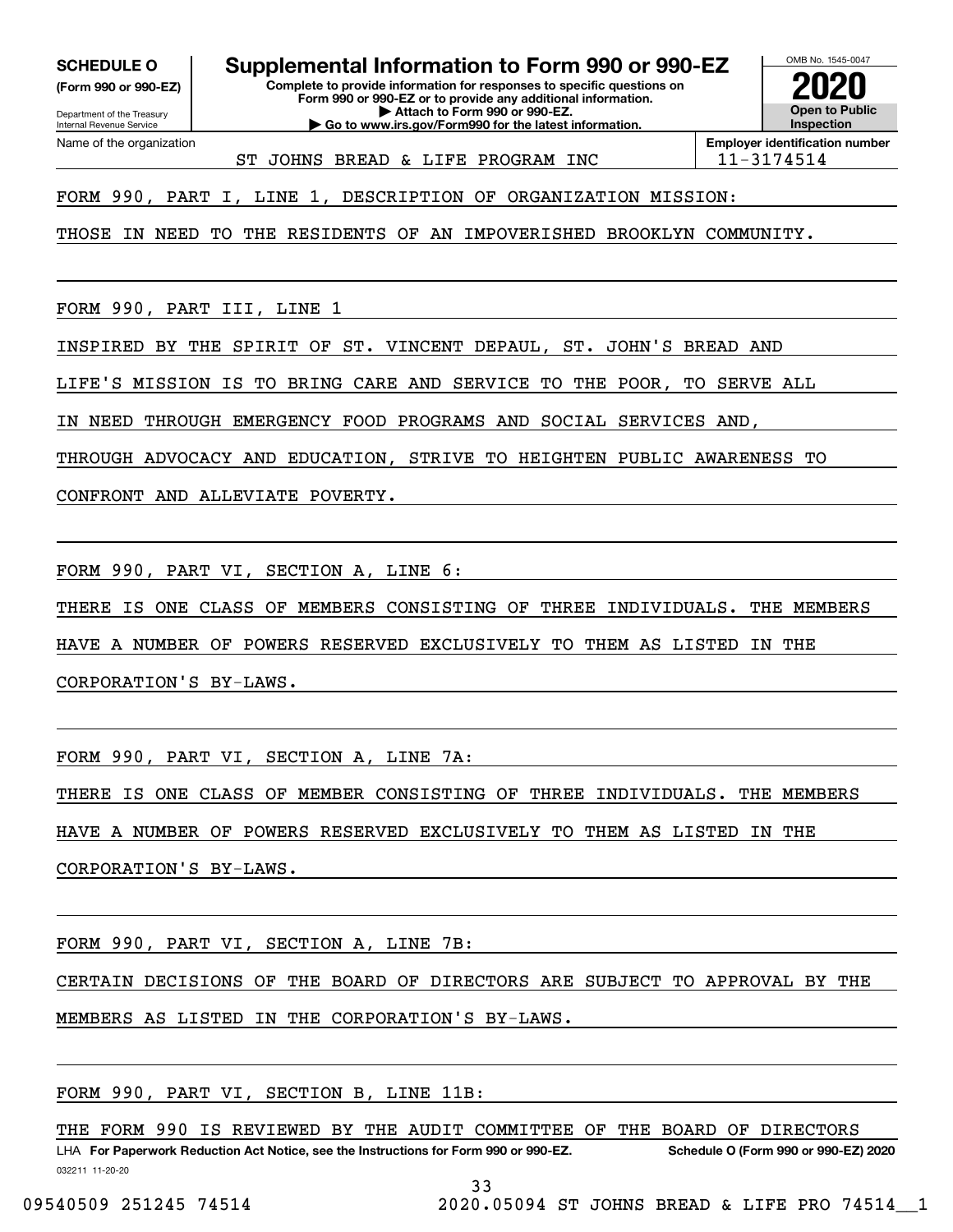| Schedule O (Form 990 or 990-EZ) 2020                                  | Page 2                                              |
|-----------------------------------------------------------------------|-----------------------------------------------------|
| Name of the organization<br>ST JOHNS BREAD & LIFE PROGRAM INC         | <b>Employer identification number</b><br>11-3174514 |
| AND IS PROVIDED TO THE ENTIRE BOARD OF DIRECTORS PRIOR TO FILING.     |                                                     |
|                                                                       |                                                     |
| FORM 990, PART VI, SECTION B, LINE 12C:                               |                                                     |
| AT THE ANNUAL BREAD AND LIFE PROGRAM, INC. BOARD MEETING, CONFLICT OF |                                                     |

INTEREST DISCLOSURE STATEMENTS ARE FILLED OUT BY OFFICERS AND DIRECTORS,

AND COLLECTED, REVIEWED AND PRESENTED TO THE AUDIT COMMITTEE. THESE

STATEMENTS ARE KEPT ON FILE AND ANY REPORTED CONFLICTS OF INTEREST ARE

REPORTED TO THE BOARD CHAIR, WHO DECIDES IF ANY ACTION IS WARRANTED AS

SPECIFIED IN THE BY-LAWS.

FORM 990, PART VI, SECTION B, LINE 15:

COMPENSATION OF THE EXECUTIVE DIRECTOR AND DIRECTOR OF DEVELOPMENT IS

REVIEWED AND APPROVED BY THE BOARD OF DIRECTORS TAKING INTO ACCOUNT

COMPARABLE DATA FOR PEER INSTITUTIONS. THERE ARE NO OTHER COMPENSATED

OFFICERS OR KEY EMPLOYEES.

FORM 990, PART VI, SECTION C, LINE 19:

ST. JOHN'S BREAD AND LIFE PROGRAM, INC. MAKES ITS GOVERNING DOCUMENTS, CONFLICTS OF INTEREST POLICY AND FINANCIAL STATEMENTS AVAILABLE TO THE PUBLIC UPON REQUEST.

032212 11-20-20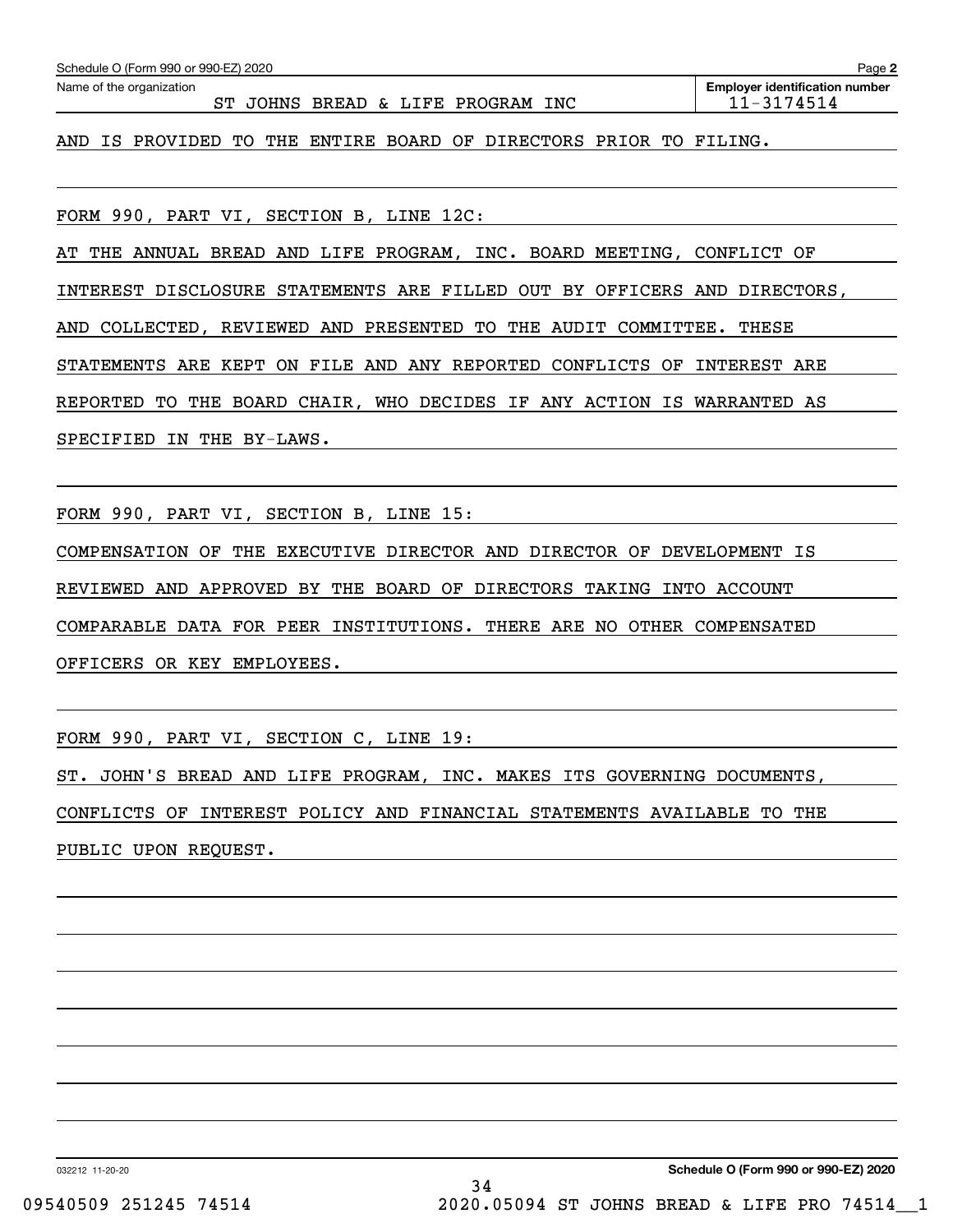| Department of the Treasury |
|----------------------------|
| Internal Revenue Service   |
|                            |

**SCHEDULE R (Form 990)**

# **Related Organizations and Unrelated Partnerships**

**Complete if the organization answered "Yes" on Form 990, Part IV, line 33, 34, 35b, 36, or 37.** |

**Attach to Form 990.**  |

OMB No. 1545-0047 **2020**

**Open to Public | Go to www.irs.gov/Form990 for instructions and the latest information. Inspection**

11-3174514

**Employer identification number**

Name of the organization

ST JOHNS BREAD & LIFE PROGRAM INC

**Part I Identification of Disregarded Entities.**  Complete if the organization answered "Yes" on Form 990, Part IV, line 33.

| (a)<br>Name, address, and EIN (if applicable)<br>of disregarded entity | (b)<br>Primary activity | (c)<br>Legal domicile (state or<br>foreign country) | (d)<br>Total income | (e)<br>End-of-year assets | (f)<br>Direct controlling<br>entity |
|------------------------------------------------------------------------|-------------------------|-----------------------------------------------------|---------------------|---------------------------|-------------------------------------|
|                                                                        |                         |                                                     |                     |                           |                                     |
|                                                                        |                         |                                                     |                     |                           |                                     |
|                                                                        |                         |                                                     |                     |                           |                                     |
|                                                                        |                         |                                                     |                     |                           |                                     |

**Identification of Related Tax-Exempt Organizations.** Complete if the organization answered "Yes" on Form 990, Part IV, line 34, because it had one or more related tax-exempt **Part II** organizations during the tax year.

| (a)<br>Name, address, and EIN<br>of related organization | (b)<br>Primary activity | (c)<br>Legal domicile (state or<br>foreign country) | (d)<br>Exempt Code<br>section | (e)<br>Public charity<br>status (if section | (f)<br>Direct controlling<br>entity |     | $(g)$<br>Section 512(b)(13)<br>controlled<br>entity? |
|----------------------------------------------------------|-------------------------|-----------------------------------------------------|-------------------------------|---------------------------------------------|-------------------------------------|-----|------------------------------------------------------|
|                                                          |                         |                                                     |                               | 501(c)(3))                                  |                                     | Yes | No                                                   |
| $ST.$ JOHN'S UNIVERSITY - 11-1630830                     |                         |                                                     |                               |                                             |                                     |     |                                                      |
| 8000 UTOPIA PKWY                                         | HIGHER EDUCATION        |                                                     |                               |                                             |                                     |     |                                                      |
| JAMAICA, NY 11439                                        | INSTITUTION             | NEW YORK                                            | 501(C)(3)                     |                                             | N/A                                 |     | x                                                    |
|                                                          |                         |                                                     |                               |                                             |                                     |     |                                                      |
|                                                          |                         |                                                     |                               |                                             |                                     |     |                                                      |
|                                                          |                         |                                                     |                               |                                             |                                     |     |                                                      |

**For Paperwork Reduction Act Notice, see the Instructions for Form 990. Schedule R (Form 990) 2020**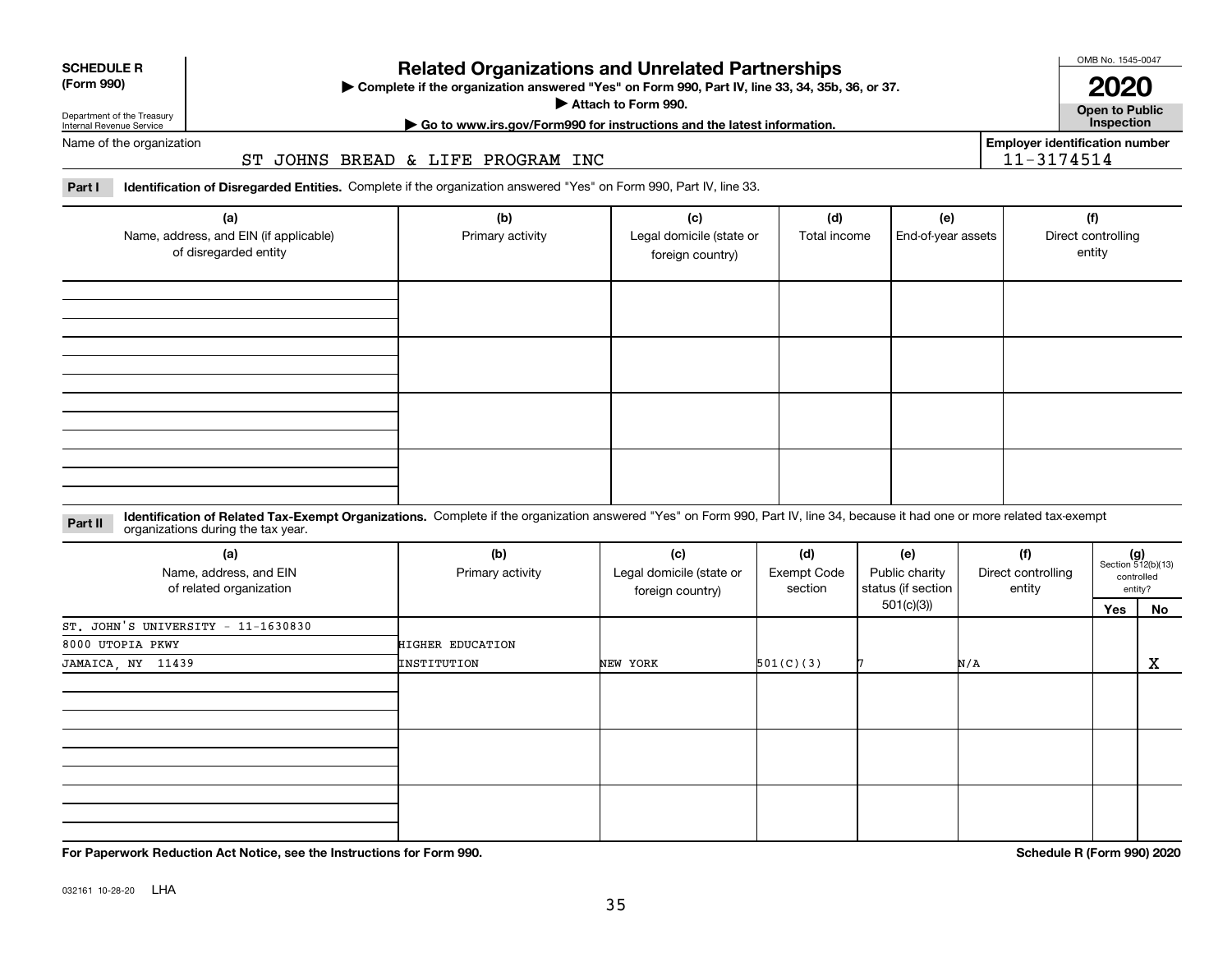#### Schedule R (Form 990) 2020 Page ST JOHNS BREAD & LIFE PROGRAM INC 11-3174514

**2**

**Identification of Related Organizations Taxable as a Partnership.** Complete if the organization answered "Yes" on Form 990, Part IV, line 34, because it had one or more related **Part III** organizations treated as a partnership during the tax year.

| (a)                     | (b)              | (c)                  | (d)                | (e)                                                                 | (f)            | (g)                   |              | (h)              | (i)                                      | (j) | (k)                                                       |  |
|-------------------------|------------------|----------------------|--------------------|---------------------------------------------------------------------|----------------|-----------------------|--------------|------------------|------------------------------------------|-----|-----------------------------------------------------------|--|
| Name, address, and EIN  | Primary activity | Legal<br>domicile    | Direct controlling | Predominant income                                                  | Share of total | Share of              |              | Disproportionate | Code V-UBI                               |     | General or Percentage<br>managing<br>partner?<br>partner? |  |
| of related organization |                  | (state or<br>foreign | entity             | related, unrelated,<br>excluded from tax under<br>sections 512-514) | income         | end-of-year<br>assets | allocations? |                  | amount in box                            |     |                                                           |  |
|                         |                  | country)             |                    |                                                                     |                |                       |              | Yes   No         | 20 of Schedule<br>K-1 (Form 1065) Yes No |     |                                                           |  |
|                         |                  |                      |                    |                                                                     |                |                       |              |                  |                                          |     |                                                           |  |
|                         |                  |                      |                    |                                                                     |                |                       |              |                  |                                          |     |                                                           |  |
|                         |                  |                      |                    |                                                                     |                |                       |              |                  |                                          |     |                                                           |  |
|                         |                  |                      |                    |                                                                     |                |                       |              |                  |                                          |     |                                                           |  |
|                         |                  |                      |                    |                                                                     |                |                       |              |                  |                                          |     |                                                           |  |
|                         |                  |                      |                    |                                                                     |                |                       |              |                  |                                          |     |                                                           |  |
|                         |                  |                      |                    |                                                                     |                |                       |              |                  |                                          |     |                                                           |  |
|                         |                  |                      |                    |                                                                     |                |                       |              |                  |                                          |     |                                                           |  |
|                         |                  |                      |                    |                                                                     |                |                       |              |                  |                                          |     |                                                           |  |
|                         |                  |                      |                    |                                                                     |                |                       |              |                  |                                          |     |                                                           |  |
|                         |                  |                      |                    |                                                                     |                |                       |              |                  |                                          |     |                                                           |  |
|                         |                  |                      |                    |                                                                     |                |                       |              |                  |                                          |     |                                                           |  |
|                         |                  |                      |                    |                                                                     |                |                       |              |                  |                                          |     |                                                           |  |
|                         |                  |                      |                    |                                                                     |                |                       |              |                  |                                          |     |                                                           |  |
|                         |                  |                      |                    |                                                                     |                |                       |              |                  |                                          |     |                                                           |  |
|                         |                  |                      |                    |                                                                     |                |                       |              |                  |                                          |     |                                                           |  |
|                         |                  |                      |                    |                                                                     |                |                       |              |                  |                                          |     |                                                           |  |

**Identification of Related Organizations Taxable as a Corporation or Trust.** Complete if the organization answered "Yes" on Form 990, Part IV, line 34, because it had one or more related **Part IV** organizations treated as a corporation or trust during the tax year.

| (a)<br>Name, address, and EIN<br>of related organization | (b)<br>Primary activity | (c)<br>Legal domicile<br>(state or<br>foreign | (d)<br>Direct controlling<br>entity | (e)<br>Type of entity<br>(C corp, S corp,<br>or trust) | (f)<br>Share of total<br>income | (g)<br>Share of<br>end-of-year<br>assets | (h)<br> Percentage <br>ownership | $\begin{array}{c} \textbf{(i)}\\ \text{Section}\\ 512 \text{(b)} \text{(13)}\\ \text{controlled}\\ \text{entity?} \end{array}$ |        |
|----------------------------------------------------------|-------------------------|-----------------------------------------------|-------------------------------------|--------------------------------------------------------|---------------------------------|------------------------------------------|----------------------------------|--------------------------------------------------------------------------------------------------------------------------------|--------|
|                                                          |                         | country)                                      |                                     |                                                        |                                 |                                          |                                  |                                                                                                                                | Yes No |
|                                                          |                         |                                               |                                     |                                                        |                                 |                                          |                                  |                                                                                                                                |        |
|                                                          |                         |                                               |                                     |                                                        |                                 |                                          |                                  |                                                                                                                                |        |
|                                                          |                         |                                               |                                     |                                                        |                                 |                                          |                                  |                                                                                                                                |        |
|                                                          |                         |                                               |                                     |                                                        |                                 |                                          |                                  |                                                                                                                                |        |
|                                                          |                         |                                               |                                     |                                                        |                                 |                                          |                                  |                                                                                                                                |        |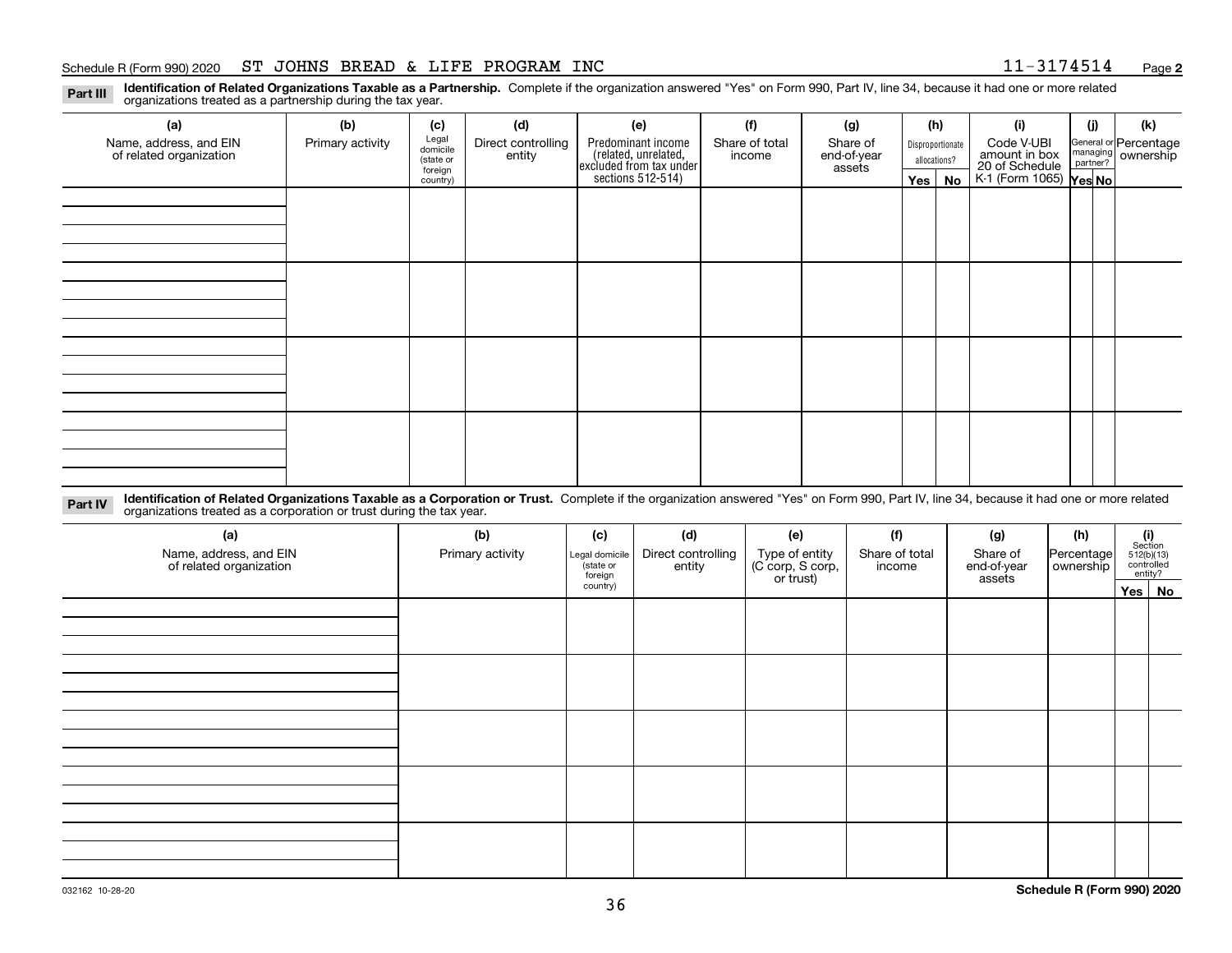#### Schedule R (Form 990) 2020 Page ST JOHNS BREAD & LIFE PROGRAM INC 11-3174514

**Part V** T**ransactions With Related Organizations.** Complete if the organization answered "Yes" on Form 990, Part IV, line 34, 35b, or 36.

| Note: Complete line 1 if any entity is listed in Parts II, III, or IV of this schedule. |                                                                                                                                                                                                                                   |                 |   |                         |  |  |  |
|-----------------------------------------------------------------------------------------|-----------------------------------------------------------------------------------------------------------------------------------------------------------------------------------------------------------------------------------|-----------------|---|-------------------------|--|--|--|
|                                                                                         | During the tax year, did the organization engage in any of the following transactions with one or more related organizations listed in Parts II-IV?                                                                               |                 |   |                         |  |  |  |
|                                                                                         | a Receipt of (i) interest, (ii) annuities, (iii) royalties, or (iv) rent from a controlled entity [1] controllection [1] controllection [1] controllection [1] controllection [1] controllection [1] controlled entity [1] con    | 1a              |   | X                       |  |  |  |
|                                                                                         | b Gift, grant, or capital contribution to related organization(s) manufactured and contribution to related organization(s)                                                                                                        | 1 <sub>b</sub>  |   | X                       |  |  |  |
|                                                                                         |                                                                                                                                                                                                                                   | 1c              | X |                         |  |  |  |
|                                                                                         | d Loans or loan guarantees to or for related organization(s) www.communities.com/www.communities.com/www.communities.com/www.communities.com/www.communities.com/www.communities.com/www.communities.com/www.communities.com/w    | 1 <sub>d</sub>  |   | $\mathbf X$             |  |  |  |
|                                                                                         |                                                                                                                                                                                                                                   | 1e              |   | $\mathbf x$             |  |  |  |
|                                                                                         |                                                                                                                                                                                                                                   |                 |   |                         |  |  |  |
|                                                                                         | Dividends from related organization(s) Entertainment and the contract of the contract of the contract of the contract of the contract of the contract of the contract of the contract of the contract of the contract of the c    | 1f              |   | $\mathbf X$             |  |  |  |
|                                                                                         | g Sale of assets to related organization(s) www.assettion.com/www.assettion.com/www.assettion.com/www.assettion.com/www.assettion.com/www.assettion.com/www.assettion.com/www.assettion.com/www.assettion.com/www.assettion.co    | 1 <sub>g</sub>  |   | $\mathbf X$             |  |  |  |
|                                                                                         |                                                                                                                                                                                                                                   | 1 <sub>h</sub>  |   | $\mathbf X$             |  |  |  |
|                                                                                         |                                                                                                                                                                                                                                   | 1i.             |   | $\mathbf X$             |  |  |  |
|                                                                                         | Lease of facilities, equipment, or other assets to related organization(s) manufactured content to the set of facilities, equipment, or other assets to related organization(s) manufactured content to the set of facilities,    | 11              |   | $\mathbf x$             |  |  |  |
|                                                                                         |                                                                                                                                                                                                                                   |                 |   |                         |  |  |  |
|                                                                                         | k Lease of facilities, equipment, or other assets from related organization(s) manufaction content and content and content and content and content and content and content and content and content and content and content and    | 1k              |   | х                       |  |  |  |
|                                                                                         |                                                                                                                                                                                                                                   | 11              |   | $\overline{\mathbf{x}}$ |  |  |  |
|                                                                                         | m Performance of services or membership or fundraising solicitations by related organization(s)                                                                                                                                   | 1 <sub>m</sub>  | X |                         |  |  |  |
|                                                                                         |                                                                                                                                                                                                                                   | 1n              |   | $\mathbf{x}$            |  |  |  |
|                                                                                         | <b>o</b> Sharing of paid employees with related organization(s)                                                                                                                                                                   | 10 <sub>o</sub> | х |                         |  |  |  |
|                                                                                         |                                                                                                                                                                                                                                   |                 |   |                         |  |  |  |
|                                                                                         |                                                                                                                                                                                                                                   | 1p              |   | х                       |  |  |  |
|                                                                                         |                                                                                                                                                                                                                                   | 1a              |   | $\mathbf x$             |  |  |  |
|                                                                                         |                                                                                                                                                                                                                                   |                 |   |                         |  |  |  |
|                                                                                         | r Other transfer of cash or property to related organization(s)                                                                                                                                                                   | 1r              |   | X                       |  |  |  |
|                                                                                         | r Other transfer of cash or property to related organization(s) www.community.com/www.community.com/www.communi<br>S Other transfer of cash or property from related organization(s) www.community.community.community.community. |                 |   | $\mathbf{x}$            |  |  |  |
|                                                                                         | 2 If the answer to any of the above is "Yes." see the instructions for information on who must complete this line, including covered relationships and transaction thresholds.                                                    |                 |   |                         |  |  |  |

| (a)<br>Name of related organization | (b)<br>Transaction<br>type (a-s) | (c)<br>Amount involved | (d)<br>Method of determining amount involved |
|-------------------------------------|----------------------------------|------------------------|----------------------------------------------|
| (1)                                 |                                  |                        |                                              |
| (2)                                 |                                  |                        |                                              |
| (3)                                 |                                  |                        |                                              |
| (4)                                 |                                  |                        |                                              |
| (5)                                 |                                  |                        |                                              |
| (6)                                 |                                  |                        |                                              |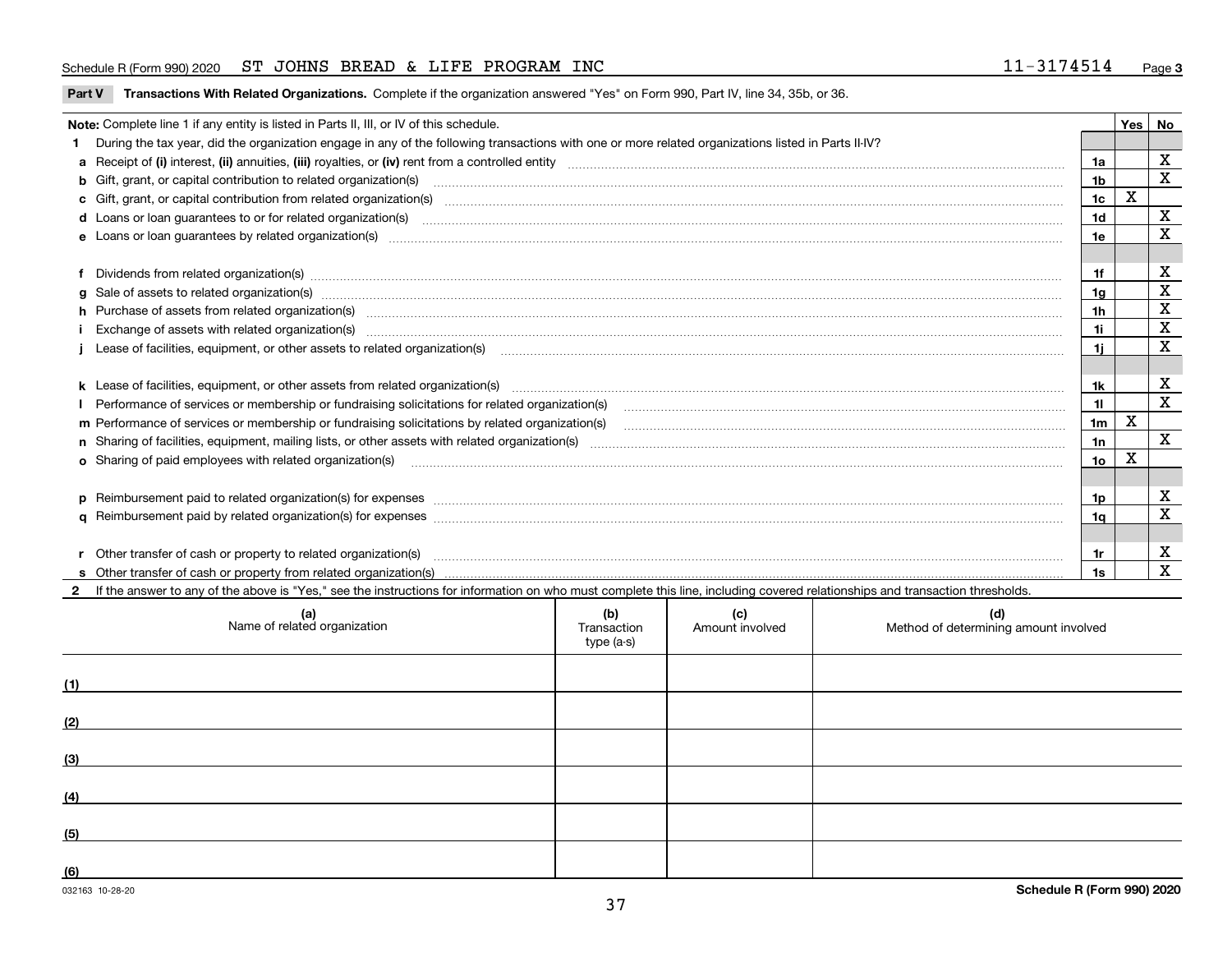#### Schedule R (Form 990) 2020 Page ST JOHNS BREAD & LIFE PROGRAM INC 11-3174514

#### **4**

**Part VI Unrelated Organizations Taxable as a Partnership. Complete if the organization answered "Yes" on Form 990, Part IV, line 37.** 

Provide the following information for each entity taxed as a partnership through which the organization conducted more than five percent of its activities (measured by total assets or gross revenue) that was not a related organization. See instructions regarding exclusion for certain investment partnerships.

| (a)<br>Name, address, and EIN<br>of entity | $\tilde{}$<br>(b)<br>Primary activity | (c)<br>Legal domicile<br>(state or foreign<br>country) | (d)<br>Predominant income<br>(related, unrelated,<br>excluded from tax under<br>sections 512-514) | $(e)$<br>Are all<br>$\begin{array}{c}\n\text{partners} \sec.\n\\ \n501(c)(3)\n\\ \n0rgs.?\n\end{array}$<br>Yes No | (f)<br>Share of<br>total<br>income | (g)<br>Share of<br>end-of-year<br>assets | (h)<br>Dispropor-<br>tionate<br>allocations?<br>Yes No | (i)<br>Code V-UBI<br>amount in box 20 managing<br>of Schedule K-1<br>(Form 1065)<br>$\overline{Yes}$ No | (i)<br>Yes No | (k) |
|--------------------------------------------|---------------------------------------|--------------------------------------------------------|---------------------------------------------------------------------------------------------------|-------------------------------------------------------------------------------------------------------------------|------------------------------------|------------------------------------------|--------------------------------------------------------|---------------------------------------------------------------------------------------------------------|---------------|-----|
|                                            |                                       |                                                        |                                                                                                   |                                                                                                                   |                                    |                                          |                                                        |                                                                                                         |               |     |
|                                            |                                       |                                                        |                                                                                                   |                                                                                                                   |                                    |                                          |                                                        |                                                                                                         |               |     |
|                                            |                                       |                                                        |                                                                                                   |                                                                                                                   |                                    |                                          |                                                        |                                                                                                         |               |     |
|                                            |                                       |                                                        |                                                                                                   |                                                                                                                   |                                    |                                          |                                                        |                                                                                                         |               |     |
|                                            |                                       |                                                        |                                                                                                   |                                                                                                                   |                                    |                                          |                                                        |                                                                                                         |               |     |
|                                            |                                       |                                                        |                                                                                                   |                                                                                                                   |                                    |                                          |                                                        |                                                                                                         |               |     |
|                                            |                                       |                                                        |                                                                                                   |                                                                                                                   |                                    |                                          |                                                        |                                                                                                         |               |     |
|                                            |                                       |                                                        |                                                                                                   |                                                                                                                   |                                    |                                          |                                                        |                                                                                                         |               |     |

**Schedule R (Form 990) 2020**